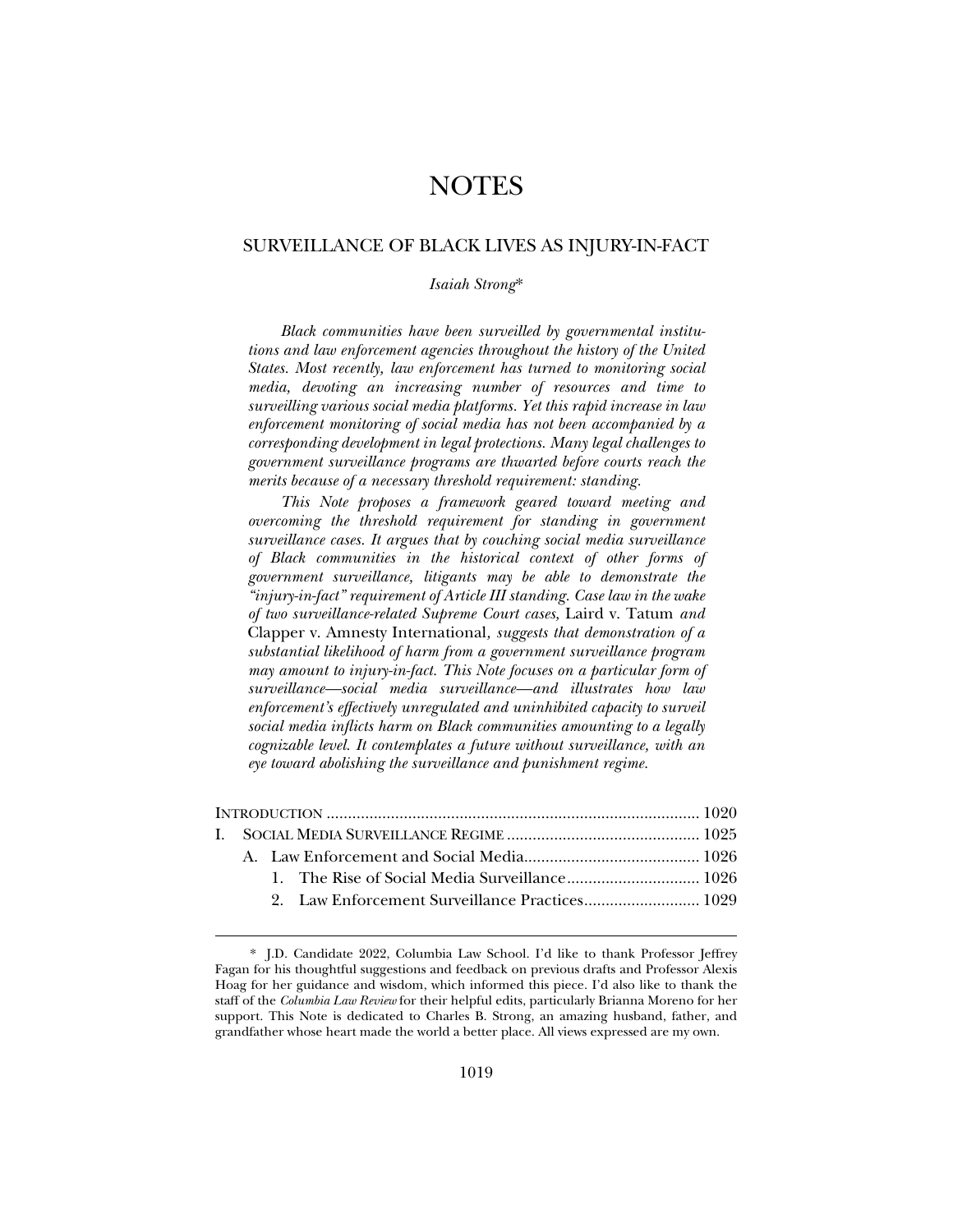## 1020 *COLUMBIA LAW REVIEW* [Vol. 122:1019

| B. Legal Landscape of Government Surveillance  1031<br>2. Standing as an Impediment to Legal Challenge  1033<br>B. Familiar Consequences of Racialized Surveillance 1039 |  |  |  |  |
|--------------------------------------------------------------------------------------------------------------------------------------------------------------------------|--|--|--|--|
|                                                                                                                                                                          |  |  |  |  |
|                                                                                                                                                                          |  |  |  |  |
|                                                                                                                                                                          |  |  |  |  |
|                                                                                                                                                                          |  |  |  |  |
|                                                                                                                                                                          |  |  |  |  |
|                                                                                                                                                                          |  |  |  |  |
|                                                                                                                                                                          |  |  |  |  |
|                                                                                                                                                                          |  |  |  |  |
|                                                                                                                                                                          |  |  |  |  |
|                                                                                                                                                                          |  |  |  |  |
|                                                                                                                                                                          |  |  |  |  |
|                                                                                                                                                                          |  |  |  |  |
|                                                                                                                                                                          |  |  |  |  |
|                                                                                                                                                                          |  |  |  |  |
|                                                                                                                                                                          |  |  |  |  |
|                                                                                                                                                                          |  |  |  |  |

## **INTRODUCTION**

*"The police state isn't coming—it's here, glaring and threatening."* — George L. Jackson<sup>1</sup>

In June 2016, a Facebook profile under the name "Bob Smith" messaged several accounts belonging to political activists in the Memphis area.2 Posing as a person of color, Bob Smith "liked" pages related to social justice—such as Black Lives Matter and Mid-South Peace and Justice—and "friended" several Black leaders and professionals in the Memphis area.<sup>3</sup> In actuality, "Bob Smith" was an account created and managed by Sergeant Timothy Reynolds, a white detective in the Memphis Police

 <sup>1.</sup> Blood in My Eye 176 (1990).

 <sup>2.</sup> George Joseph, Meet 'Bob Smith,' The Fake Facebook Profile Memphis Police Allegedly Used to Spy On Black Activists, Appeal (Aug. 2, 2018), https://theappeal.org/ memphis-police-surveillance-black-lives-matter-facebook-profile-exclusive/

<sup>#.</sup>W2MTod8Zqjo.twitter [https://perma.cc/ZP9M-3WSS]; see also ACLU of Tenn., Inc. v. City of Memphis, No. 2:17-cv-02120-JPM-jay, 2020 WL 5630418, at \*2 (W.D. Tenn. Sept. 21, 2020); Brentin Mock, Memphis Police Spying On Activists Is Worse Than We Thought, Bloomberg CityLab (July 27, 2018), https://www.bloomberg.com/news/articles/2018-07- 27/memphis-police-spying-on-black-lives-matter-runs-deep [https://perma.cc/SY56-JZ82].

 <sup>3.</sup> Antonia Noori Farzan, Memphis Police Used Fake Facebook Account to Monitor Black Lives Matter, Trial Reveals, Wash. Post (Aug. 23, 2018), https://www.washingtonpost.com/ news/morning-mix/wp/2018/08/23/memphis-police-used-fake-facebook-account-tomonitor-black-lives-matter-trial-reveals (on file with the *Columbia Law Review*).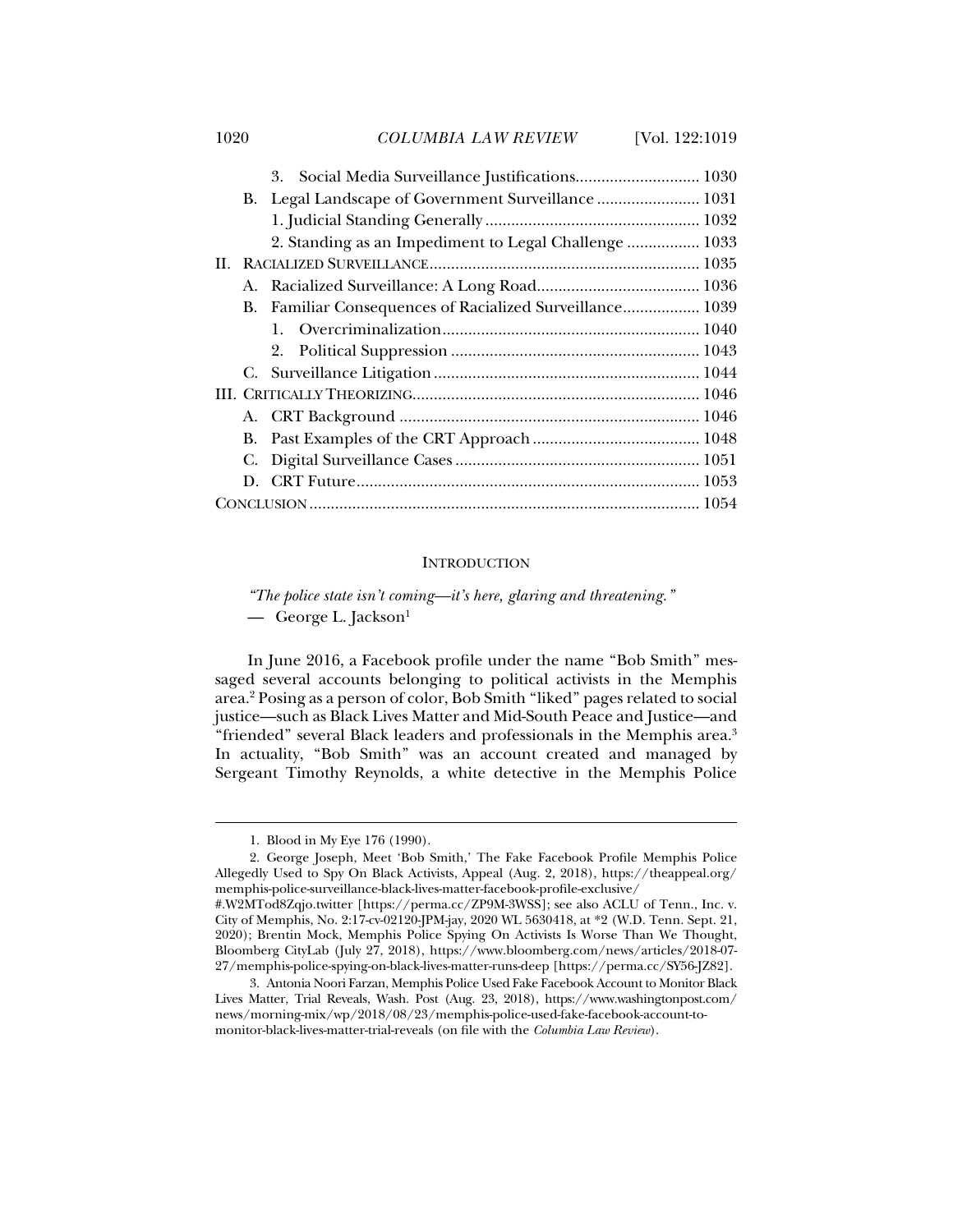Department's Office of Homeland Security.<sup>4</sup> The account was but one component of a large surveillance network that flagged and collected information on Black activists and their associates.<sup>5</sup> The Memphis Police Department shared the intelligence it collected with federal, city, and private-sector entities, including the U.S. DOJ; the Memphis Light, Gas and Water Division; and FedEx.<sup>6</sup> Undercover and plainclothes police officers used the information to monitor innocuous events hosted by Black Memphians, including a Black-owned food truck festival and a memorial service for Darrius Stewart, a Black teenager killed by Memphis Police in 2015.7

Memphis is just one example of an experience far too common in Black communities. Indeed, for Black Americans, mass surveillance predates globalization and digitization by centuries, reaching back to the transatlantic slave trade.<sup>8</sup> Surveillance, particularly surveillance conducted by law enforcement, has important consequences, namely overcriminalization and suppressed political mobilization.<sup>9</sup> These consequences illustrate how mass surveillance reifies Western racial hierarchies and acts as a tool in maintaining social control.<sup>10</sup>

A groundswell of activists and community leaders are leading a movement to shift resources away from police and prisons, $11$  while legal scholars

j

 8. See Simone Browne, Dark Matters: On the Surveillance of Blackness 6–9 (2015) (arguing that Blackness is a key site [location in the sociopolitical landscape] through which surveillance is practiced and is informed by the history of surveillance of Black life during slavery); Andrea Dennis, Mass Surveillance and Black Legal History, Am. Const. Soc'y (Feb. 18, 2020), https://www.acslaw.org/expertforum/mass-surveillance-and-black-legal-history [https://perma.cc/JC4X-B85D] ("Government monitoring . . . of Black speech and conduct has been an essential feature of American society far before the public at large realized the potential dangers of widespread surveillance.").

 10. See Browne, supra note 8, at 8 (arguing that surveillance reifies "boundaries along racial lines, thereby reifying race"); Stephanie E. Smallwood, African Guardians, European Slave Ships, and the Changing Dynamics of Power in the Early Modern Atlantic, 64 Wm. & Mary Q. 679, 700 (2007) (describing how surveillance practices on slave ships were a matter of social control); Michelle Alexander, Opinion, The Newest Jim Crow, N.Y. Times (Nov. 8, 2018), https://www.nytimes.com/2018/11/08/opinion/sunday/criminal-justice-reformsrace-technology.html (on file with the *Columbia Law Review*) (noting that new systems of electronic surveillance "contain the seeds of the next generation of racial and social control").

 11. See Mariame Kaba, Opinion, Yes, We Mean Literally Abolish the Police, N.Y. Times (June 12, 2020), https://www.nytimes.com/2020/06/12/opinion/sunday/floyd-abolish-

 <sup>4.</sup> Id.

 <sup>5.</sup> See Mock, supra note 2.

 <sup>6.</sup> Id.

 <sup>7.</sup> See Plaintiff's Undisputed Statement of Material Facts at 4, 7, 8, *ACLU of Tenn.*, No. 2:17-cv-02120-jpm-DKV (W.D. Tenn. filed July 24, 2018), ECF No. 107-2; Wendi C. Thomas, The Police Have Been Spying On Black Reporters and Activists for Years. I Know Because I'm One of Them., ProPublica (June 9, 2020), https://www.propublica.org/article/thepolice-have-been-spying-on-black-reporters-and-activists-for-years-i-know-because-im-one-ofthem (on file with the *Columbia Law Review*).

 <sup>9.</sup> See infra notes 132–169 and accompanying text.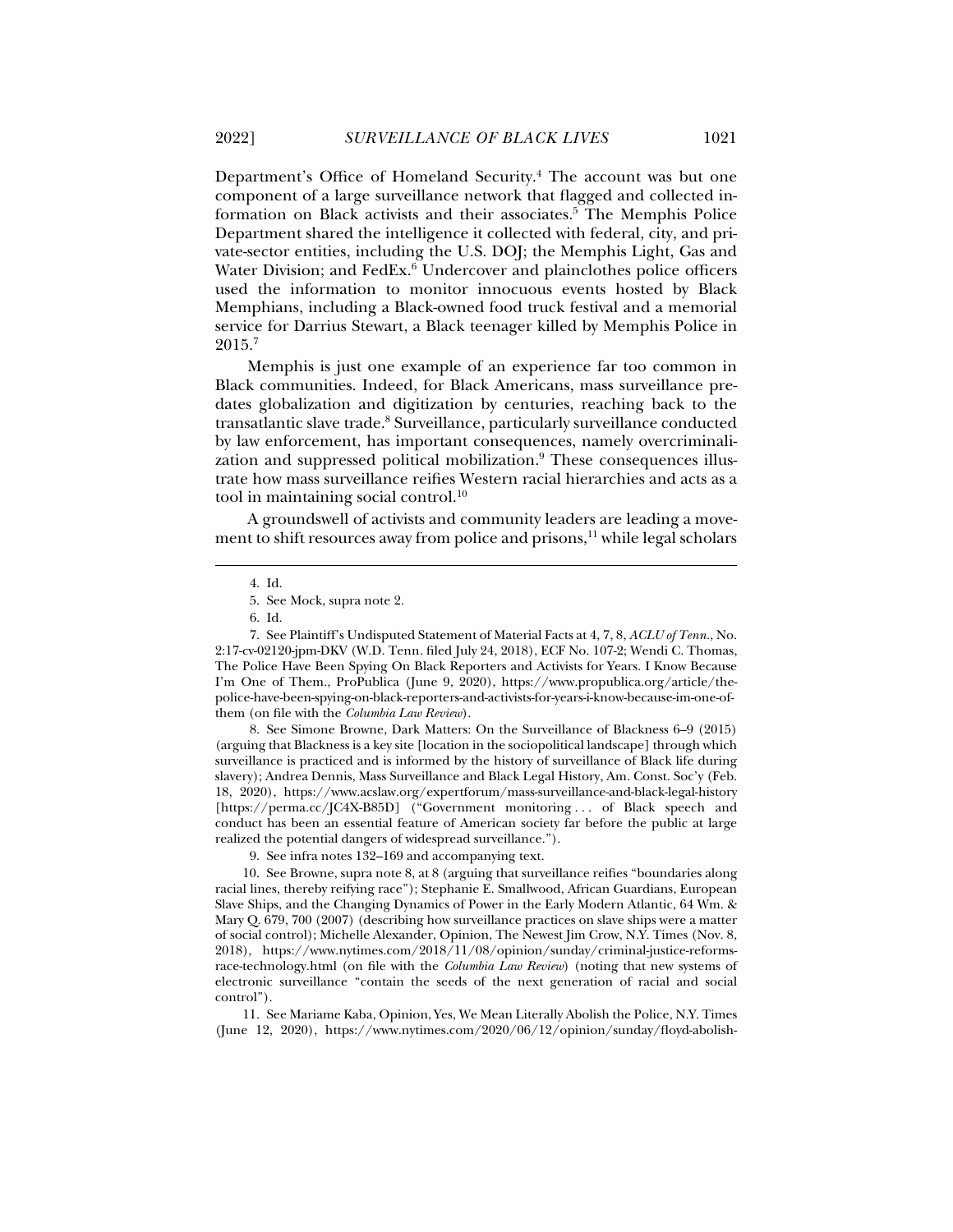are beginning to imagine a radically different future for public safety and rehabilitation.12 Within the discourse on abolition, however, some have suggested replacing the role of prisons and police with a larger and more complex surveillance apparatus.13 Yet surveillance technology—in the hands of law enforcement or otherwise—may create and exacerbate the same problems generated by traditional surveillance and policing methods.14

Surveillance of Black Americans is not simply a byproduct of the carceral state but a tool designed to facilitate the subjugation of Black people.15 Much attention has been devoted to the state's largely uninhibited ability to monitor the digital sphere<sup>16</sup> and to disparities

 12. See Amna A. Akbar, Toward a Radical Imagination of Law, 93 N.Y.U. L. Rev. 405, 429–34 (2018); Brandon Hasbrouck, Abolishing Racist Policing With the Thirteenth Amendment, 67 UCLA L. Rev. 1108, 1125–29 (2020); Allegra M. McLeod, Prison Abolition and Grounded Justice, 62 UCLA L. Rev. 1156, 1224–31 (2015).

 13. See, e.g., Mirko Bagaric, Dan Hunter & Jennifer Svilar, Prison Abolition: From Naïve Idealism to Technological Pragmatism, 111 J. Crim. L. & Criminology 351, 355 (2021) ("We advance a viable alternative to prison that involves the use and adaptation of existing monitoring and censoring technology . . . ."); I. Bennett Capers, Race, Policing, and Technology, 95 N.C. L. Rev. 1241, 1244 (2017) [hereinafter Capers, Race, Policing, and Tech] (discussing "technology and how harnessing technology can help deracialize policing").

 14. See Alexander, supra note 10 ("Even if you're lucky enough to be set 'free' from a brick-and-mortar jail . . . an expensive monitoring device likely will be shackled to your ankle . . . . You're effectively sentenced to an open-air digital prison . . . ."); see also Kevin E. Jason, Dismantling the Pillars of White Supremacy: Obstacles in Eliminating Disparities and Achieving Racial Justice, 23 CUNY L. Rev. 139, 171 n.150 (2020) (discussing how police employ surveillance equipment to stop predominantly Black and Latinx community members and noting that future technologies based on predictive algorithms may replicate similar results).

 15. Paul Butler, Chokehold: Policing Black Men 61 (2017) ("African American men are arrested mainly so that they can be officially placed under government surveillance."); see also Browne, supra note 8, at 9 (noting that "racism and antiblackness undergird and sustain the intersecting surveillances of our present order").

 16. See, e.g., Gregory Brazeal, Mass Seizure and Mass Search, 22 U. Pa. J. Const. L. 1001, 1008 (2020) ("[T]he Fourth Amendment has not yet come to terms with the government's historically unprecedented ability to conduct digital surveillance on a mass scale."); Steven I. Friedland, Of Clouds and Clocks: Police Location Tracking in the Digital Age, 48 Tex. Tech L. Rev. 165, 166–70 (2015) (questioning whether sufficient boundaries exist to limit a largely invisible mass surveillance and tracking regime); Rachel Levinson-Waldman, Hiding in Plain Sight: A Fourth Amendment Framework for Analyzing Government Surveillance in Public, 66 Emory L.J. 527, 529–30 (2017) [hereinafter Levinson-Waldman, Hiding in Plain Sight] (proposing a framework for applying the Fourth Amendment to increasingly sophisticated government digital surveillance technologies).

defund-police.html (on file with the *Columbia Law Review*); Rachel Kushner, Is Prison Necessary? Ruth Wilson Gilmore Might Change Your Mind, N.Y. Times Mag. (Apr. 17, 2019), https://www.nytimes.com/2019/04/17/magazine/prison-abolition-ruth-wilson-gilmore.html (on file with the *Columbia Law Review*); The Time Has Come to Defund the Police, M4BL, https://m4bl.org/defund-the-police [https://perma.cc/WM6A-3M6X] (last visited Jan. 14, 2021) (outlining the goals of the Movement for Black Lives, including defunding the police).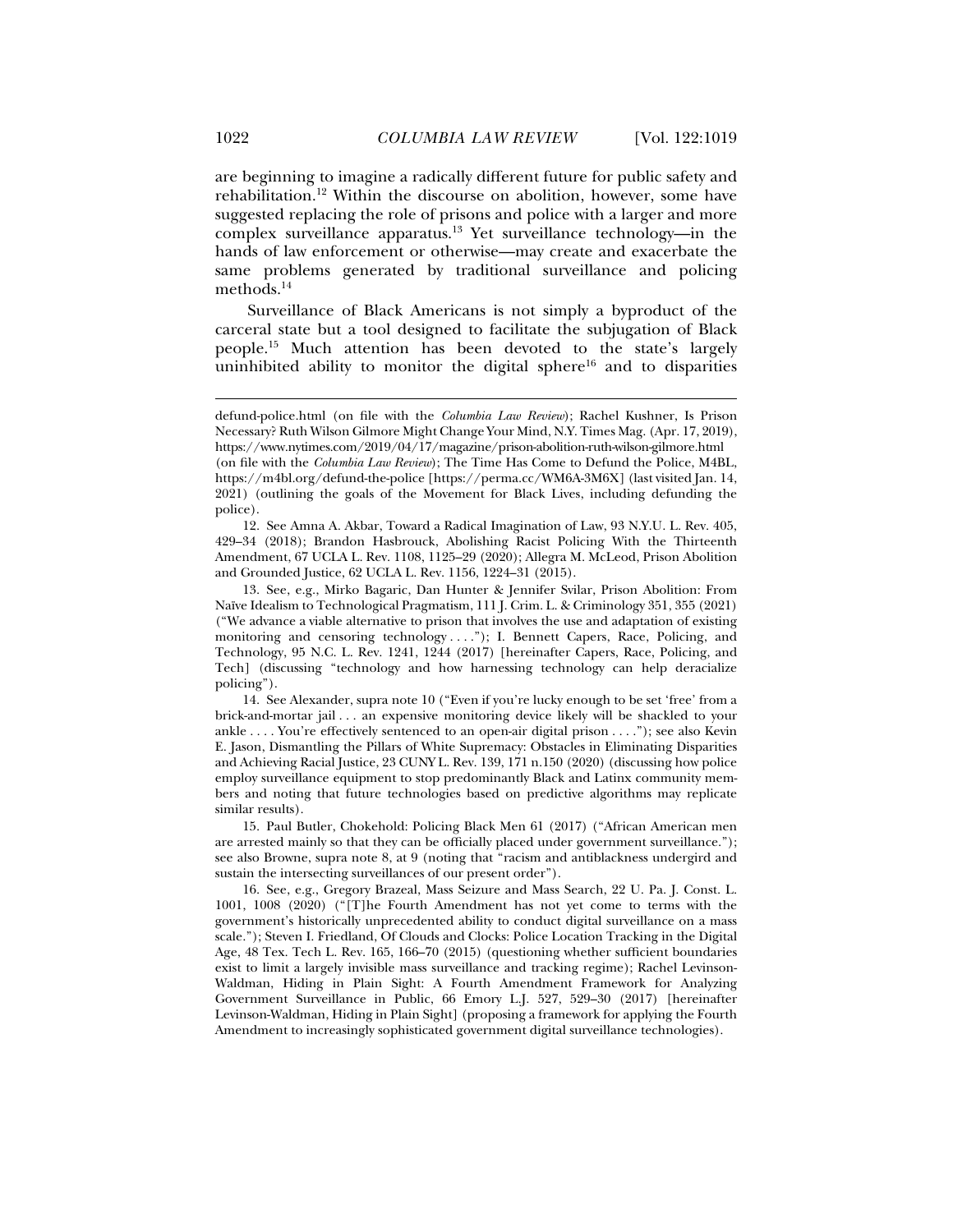between the surveillance of Black and non-Black communities.17 Less attention has been devoted to the connection between rapidly expanding digital surveillance and its place in the history of racialized surveillance.<sup>18</sup> In particular, what is missing is an approach that pulls from the legacy of racialized surveillance to catalyze new ideas regarding how to limit the state's digital surveillance capacity.19 Courts struggle to prescribe legal limits to the government's power to conduct digital surveillance.<sup>20</sup> An approach grounded in a racial–historical framework may create solutions capable of overcoming the hurdles associated with challenging the scope and exercise of law enforcement's surveillance capacity. This Note homes in on a particular form of digital surveillance—social media surveillance and focuses on a community particularly susceptible to the surveillance regime's most detrimental consequences: Black Americans.

This Note argues that contextualizing social media surveillance in a larger racial–historical framework—what this Note characterizes as the Critical Race Theory (CRT) lens—provides a path to address gaps in the legal framework concerning digital government surveillance. This framework proves useful not only by centering groups that bear the heaviest consequences of government surveillance, but also by providing a pathway to overcoming a recurring legal impediment to challenging government surveillance programs: judicial standing.<sup>21</sup>

A plaintiff must possess standing to sue in federal court. In other words, the plaintiff must demonstrate that the defendant caused a

 <sup>17.</sup> See Sahar F. Aziz & Khaled A. Beydoun, Fear of a Black and Brown Internet: Policing Online Activism, 100 B.U. L. Rev. 1151, 1153 (2020) (arguing that government agencies disproportionally police the political activities of communities of color and that disproportionate policing is reflected in law enforcement's surveillance practices); Matt Cagle, Communities Under Surveillance in California, ACLU N. Cal. (Nov. 21, 2014), https://www.aclunc.org/blog/communities-under-surveillance-california [https:// perma.cc/ K8JC-LT4E] ("[S]urveillance technology is frequently and disproportionately used on minority communities without their knowledge or consent.").

 <sup>18.</sup> Malkia Amala Cyril, Black America's State of Surveillance, Progressive Mag. (Mar. 30, 2015), https://progressive.org/magazine/black-america-s-state-surveillance-cyril [https:// perma.cc/JPJ9-6MGD] ("As surveillance technologies are increasingly adopted and integrated by law enforcement agencies today, racial disparities are being made invisible by a media environment that has failed to tell the story of surveillance in the context of structural racism.").

 <sup>19.</sup> See Browne, supra note 8, at 16 (defining racialized surveillance as "a technology of social control where surveillance practices, policies, and performances concern the production of norms pertaining to race").

 <sup>20.</sup> Susan Freiwald, Cell Phone Location Data and the Fourth Amendment: A Question of Law, Not Fact, 70 Md. L. Rev. 681, 681–82 (2011) (explaining several reasons courts consider so few challenges to online surveillance, including lack of precedent and a weak statutory regime).

 <sup>21.</sup> Scott Michelman, Who Can Sue Over Government Surveillance?, 57 UCLA L. Rev. 71, 74 (2009) ("Unfortunately, the law of standing in the context of secretive government surveillance is in disarray, with serious consequences for the substance of constitutional adjudication and the separation of powers.").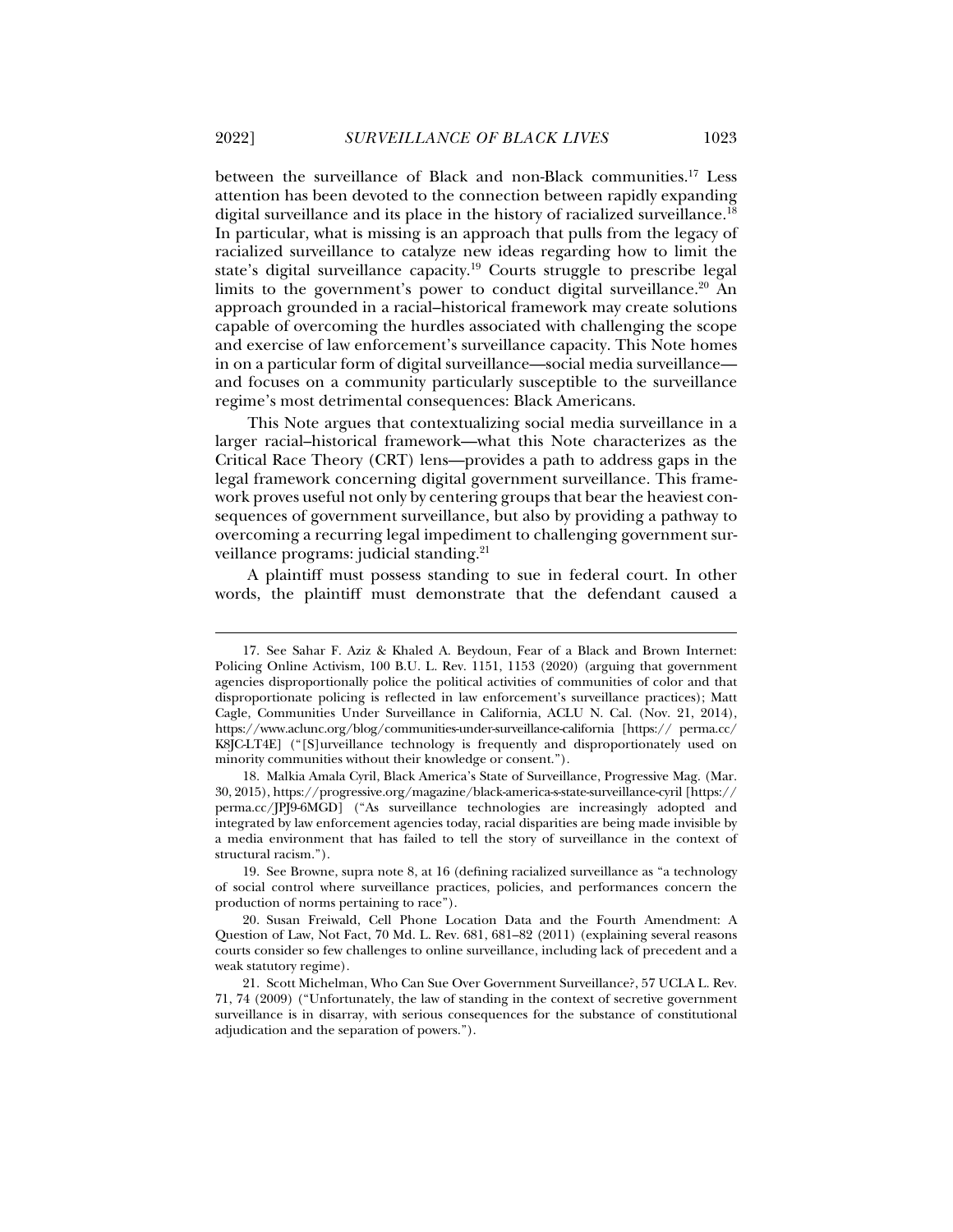concrete injury and establish that a judicial decree can provide redress.<sup>22</sup> Standing requirements, however, have been unclear in the surveillance and data breach contexts, leaving some to wonder if anyone can meaningfully challenge the constitutionality of a government surveillance program before harm has been inflicted.<sup>23</sup> The CRT approach helps resolve this ambiguity by demonstrating the likelihood that unchecked surveillance will inflict harm on Black communities, akin to how litigants have established standing in other contexts.24

This Note deploys the CRT approach—integrating historical context into constitutional challenges—as a new way of addressing government surveillance through courts. Part I lays out the landscape of the social media surveillance regime and explicates current standing doctrine in the surveillance context. Part II discusses how social media surveillance fits into the larger narrative of racialized surveillance—framing social media surveillance as the latest iteration of a larger legacy—and outlines in greater detail two particular consequences Black communities face vis-àvis government surveillance: overcriminalization and political suppression. It also shows how recent case law may leave the door open to challenging government surveillance through the courts. Part III lays out the CRT approach, drawing on recent cases exemplifying its ability to

 <sup>22.</sup> Richard H. Fallon, Jr., John F. Manning, Daniel J. Meltzer & David L. Shapiro, Hart and Wechsler's The Federal Courts and the Federal System 101 (7th ed. 2015); see also infra section I.B.1.

 <sup>23.</sup> Brandon Ferrick, Comment, No Harm, No Foul: The Fourth Circuit Struggles With the "Injury-in-Fact" Requirement to Article III Standing in Data Breach Class Actions, 59 B.C. L. Rev. E. Supp. 462, 481 (2018) ("Until the Supreme Court clarifies the requirements for injury-in-fact within the data breach context, plaintiffs will be continuously rolling the dice on whether they actually are harmed before they ever approach the merits of their claims."); see also Michelman, supra note 21, at 77–84 (explaining the background of the law of standing in the surveillance context and arguing that courts hold surveillance plaintiffs to a higher standard of showing harm than in other contexts and in some cases do not recognize harm at all).

 <sup>24.</sup> For example, in *Pennell v. City of San Jose*, a landlord and a homeowner's association challenged a city rent control ordinance. 485 U.S. 1, 6–7 (1998). The Court found that although the challenged ordinance provisions had not yet been enforced against the plaintiffs, "[t]he likelihood of enforcement, with the concomitant probability that a landlord's rent will be reduced below what [they] would otherwise be able to obtain" constituted sufficient threat of direct injury to establish standing. Id. at 8. Similarly, in *Monsanto Co. v. Geertson Seed Farms*, the Court found that a party demonstrated sufficient risk of harm to establish standing in the regulatory context. 561 U.S. 139, 155 (2010). The case involved a district court's vacatur of a decision by the Animal and Plant Health Inspection Service to deregulate a variety of alfalfa (RRA). Id. at 144. The respondents, environmental groups and conventional alfalfa growers, sought injunctive relief from the deregulation order. Id. The petitioners, owners, and license holders of the property rights to RRA claimed that the respondents lacked standing because they failed to show they suffered a legally cognizable harm, since the deregulation order had not actually been put in effect. Id. at 153. The Court, relying on the district court's record, held that the respondents did have standing because they established a "reasonable probability" that their crops would be infected if RRA were deregulated and that the substantial risk of infection itself was a cognizable legal injury sufficient to establish standing. Id. at 153–55.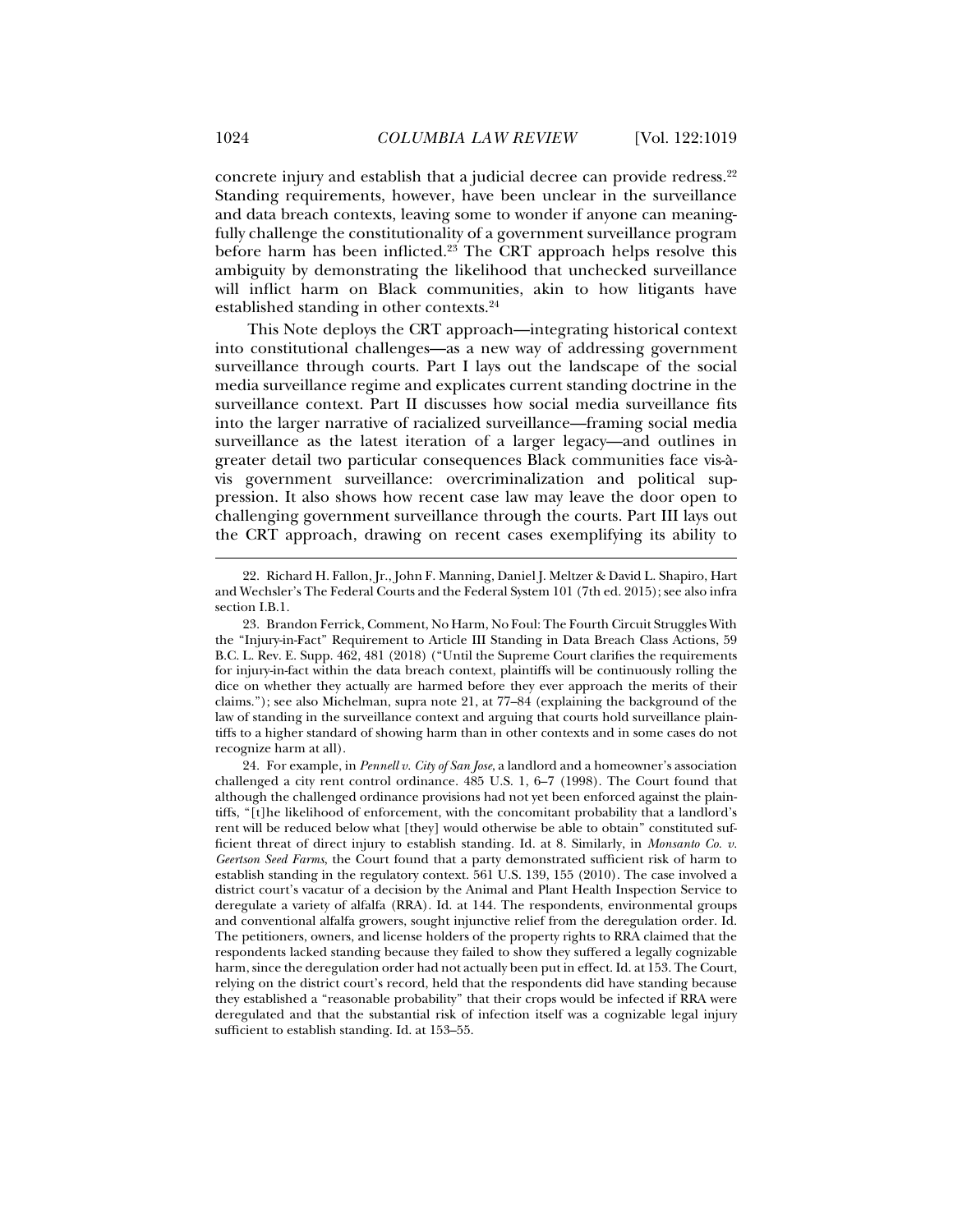j

resolve problems associated with legal challenges to government surveillance. It concludes by elaborating on the future of surveillance imagined from a CRT ethic.

#### I. SOCIAL MEDIA SURVEILLANCE REGIME

Tools like the internet and social media play a major role in the everyday lives of Americans<sup>25</sup> and are crucial in the sociopolitical<sup>26</sup> and organ $izing<sup>27</sup>$  contexts. Technology is "a feature of political and civic engagement,"28 stimulating social discourse and democratizing the political sphere.29 But the benefits of digital tools are not without consequence: The same technology that has democratized information has created new methods of surveillance.30

Social media platforms play a central role in highlighting the Black experience, which in turn is reflected in how Black people think about social media. In a world of increasingly centralized mass media channels, "social media has become a vital platform for free expression for Blacks in the United States, especially on matters of social justice."31 Social media

 27. See Deen Freelon, Charlton D. McIlwain & Meredith D. Clark, Beyond the Hashtags: #Ferguson, #Blacklivesmatter, and the Online Struggle for Offline Justice 7–8 (2016), https://cmsimpact.org/wp-content/uploads/2016/03/beyond\_the\_hashtags\_2016.pdf [https://perma.cc/CA5P-BQU6] (discussing social media's role in the Black Lives Matter movement). See generally Jennifer Earl & Katrina Kimport, Digitally Enabled Social Change: Activism in the Internet Age 19 (2011) (acknowledging social media's potential to "transform protest[s]," rather than supplement them, through innovative approaches).

 28. Lee Rainie, Aaron Smith, Kay Lehman Schlozman, Henry Brady & Sidney Verba, Social Media and Political Engagement, Pew Rsch. Ctr. (Oct. 19, 2012), https://www.pewresearch.org/internet/2012/10/19/social-media-and-political-engagement [https://perma.cc/EM8D-FSCY] (finding that "66% of . . . social media users—or 39% of all American adults—have done at least one of eight civic or political activities with social media").

 31. Jeffrey Layne Blevins, Social Media and Social Justice Movements After the Diminution of Black-Owned Media in the United States, *in* Media Across the African

 <sup>25.</sup> Social Media Fact Sheet, Pew Rsch. Ctr. (Apr. 7, 2021), https://www.pewresearch.org/ internet/fact-sheet/social-media [https://perma.cc/J5XD-QV9D] (finding that "72% of the public uses some type of social media" and noting that, "[f]or many users, social media is part of their daily routine").

 <sup>26.</sup> See Corinthia A. Carter, Police Brutality, the Law & Today's Social Justice Movement: How the Lack of Police Accountability Has Fueled #Hashtag Activism, 20 CUNY L. Rev. 521, 522–23 (2017) ("[S]ocial media has become the venue in which the world has begun to see the human rights violations against Blacks. This has led to much public outcry and has been the catalyst for today's social justice movements." (footnote omitted)).

 <sup>29.</sup> See Maria Petrova, Ananya Sen & Pinar Yildirim, Social Media and Political Contributions: The Impact of New Technology on Political Competition, 67 Mgmt. Sci. 2997, 2999 (2021) (finding that social media may reduce barriers to entry in politics by lowering the cost of disseminating information to constituents).

 <sup>30.</sup> Jack M. Balkin, Old-School/New-School Speech Regulation, 127 Harv. L. Rev. 2296, 2297 (2014) ("The very forces that have democratized and decentralized the production and transmission of information in the digital era have also led to new techniques and tools of speech regulation and surveillance that use the same infrastructure.").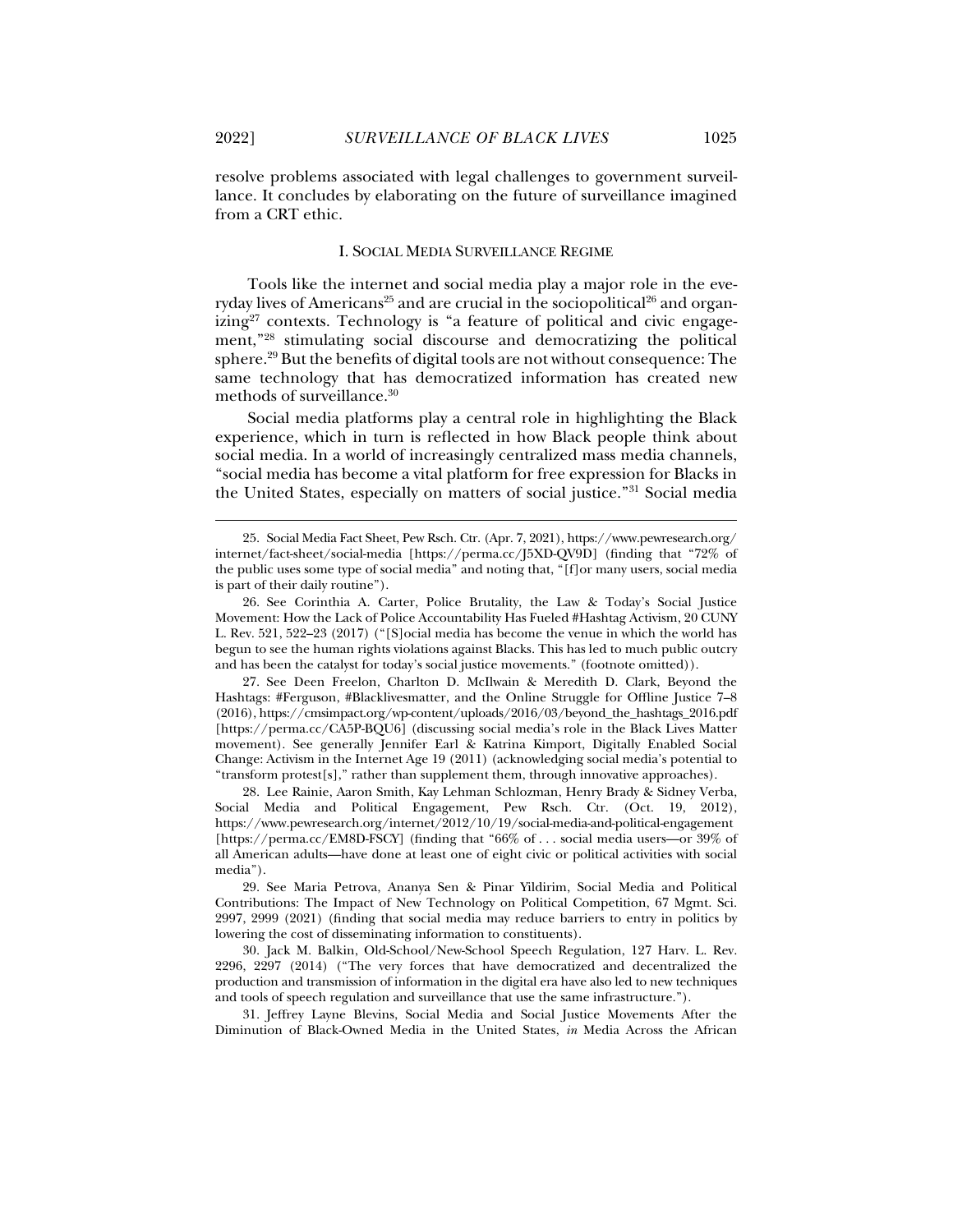has been instrumental in bringing Black issues, Black social movements, and Black voices to the national conversation.32 In a 2018 survey, the Pew Research Center found that "[c]ertain groups of social media users most notably, those who are black or Hispanic — view these platforms as an especially important tool for their own political engagement."33 The importance of social media within the Black community is reflected in the large presence Black people have on social media platforms.<sup>34</sup>

This Part describes the social media surveillance regime, detailing the prevalence and practice of social media surveillance within law enforcement agencies. Next, it discusses rationales for monitoring social media, homing in on its increased prominence in criminal investigations and its widespread use as an intelligence-gathering tool. This Part concludes by discussing how social media surveillance is situated in the legal landscape and how standing doctrine may thwart attempts to challenge government surveillance.

#### A. *Law Enforcement and Social Media*

1. *The Rise of Social Media Surveillance*. — The digital space is routinely policed and surveilled.35 Social media is "a wellspring of information for law enforcement."36 The ease with which law enforcement accesses

 34. See Aaron Smith, Pew Rsch. Ctr., African Americans and Technology Use: A Demographic Portrait 11 (2014), https://www.pewresearch.org/internet/2014/01/06/ african-americans-and-technology-use/ [https://perma.cc/H7JJ-9VGG] ("African Americans have higher levels of Twitter use than whites (22% of online blacks are Twitter users, compared with 16% of online whites)."); see also Ki Mae Heussner, Is Twitter Disproportionately Popular Among Black Users?, ABC News (May 5, 2010), https://abcnews.go.com/Technology/twitter-disproportionately-popular-black-

users/story?id=10561451 [https://perma.cc/M36W-FV8J] (citing Twitter usage report showing that "African-Americans make up about 24 percent of Twitter users, which is nearly double their representation in the U.S. population").

 35. See LexisNexis, Social Media Use in Law Enforcement: Crime Prevention and Investigative Activities Continue to Drive Usage. 2 (2014), https://risk.lexisnexis.com/ insights-resources/infographic/law-enforcement-usage-of-social-media-for-investigationsinfographic [https://perma.cc/CSL8-NU7M] (conducting a survey of federal, state, and local law enforcement professionals finding that "[e]ight out of every 10 law enforcement professionals (81%) actively use social media as a tool in investigations").

 36. Rachel Levinson-Waldman, Government Access to and Manipulation of Social Media: Legal and Policy Challenges, 61 How. L.J. 523, 527 (2018) [hereinafter Levinson-Waldman, Access to and Manipulation of Social Media].

Diaspora: Content, Audiences, and Global Influence 191, 192 (Omotayo O. Banjo ed., 2019) (discussing how dwindling Black ownership of radio and television channels heightens the significance of social media channels within Black communities).

 <sup>32.</sup> See Aziz & Beydoun, supra note 17, at 1163–64.

 <sup>33.</sup> Monica Anderson, Skye Toor, Lee Rainie & Aaron Smith, Pew Rsch. Ctr., Activism in the Social Media Age 4 (2018), https://www.pewresearch.org/internet/2018/07/11/ activism-in-the-social-media-age [https://perma.cc/65H4-V7MB] (finding that "larger majorities of black Americans say these sites promote important issues or give voice to underrepresented groups, while smaller shares of blacks feel that political engagement on social media produces significant downsides").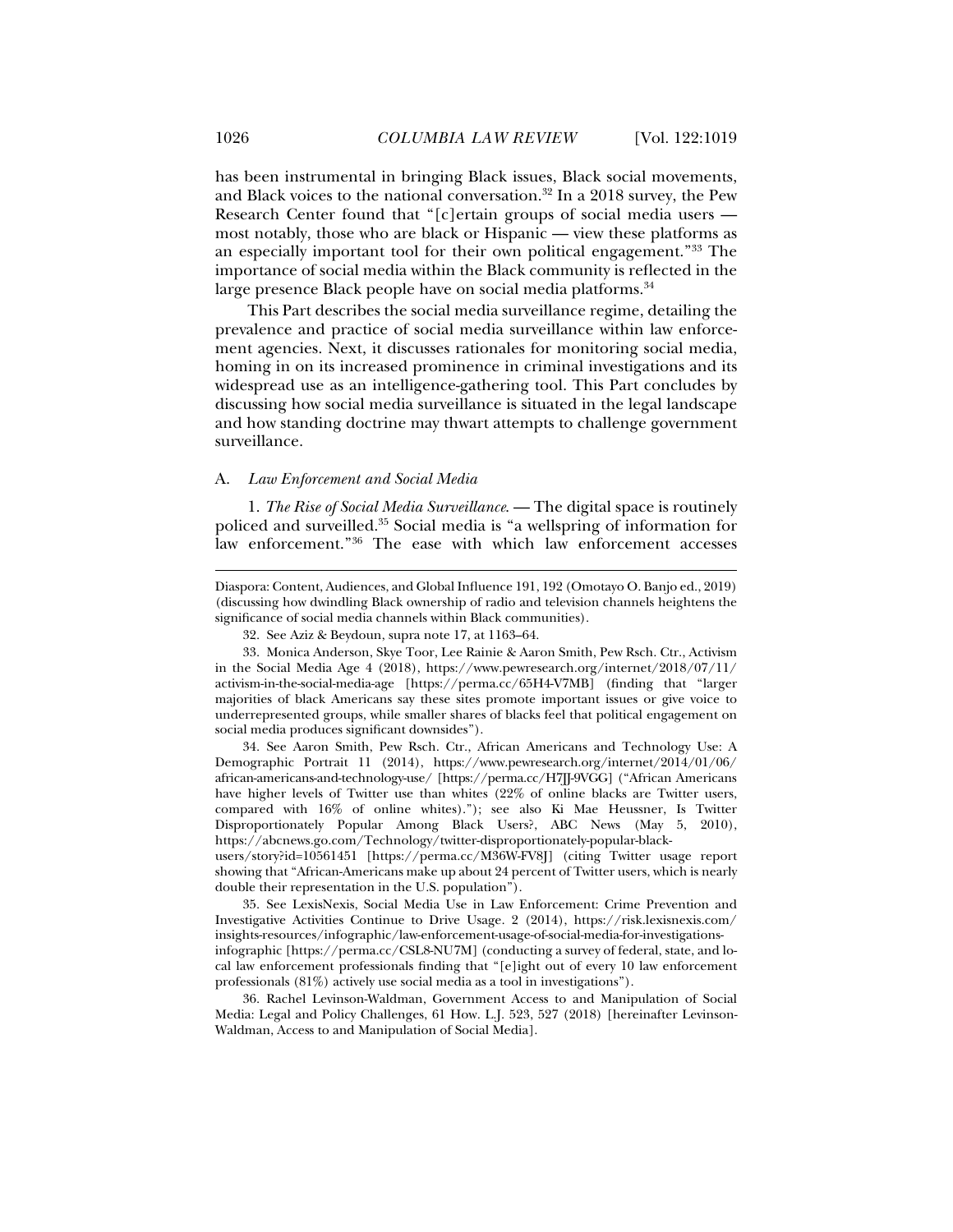information using digital tools eliminates practical considerations like time and cost that are normally associated with monitoring people.<sup>37</sup> The low-cost, high-reward nature of social media surveillance makes it an attractive tool to law enforcement personnel.38 After all, a police officer, like any other user, can access a group or individual's public profile via simple search.<sup>39</sup> The "visibility on social media and communication of everyday experiences, practices, and activities provides the perfect platform for covert criminal surveillance by the police."40

Federal law enforcement agencies like  $DHS<sup>41</sup>$  and the  $FBI<sup>42</sup>$  have welldocumented social-media-surveillance capacities that have been the subject of litigation.<sup>43</sup> For example, in *ACLU v. DOJ*, the ACLU sought information from several federal agencies pertaining to their social-mediamonitoring capacity by way of a Freedom of Information Act (FOIA) request.44 The ACLU alleged that defendant federal agencies were "taking steps to monitor social media users and their speech, activities, and

 <sup>37.</sup> Id. at 525.

 <sup>38.</sup> Daniel Trottier, A Research Agenda for Social Media Surveillance, 8 Fast Capitalism 59, 63 (2011) ("When starting an investigation, it is increasingly common for police to first turn to Facebook and other social media. . . . [I]t [is] a low-cost and low-risk option . . . ."); see also Friedland, supra note 16, at 167 (noting that digital surveillance systems allow the government to track people at relatively little cost).

 <sup>39.</sup> Levinson-Waldman, Access to and Manipulation of Social Media, supra note 36, at 526; Trottier, supra note 38, at 63 ("A lot of information on social media can be obtained simply by logging on to these sites.").

 <sup>40.</sup> Desmond Upton Patton, Douglas-Wade Brunton, Andrea Dixon, Reuben Jonathan Miller, Patrick Leonard & Rose Hackman, Stop and Frisk Online: Theorizing Everyday Racism in Digital Policing in the Use of Social Media for Identification of Criminal Conduct and Associations, Soc. Media & Soc'y, July–Sept. 2017, at 1, 2.

 <sup>41.</sup> See DHS, Analyst's Desktop Binder: National Operations Center Media Monitoring Capability Desktop Reference Binder 4 (2011) ("At the same time, Social Media outlets provide instant feedback and alert capabilities to rapidly changing or newly occurring situations. The MMC works to summarize the extensive information from these resources to provide a well rounded operational picture for the Department of Homeland Security."); see also George Joseph, Exclusive: Feds Regularly Monitored Black Lives Matter Since Ferguson, Intercept (July 24, 2015), https://theintercept.com/2015/07/24/ documents-show-department-homeland-security-monitoring-black-lives-matter-since-ferguson [https://perma.cc/F3QF-Z87C] [hereinafter Joseph, Feds Regularly Monitored BLM] (discussing FOIA requests revealing that DHS frequently collected information via social media surveillance on numerous activists participating in nonviolent protests).

 <sup>42.</sup> See Jeff Horwitz & Dustin Volz, FBI Surveillance Proposal Sets Up Clash With Facebook, Wall St. J., https://www.wsj.com/articles/fbi-and-facebook-potentially-at-oddsover-social-media-monitoring-11565277021 (on file with the *Columbia Law Review*) (last updated Aug. 8, 2019).

 <sup>43.</sup> See, e.g., Complaint for Injunctive Relief at 2–3, Elec. Priv. Info. Ctr. v. U.S. Dep't of Homeland Sec., 999 F. Supp. 2d 61 (D.D.C. 2013) (No. 1:11CV02261), 2011 WL 9372833 (complaint for FOIA request in relation to DHS' solicitation for "Media Monitoring Services").

 <sup>44. 418</sup> F. Supp. 3d 466, 468 (N.D. Cal. 2019) ("Plaintiffs seek information about 'Defendant federal agencies' surveillance of social media users and speech.'" (quoting Complaint for Injunctive Relief for Violation of the Freedom of Information Act at 2)).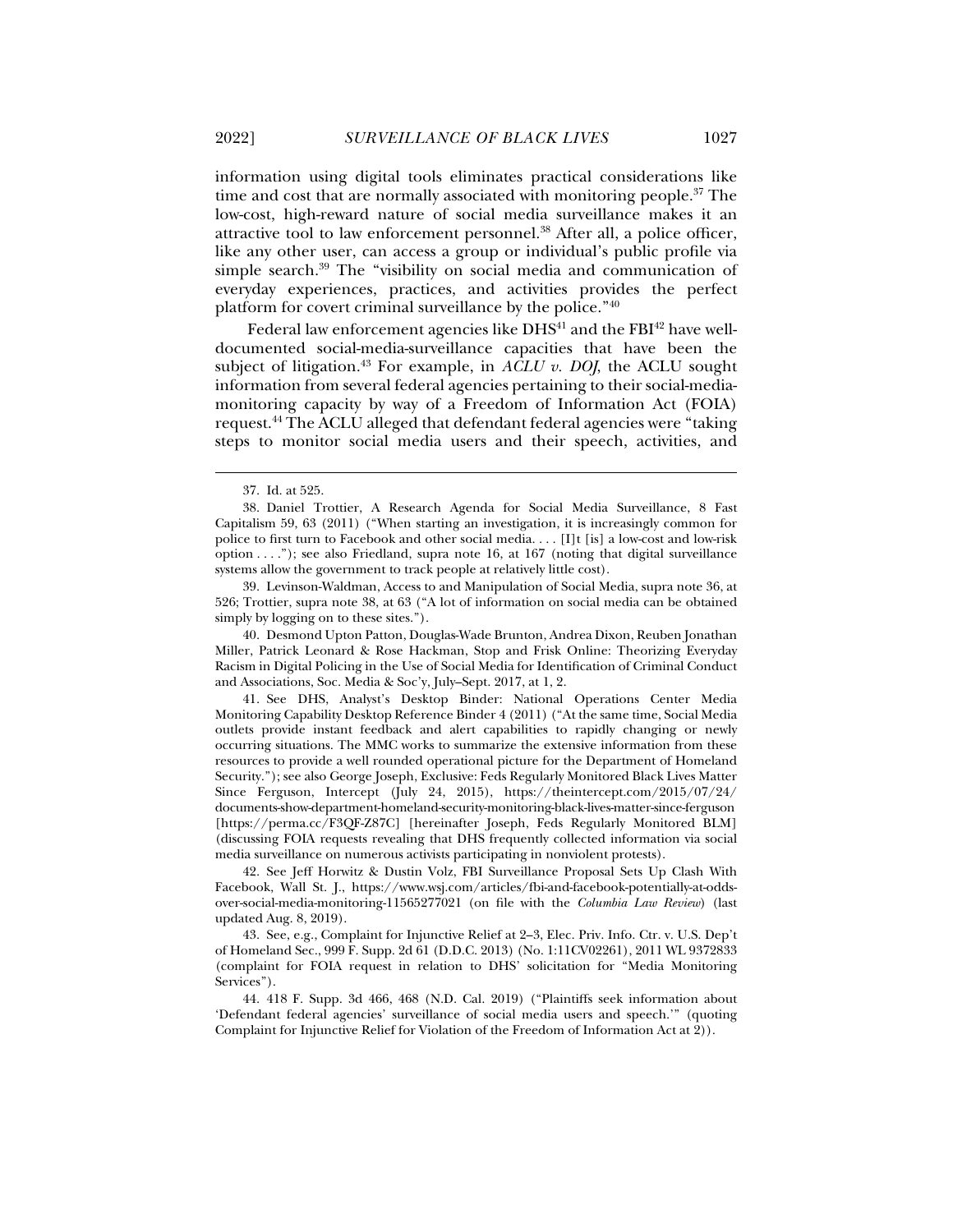associations," and that such surveillance "raises serious free speech and privacy concerns[,] . . . risks chilling expressive activity[,] and can lead to the disproportionate targeting of racial and religious minority communities."45 The ACLU's FOIA request specifically sought records on the agencies' policies, practices, technology, and communications pertaining to social media surveillance.<sup>46</sup> One of the defendants, the FBI, invoked the protections of FOIA exemption  $(b)(7)(E)^{47}$  and "refused to confirm or deny' the existence" of the requested records.<sup>48</sup> The ACLU challenged this refusal, arguing that the agency did not provide a legitimate basis for invoking the exception, and the defendants moved for

In denying the defendants' motion for partial summary judgment, the court found that the ACLU had presented "extensive evidence" that several federal law enforcement agencies like DHS, CBP, ICE, and State Department engage in social media monitoring.50 Such evidence included a DHS task force that screened the social media profiles of immigrants applying for benefits; several designated CBP personnel that used social media to "monitor potential threats of dangers to CBP personnel and facility operators"; and the existence of a "Social Media Working Group," an interagency effort to coordinate and share the information yielded by DHS social media screening efforts with other federal agencies.<sup>51</sup> The court ultimately concluded that while the FBI need not disclose the specific ways in which it conducted surveillance, it was not exempted from disclosing its general capacity to monitor social media.<sup>52</sup> Ultimately, it is evident that local, state, and federal law enforcement routinely monitor social media and have developed, or are in the process of developing, increasingly powerful capacities to do so.<sup>53</sup>

j

partial summary judgment.49

 <sup>45.</sup> Complaint for Injunctive Relief for Violation of the Freedom of Information Act at 2, *ACLU*, 418 F. Supp. 3d 466 (No. 3:19-cv-00290-SK), 2019 WL 247324.

<sup>46.</sup> *ACLU*, 418 F. Supp. 3d at 469 (noting that the plaintiffs sought five categories of records: (1) social media surveillance policies, (2) records concerning the purchase of surveillance technologies, (3) communications with third parties about surveillance products, (4) communications with social media platforms, and (5) records concerning the use of social media in predictive analytic programs).

 <sup>47.</sup> See 5 U.S.C. § 552(b)(7)(E) (2018) (exempting records and information complied for law enforcement purposes from FOIA disclosure requirements where compliance with a FOIA request "would disclose techniques and procedures for law enforcement investigations or prosecutions, or . . . if such disclosure could reasonably be expected to risk circumvention of the law").

<sup>48.</sup> *ACLU*, 418 F. Supp. 3d at 470.

 <sup>49.</sup> Id.

 <sup>50.</sup> Id. at 474.

 <sup>51.</sup> Id. at 474–77; see also id. at 479 ("[T]he FBI 'acknowledged generally [that] it monitors social media as a law enforcement technique.'" (second alteration in original)).

 <sup>52.</sup> See id. at 480–81.

 <sup>53.</sup> See supra notes 35–40 and accompanying text; infra section I.A.2.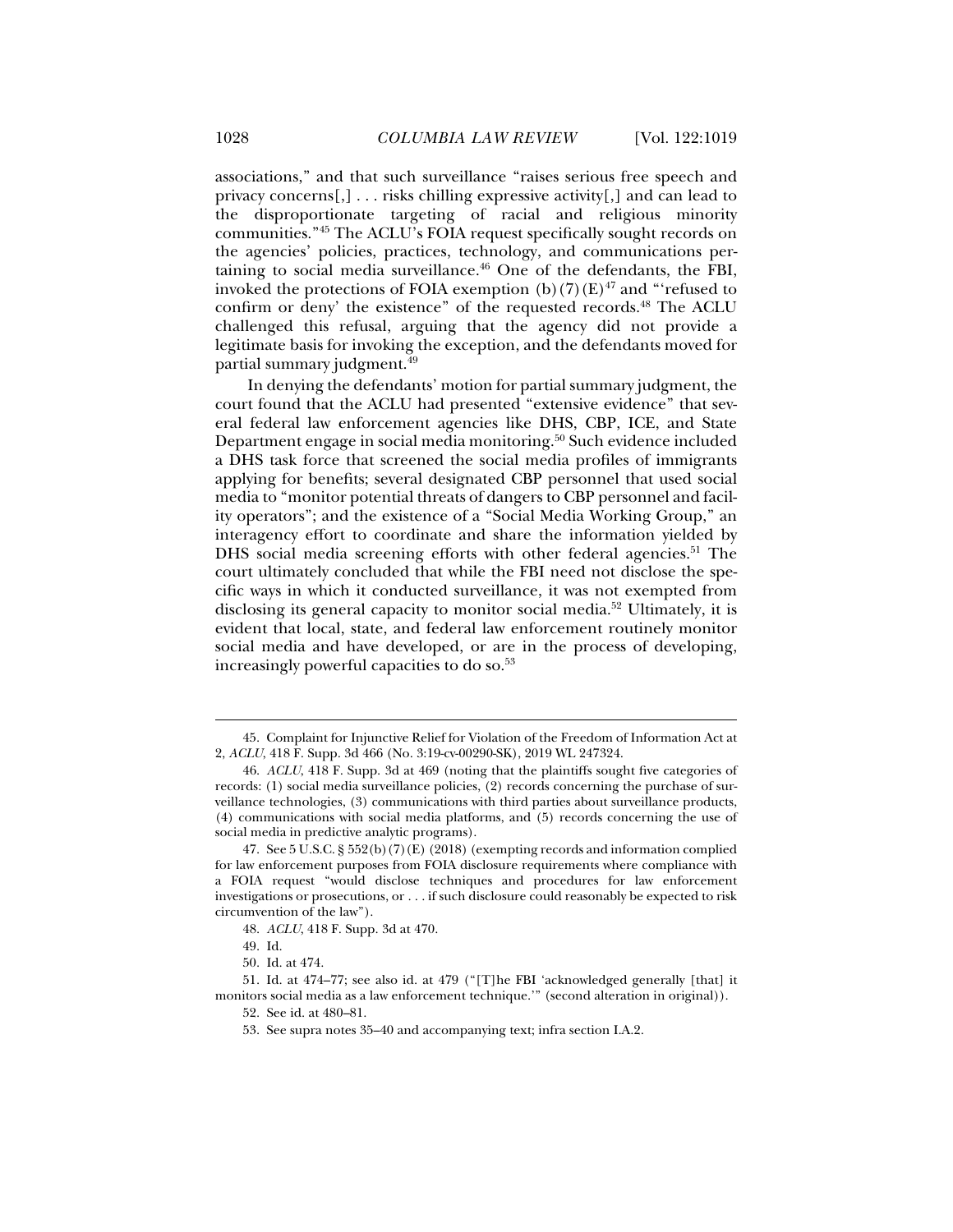2. *Law Enforcement Surveillance Practices*. — Law enforcement monitors social media to track individuals, groups, and even specific geographic areas.54 Scholarship has divided digital surveillance into three broad categories: "(1) following or watching online an identified individual, group of individuals, or affiliation (e.g., an online hashtag); (2) using an informant, a friend of the target, or an undercover account to obtain information; and (3) using analytical software to generate data about individuals, groups, associations, or locations."55 While social media surveillance is widely used as an information-gathering tactic, many law enforcement officials monitor social media without any training or supervision.56 In fact, many law enforcement agencies have no guidelines whatsoever for personnel that outline how to collect information on social media.57 Many law enforcement agencies also do not have publicly available policies on how their personnel use social media for investigative or intelligence-gathering purposes.58

Police departments may reach out directly to social media companies when conducting criminal investigations.<sup>59</sup> Additionally, law enforcement agencies contract with private companies that comb through social media

 <sup>54.</sup> Levinson-Waldman, Access to and Manipulation of Social Media, supra note 36, at 525–26; see also George Joseph, How Police Are Watching You on Social Media, Bloomberg CityLab (Dec. 14, 2016), https://www.bloomberg.com/news/articles/2016-12-14/how-policespy-on-social-media (on file with the *Columbia Law Review*) [hereinafter Joseph, How Police Are Watching] (discussing Cook County Sheriff's Office records pointing personnel to "sites such as Statigram and Instamap, which can help law enforcement analyze photo trends or collect photos on individuals in targeted areas").

 <sup>55.</sup> Levinson-Waldman, Access to and Manipulation of Social Media, supra note 36, at 526.

 <sup>56.</sup> LexisNexis, supra note 35, at 7 ("Law enforcement professionals are predominantly self-taught in using social media for investigations and secondarily seek out colleagues.").

 <sup>57.</sup> Id. at 2 (finding that over half of the survey respondent agencies don't have a formal process for using social media for investigations); see also Joseph, How Police Are Watching, supra note 54 (quoting Joseph Giacolone, retired NYPD detective and professor at John Jay College, noting that most officers conducting social media surveillance are "selftaught and . . . half of the departments don't even have a policy or procedure on how to use  $it$ ").

 <sup>58.</sup> See Map: Social Media Monitoring by Police Departments, Cities, and Counties, Brennan Ctr. for Just. (July 10, 2019), https://www.brennancenter.org/our-work/researchreports/map-social-media-monitoring-police-departments-cities-and-counties

<sup>[</sup>https://perma.cc/9NP7-EXFE] (collecting data on law enforcement expenditures on social media monitoring from over 158 jurisdictions and finding that only eighteen jurisdictions had publicly available policies on their use of social media for investigative and intelligence-gathering purposes).

 <sup>59.</sup> KiDeuk Kim, Ashlin Oglesby-Neal & Edward Mohr, Urb. Inst., 2016 Law Enforcement Use of Social Media Survey 4 (2017), http://www.urban.org/sites/default/ files/publication/88661/2016-law-enforcement-use-of-social-media-survey.pdf

<sup>[</sup>https://perma.cc/2TQZ-SBX9] ("The majority of law enforcement agencies across the United States have contacted a social media company, such as Facebook or Twitter, to request online information to use as evidence in a legal setting . . . .").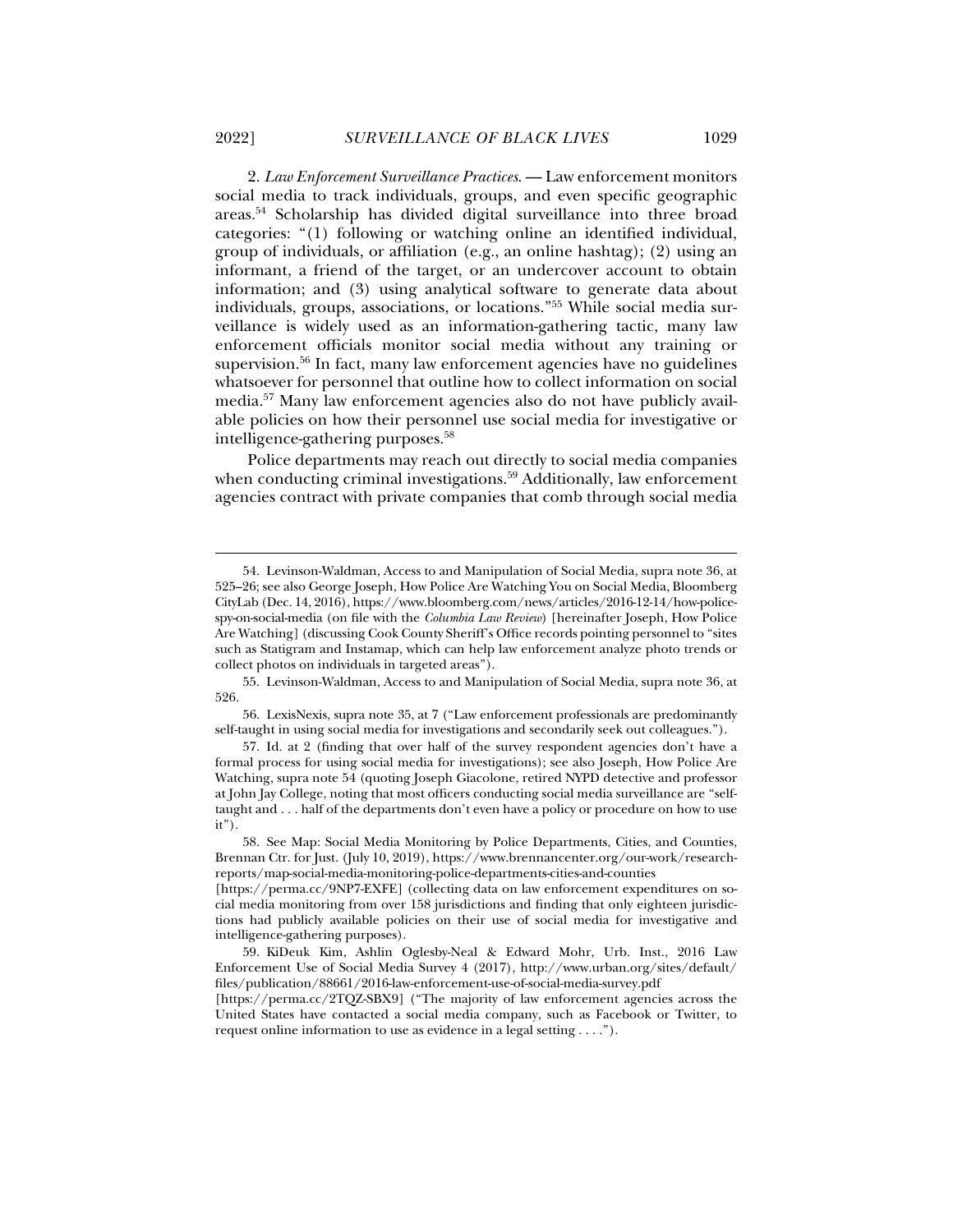to synthesize, package, and deliver social media data.<sup>60</sup> Federal agencies openly solicit these types of services; for example, in 2019 the FBI requested proposals from outside parties for a contract to pull large amounts of data from Facebook, Twitter, and other social media to "proactively identify and reactively monitor threats to the United States and its interests."61 Third-party companies also provide technology that increases the ease with which law enforcement can monitor social media content.62 For example, Echosec Systems provides tools to police officers that allow them to "track and collect users' posts as soon as they are disseminated within a

3. *Social Media Surveillance Justifications*. — Law enforcement's purported reasons for engaging in social media surveillance include gauging public sentiment, soliciting tips on crime, and intelligence gathering.64 Law enforcement officials justify social media monitoring as a tool that helps solve crimes $65$  and—perhaps alarmingly—an increasing number also believe it is a useful tool in "anticipating crime."66 In recent years, civil liberties organizations have alleged that police departments are developing robust social media surveillance systems to compile and retain information associated with "persons of interest."67

 62. See Joseph, How Police Are Watching, supra note 54 (highlighting that social media monitoring companies provide data and surveillance tools to law enforcement agencies).

 63. Id.; see also Echosec Sys. Ltd., https://www.echosec.net [https://perma.cc/9JM4- AHGP] (last visited Jan. 6, 2022) ("Security and intelligence teams trust Echosec Systems to deliver streamlined access to social media, deep web, and dark web networks, so they can catch early risk indicators, identify and prioritize actual threats, and respond faster.").

 64. See Kim et al., supra note 59, at 3 fig.2. For an example, see Oakland Police Dep't (@oaklandpoliceca), Twitter (Mar. 12, 2014), https://twitter.com/oaklandpoliceca/status/ 443748841255215105 [https://perma.cc/YH5E-TFYY] ("Police need help identifying two robbery suspects. Reply with [tip] . . . .").

 65. See LexisNexis, supra note 35, at 3 ("73% [of law enforcement officers] believe using social media helps solve crimes faster . . . ."); see also Kim et al., supra note 59, at 3 fig.2 (finding that 70% of responding agencies used social media for intelligence gathering during investigations).

 66. LexisNexis, supra note 35, at 2, 4 (noting that "67% of respondents indicate that social media monitoring is a valuable process in anticipating crimes" and finding that in 2014, 51% of respondents used social media in crime anticipation, up from 41% in 2012).

 67. Joseph, How Police Are Watching, supra note 54 (discussing police department records yielded from a FOIA request that "suggest . . . intelligence analysts are also compiling information on persons of interest for longer term retention"); see, e.g., Nicole Ozer, Police Use of Social Media Surveillance Software Is Escalating, and Activists Are in the

j

bounded area."63

 <sup>60.</sup> See Joseph, How Police Are Watching, supra note 54 (discussing various private entities that work with law enforcement to collect, document, and analyze social media data).

 <sup>61.</sup> Horwitz & Volz, supra note 42; see also DHS, Statement of Work (SOW) for Media Monitoring Services 1 (2018), https://epic.org/wp-content/uploads/foia/dhs/mediamonitoring-services/EPIC-v-DHS-18-1268-draft-sow.pdf [https://perma.cc/WNX9-9MMJ] (documenting DHS' request to solicit a contractor to develop tools that would allow the agency to track and store large volumes of information on social media users).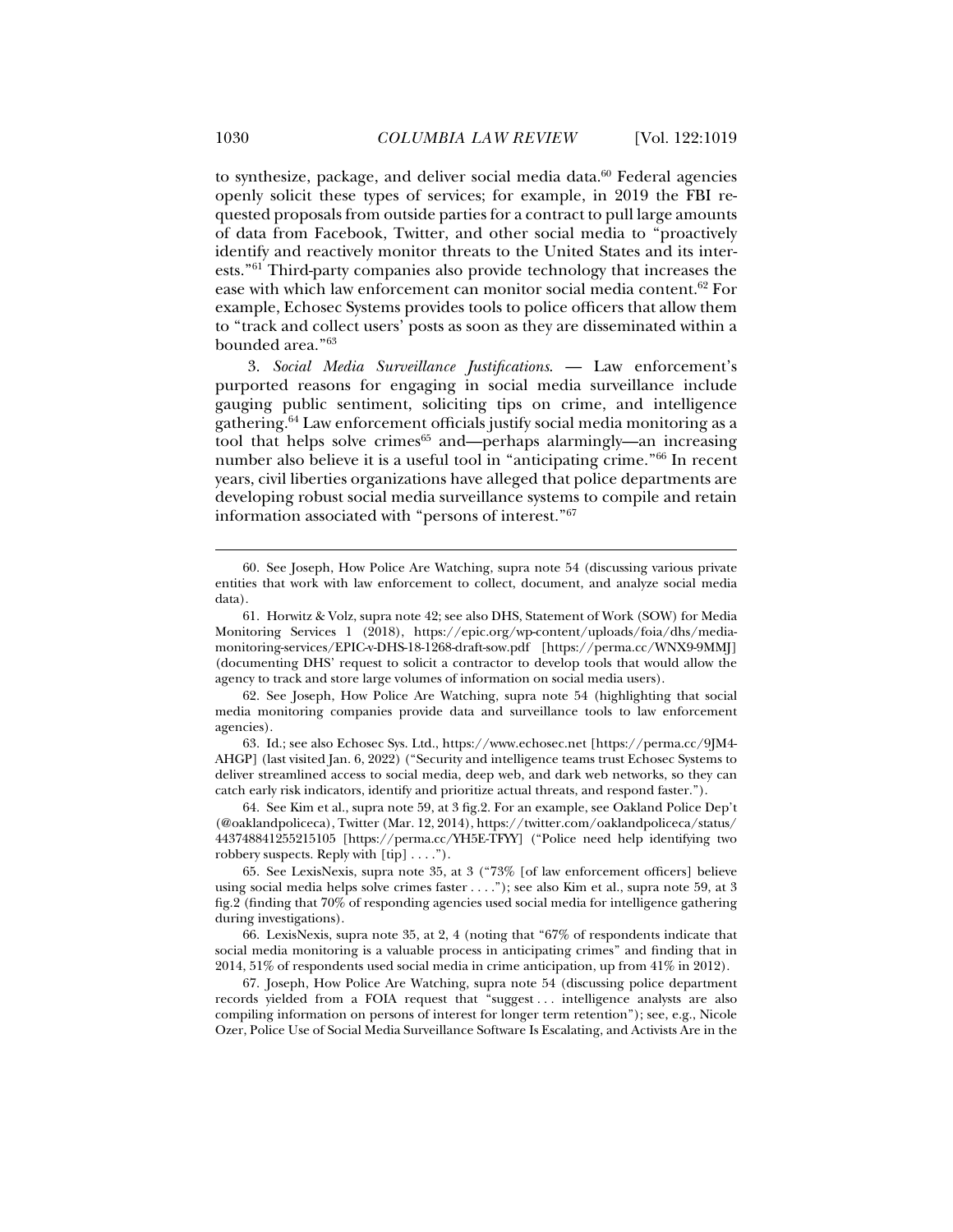Furthermore, while the ostensible rationale for surveillance powers is rooted in the general safekeeping duties of officials, the bounds of social media surveillance tend to transcend the everyday functions of law enforcement because "[e]vents ranging from house parties to political protests are also made visible through social media" and thus are swept into the digital policing regime.68 Commentators have raised alarm over the policing of innocuous social media activity, noting it may result in overcriminalization and chilling of free speech. $69$  The rapid expansion and active use—of state-backed digital surveillance has made it a priority for police reformists and abolitionists alike.70

#### B. *Legal Landscape of Government Surveillance*

Although the judiciary has shied away from examining government surveillance practices, $71$  the courts may be the most promising arena to regulate social media surveillance practices. The policies of social media sites themselves may have little to no effect on law enforcement behavior<sup>72</sup> and the current statutory regime provides few meaningful protections to social media users.73 Unfortunately, past attempts to address surveillance

Digital Crosshairs, ACLU (Sept. 22, 2016), https://www.aclu.org/blog/privacy-technology/ surveillance-technologies/police-use-social-media-surveillance-software [https://perma.cc/ U76P-QP3L] ("The ACLU of California has received thousands of pages of public records revealing that law enforcement agencies across the state are secretly acquiring social media spying software that can sweep activists into a web of digital surveillance.").

 <sup>68.</sup> Trottier, supra note 38, at 63.

 <sup>69.</sup> See generally Alexandra Mateescu, Douglas Brunton, Alex Rosenblat, Desmond Patton, Zachary Gold & Danah Boyd, Social Media Surveillance and Law Enforcement 1 (2015), http://www.datacivilrights.org/pubs/2015-1027/Social\_Media\_Surveillance\_and\_ Law\_Enforcement.pdf [https://perma.cc/5426-AEUE] ("Debates so far have focused on instances where law enforcement have . . . assembled potentially innocuous social media activity as evidence for criminal conspiracy charges . . . . [T]here is increasing scrutiny over how social media surveillance affects First Amendment rights . . . ."); see also Capers, Race, Policing, and Tech, supra note 13, at 1290 (describing how police surveil people of color even when they are engaged in everyday activities).

 <sup>70.</sup> See James P. Walsh & Christopher O'Connor, Social Media and Policing: A Review of Recent Research, 13 Socio. Compass 1 (2019); Chad Marlow & Gillian Ganesan, Stop the Police Surveillance State Too, ACLU (Aug. 19, 2020), https://www.aclu.org/news/criminallaw-reform/stop-the-police-surveillance-state-too/ [https://perma.cc/6L4X-8LG5] (arguing that abolishing the surveillance powers of the police is an essential step toward police reform and eventual abolition).

 <sup>71.</sup> See Ric Simmons, The New Reality of Search Analysis: Four Trends Created by New Surveillance Technologies, 81 Miss. L.J. 991, 1008 (2012) ("[C]ourts have slowly abdicated their authority with regard to regulating new surveillance technologies.").

 <sup>72.</sup> See Joseph, How Police Are Watching, supra note 54 (quoting Professor Giacolone, noting that, while "undercover social media accounts may violate the terms of Facebook and Twitter, that doesn't make them illegal").

 <sup>73.</sup> See US Should Create Laws to Protect Social Media Users' Data, Hum. Rts. Watch (Apr. 5, 2018), https://www.hrw.org/news/2018/04/05/us-should-create-laws-protect-socialmedia-users-data [https://perma.cc/Z5HL-X2V5] ("[P]rivacy laws in the US are currently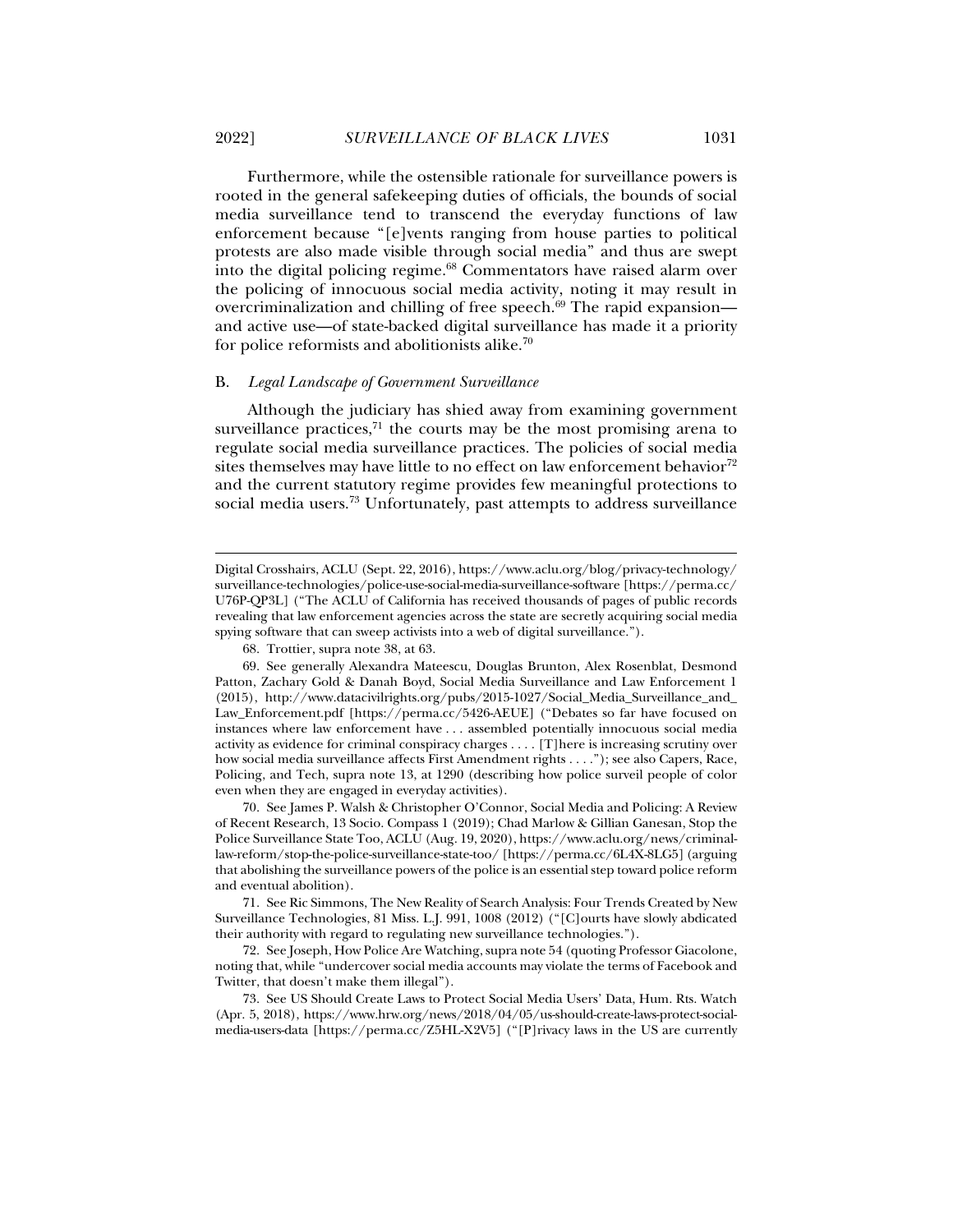through the court system have run into a consistent procedural hurdle: judicial standing.

1. *Judicial Standing Generally*. — Judicial standing refers to how a litigant is situated in respect to their claim and the court.<sup>74</sup> The focus is on the party rather than the nature of the claim, although many times that inquiry turns on the "nature and source of the claim asserted."75 Standing requirements emerge "from two sources: constitutional and prudential."76 Over the years, the Court has distilled the minimum constitutional requirements for standing into three components. First, the plaintiff must have suffered an injury-in-fact—that is, "an invasion of a legally protected interest which is (a) concrete and particularized, and (b) 'actual or imminent, not "conjectural" or "hypothetical."'"77 Second, there must be a causal link that is fairly traceable between the injury and the complainedof conduct.<sup>78</sup> Finally, it must be likely—not speculative—that a favorable decision will remedy the injury.79 In addition, "[t]he party invoking federal jurisdiction bears the burden of establishing these elements" at the start of litigation and at each subsequent stage of litigation.<sup>80</sup> These requirements have evolved over the years, but in the words of then-Justice Rehnquist, "[T]he concept of 'Art. III standing' has not been defined with complete consistency."81

 76. Quincy Cablesystems, Inc. v. Sully's Bar, Inc., 650 F. Supp 838, 842 (D. Mass. 1986); see also United States v. Windsor, 570 U.S. 744, 757 (2013) ("The Court has kept these two strands separate: 'Article III standing, which enforces the Constitution's case-or-controversy requirement, and prudential standing, which embodies "judicially self-imposed limits on the exercise of federal jurisdiction."'" (citation omitted) (quoting Elk Grove Unified Sch. Dist. v. Newdow, 542 U.S. 1, 1, 10 (2004)). In Spokeo, Inc. v. Robins, 578 U.S. 330, 337–38 (2016), the Court noted that Article III standing is "a doctrine rooted in the traditional understanding of a case or controversy." See U.S. Const. art. III, § 2, cl. 1 (explaining that "[t]he judicial Power . . . extend[s]" to various "Cases" and "Controversies").

 77. Lujan v. Defs. of Wildlife, 504 U.S. 555, 560 (1992) (citations omitted) (quoting Whitmore v. Arkansas, 495 U.S. 149, 156 (1990)).

78. Simon v. E. Ky. Welfare Rts. Org., 426 U.S. 26, 41–42 (1976).

79. Id. at 38.

80. See *Lujan*, 504 U.S. at 561.

 81. Valley Forge Christian Coll. v. Ams. United for Separation of Church & State, Inc., 454 U.S. 464, 475 (1982).

too weak to prevent abuses of social media data by intelligence agencies, law enforcement . . . or others who may violate rights.").

 <sup>74. 13</sup>A Charles Alan Wright, Arthur R. Miller & Edward H. Cooper, Federal Practice and Procedure § 3531 (3d ed. 2008).

 <sup>75.</sup> Raines v. Byrd, 521 U.S. 811, 818 (1997) (internal quotation marks omitted) (quoting Warth v. Seldin, 422 U.S. 490, 500 (1975)); see also Int'l Primate Prot. League v. Adm'rs of Tulane Educ. Fund, 500 U.S. 72, 77 (1991) ("[S]tanding is gauged by the specific common-law, statutory or constitutional claims that a party presents. 'Typically, . . . the standing inquiry requires careful judicial examination of a complaint's allegations to ascertain whether the particular plaintiff is entitled to an adjudication *of the particular claims asserted*.'" (alteration in original) (emphasis added by the Court) (quoting Allen v. Wright, 468 U.S. 737, 752 (1984))).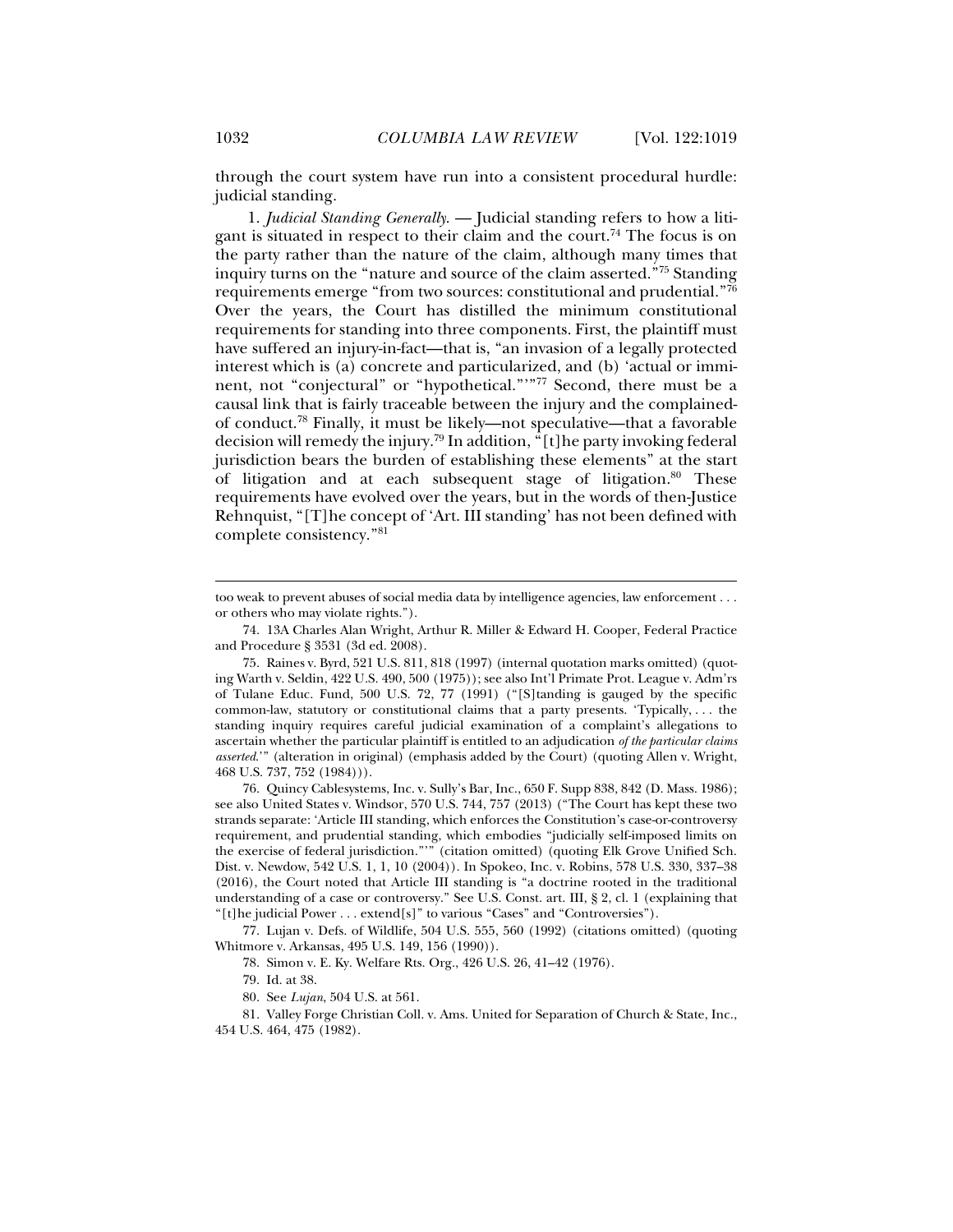2. *Standing as an Impediment to Legal Challenge*. — Standing is particularly troublesome when challenging the constitutionality of government surveillance programs.<sup>82</sup> Several scholars note that the lack of clarity pertaining to standing doctrine, specifically the injury-in-fact requirement, may prevent courts from even considering the merits of surveillancerelated claims.83 Recent legal scholarship has advocated for different ways to draw boundaries on the evolving landscape of law enforcement surveillance, invoking First Amendment,<sup>84</sup> Fourth Amendment,<sup>85</sup> and equal protection rights.<sup>86</sup> Yet few of these ideas materialize in practice, because finding the right litigant to bring surveillance-based challenges can be difficult with respect to standing.

The lodestar case for government surveillance challenges is *Laird v. Tatum*. 87 In *Laird*, the Court addressed whether citizens in a class action suit had standing to bring a claim based on an allegedly unconstitutional surveillance program.<sup>88</sup> The Court concluded that, though government

 86. See Aziz & Beydoun, supra note 17, at 1188 (noting that legal challenges pertaining to social media surveillance may turn on Fourteenth Amendment protections).

87. 408 U.S. 1 (1972).

 <sup>82.</sup> See Clapper v. Amnesty Int'l USA, 568 U.S. 398, 408 (2013) ("[O]ur standing inquiry has been especially rigorous when reaching the merits of [a] dispute would force us to decide whether an action taken by one of the other two branches of the Federal Government was unconstitutional." (quoting Raines v. Byrd, 521 U.S. 811, 819–20 (1997))).

 <sup>83.</sup> See Ferrick, supra note 23, at 481 ("Until the Supreme Court clarifies the requirements for injury-in-fact[,] . . . plaintiffs will be continuously rolling the dice on whether they actually are harmed before they ever approach the merits of their claims."); see also The Supreme Court—Leading Cases: Standing—Challenges to Government Surveillance—*Clapper v. Amnesty International USA*, 127 Harv. L. Rev. 298, 303 (2013) ("Language in *Clapper* leaves the scope of future applicability of 'certainly impending' unclear."). See generally Bradford C. Mank, *Clapper v. Amnesty International*: Two or Three Competing Philosophies of Standing Law?, 81 Tenn. L. Rev. 211 (2014) (discussing three different approaches to standing decisions evident in judicial precedent).

 <sup>84.</sup> See Hannah Fuson, Note, Fourth Amendment Searches in First Amendment Spaces: Balancing Free Association With Law and Order in the Age of the Surveillance State, 50 U. Mem. L. Rev. 231, 269–71 (2019) (discussing how current police surveillance practices may violate First Amendment freedoms); see also Amna Toor, Note, "Our Identity Is Often What's Triggering Surveillance": How Government Surveillance of #BlackLivesMatter Violates the First Amendment Freedom of Association, 44 Rutgers Comput. & Tech. L.J. 286, 293 (2018) (arguing that "monitoring the Black Lives Matter Movement via social media accounts and tracking individuals based on what they say and express and with whom they associate with online runs afoul of the freedom of association rooted in the First Amendment").

 <sup>85.</sup> See Matthew Tokson, The Normative Fourth Amendment, 104 Minn. L. Rev. 741, 758–62 (2019) (arguing for a new Fourth Amendment calculus that takes into account how surveillance harms create self-censorship and "chilling" effects); see also Levinson-Waldman, Hiding in Plain Sight, supra note 16, at 530 ("Existing case law, seen through a new lens, provides the blueprint for a workable, comprehensive mechanism for applying the Fourth Amendment to digital age public surveillance technologies.").

 <sup>88.</sup> Id. at 2 ("Respondents brought this class action . . . seeking declaratory and injunctive relief on their claim that their rights were being invaded by the Department of the Army's alleged 'surveillance of lawful and peaceful civilian political activity.'").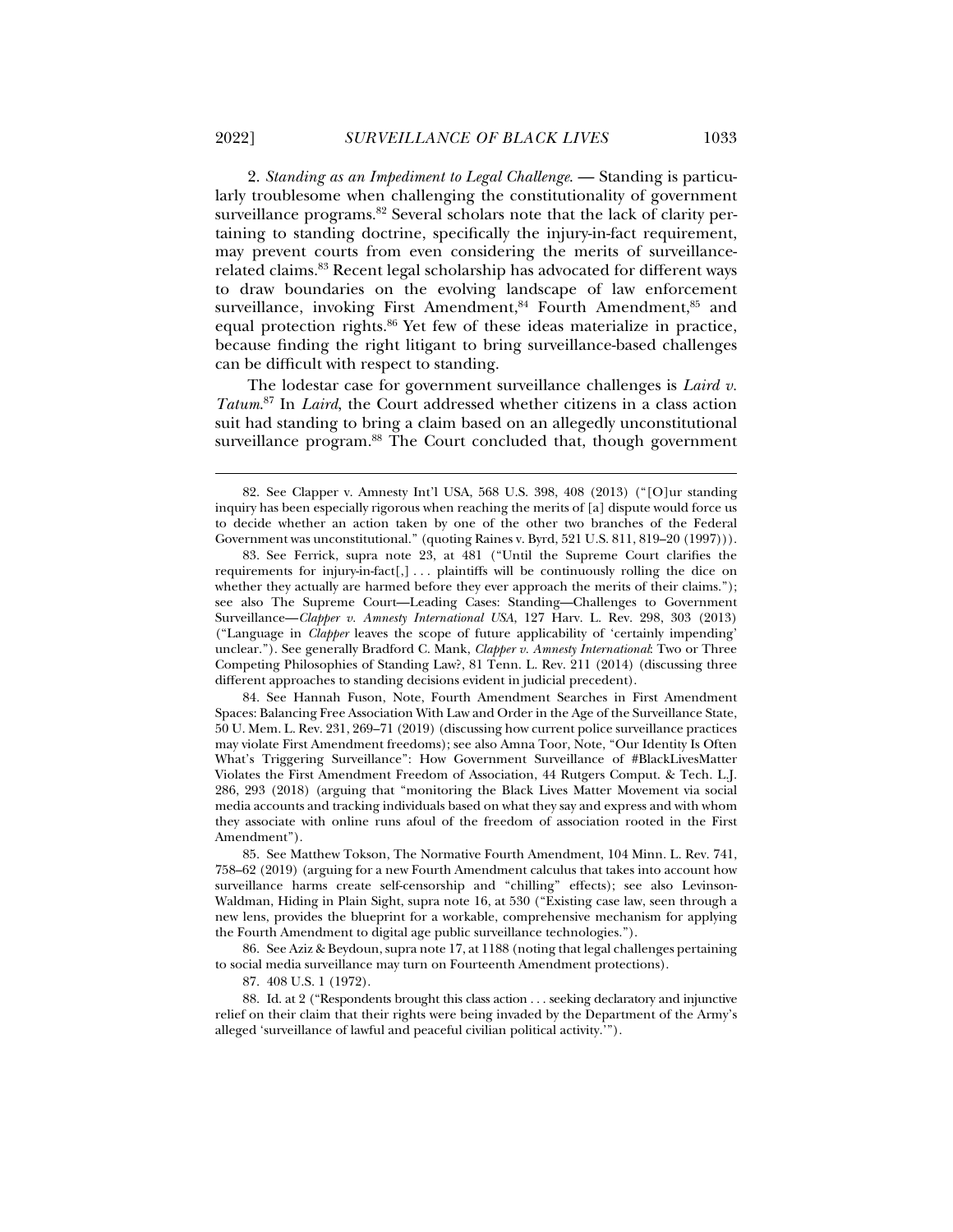action that has an indirect "chilling" effect on First Amendment rights may be subject to constitutional attack, an individual or group claiming that surveillance "chilled" their freedom of speech is not "an adequate substitute for a claim of specific present objective harm or a threat of specific future harm," as required by Article III.<sup>89</sup> That is, the plaintiffs did not demonstrate a direct or certainly impending injury to justify judicial intervention.90 It was unclear in the aftermath of *Laird* whether legal challenges to public government surveillance programs had been foreclosed.91

The Court has pointed to judicial standing and avoided reaching the merits of claims in other government surveillance challenges. In a more recent case, *Clapper v. Amnesty International*, the Court addressed a claim brought by human rights, labor, media, and legal organizations, arguing that a provision of the Foreign Intelligence Surveillance Act (FISA) which permits government surveillance of individuals who are not "United States persons"—was unconstitutional.<sup>92</sup> FISA was enacted by Congress to "authorize and regulate certain governmental electronic surveillance of communications for foreign intelligence purposes."93 The challenged provision, § 1881a, allowed the government to target electronic communications from "persons reasonably believed to be located outside the United States to acquire foreign intelligence information."94 Respondents, the challengers, alleged that their work required them to engage in communications with foreigners who were likely to be targeted by surveillance under the FISA provision.95 They claimed this meant the provision allowed the government to monitor their own communications and therefore violated their First and Fourth Amendment rights.<sup>96</sup>

The Court held that the respondents did not establish injury-in-fact and thus lacked Article III standing to bring a claim.97 Critically, while the respondents believed that the parties they engaged with were likely targets of the surveillance, they did not have independent evidence that their

 <sup>89.</sup> Id. at 13–14.

 <sup>90.</sup> See id. at 13.

 <sup>91.</sup> Compare Michelman, supra note 21, at 75 ("[M]any courts have interpreted *Laird*  too broadly, reading its narrow, context-specific holding as a nearly categorical barrier to standing for plaintiffs who allege that government surveillance has chilled their speech, association, or other activities."), with Hassan v. City of New York, 804 F.3d 277, 292 (3d Cir. 2015) ("*Laird* doesn't stand for the proposition that public surveillance is either *per se* immune from constitutional attack or subject to a heightened requirement of injury . . . .").

 <sup>92.</sup> Clapper v. Amnesty Int'l USA, 568 U.S. 398, 401 (2013).

 <sup>93.</sup> Id. at 401–02; see also Foreign Intelligence Surveillance Act of 1978, Pub. L. No. 95-511, 92 Stat. 1783 (codified as amended in scattered titles of the U.S.C.).

<sup>94.</sup> *Clapper*, 568 U.S. at 404–05 (internal quotation marks omitted) (quoting 50 U.S.C. § 1881a(a)).

 <sup>95.</sup> Id. at 406.

 <sup>96.</sup> Id. at 406–07.

 <sup>97.</sup> Id. at 402.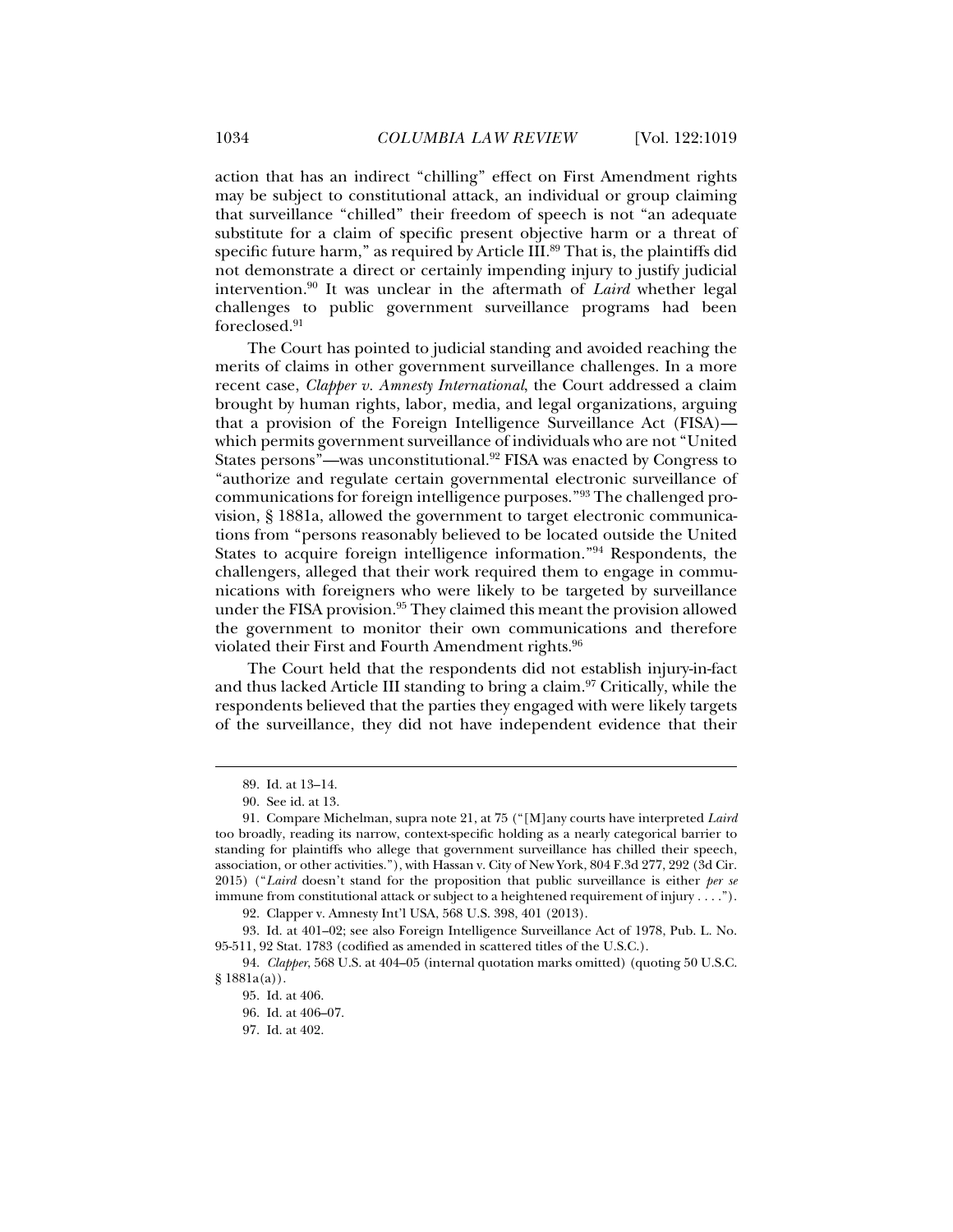communications had in fact been intercepted.98 The Court concluded that they did not have standing because, inter alia, their "theory of future injury [was] too speculative to satisfy the well-established requirement that threatened injury must be 'certainly impending.'"99 Put differently, the Court found that because there was no alleged injury or "threat of certainly impending [harm]," the case warranted dismissal without reaching the merits of the constitutional claims.100 The legacy of *Laird* and *Clapper* has clouded standing doctrine in the realm of surveillance.<sup>101</sup>

Social media is a critical tool for Americans—especially Black Americans—to organize and mobilize around sociopolitical movements.102 Law enforcement purports to use social media as a tool for information gathering and to easily and invasively track and document information on whomever they deem a person of interest. Scholarship has created legal solutions to law enforcement's uninhibited ability to surveil social media,<sup>103</sup> but these solutions cannot materialize in practice if plaintiffs cannot demonstrate some form of injury-in-fact. If the surveillance powers of law enforcement continue to grow unchecked, dire consequences are in store, particularly for Black communities. There is no better teacher of the dangers of unchecked surveillance powers than the history of Black Americans and state-sponsored surveillance.

#### II. RACIALIZED SURVEILLANCE

While surveillance is sometimes framed as a relatively recent issue, it has long been a pressing concern for communities of color.<sup>104</sup> The term "racialized surveillance" refers to the historical surveillance practices of government entities and predominantly white structures that target Black and Brown people.105 Scholars are beginning to conceptualize social

 <sup>98.</sup> Id. at 406–07, 411.

 <sup>99.</sup> Id. at 401 (emphasis omitted) (citing Whitmore v. Arkansas, 495 U.S. 149, 158 (1990)).

 <sup>100.</sup> See id. at 417.

 <sup>101.</sup> See Mank, supra note 83, at 215 (noting that *Clapper* seems to present a new "potentially groundbreaking approach" to standing); see also Michelman, supra note 21, at 74 ("The U.S. Supreme Court's 1972 decision in *Laird v. Tatum* purported to decide who can sue to enjoin a government surveillance program, but in practice that opinion ended up raising as many questions as it answered . . . .") (footnote omitted).

 <sup>102.</sup> See supra notes 31–34 and accompanying text.

 <sup>103.</sup> See supra notes 84–86 and accompanying text.

 <sup>104.</sup> See Cyril, supra note 18 ("[B]lack people and other people of color have lived for centuries with surveillance practices aimed at maintaining a racial hierarchy.").

 <sup>105.</sup> See Browne, supra note 8, at 16 ("Racializing surveillance is a technology of social control where surveillance practices, policies, and performances concern the production of norms pertaining to race . . . ."); see also Gino Canella, Racialized Surveillance: Activist Media and the Policing of Black Bodies, 11 Commc'n Culture & Critique 378, 379–81 (2018) (characterizing the history of state surveillance targeting Black activists and Black people as racialized surveillance).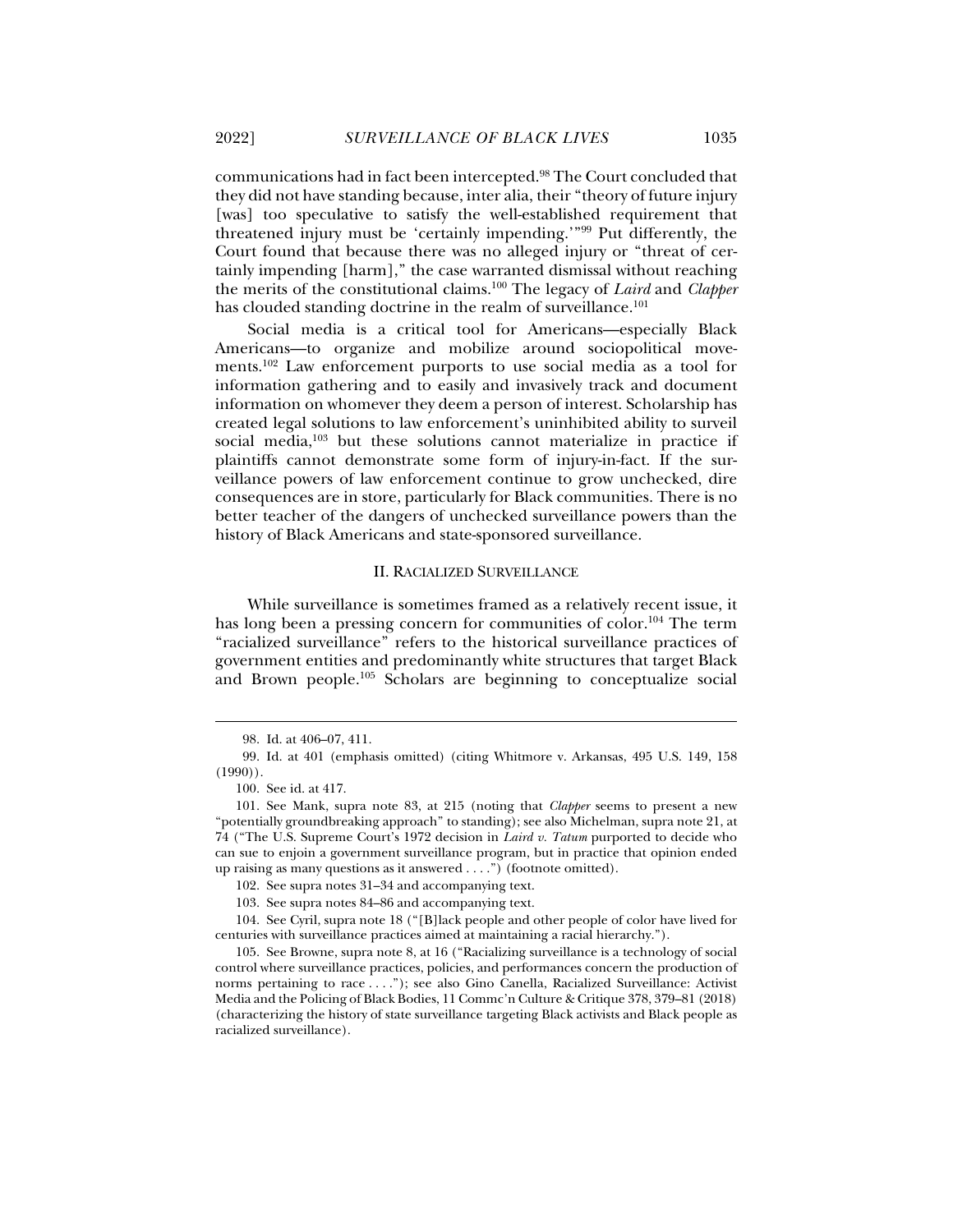media surveillance as part of the racialized surveillance regime.106 This form of digital surveillance creates consequences harkening back to other points throughout history, buttressing the assertion that it is the latest manifestation of racialized surveillance and providing a new way of understanding how best to attack the current regime.<sup>107</sup>

This Part traces the history of state surveillance of Black people and places social media surveillance squarely in this context. It describes the consequences Black communities have suffered due to racialized surveillance. First, it traces the history of racialized surveillance in America, beginning with the transatlantic slave trade to the present day. Next, it situates social media surveillance as the latest manifestation of racialized surveillance by connecting the impact of social media surveillance to similar consequences seen throughout history.<sup>108</sup>

The discussion is animated by two phenomena that run throughout the legacy of racialized surveillance: overcriminalization and political suppression. It returns to previous attempts at limiting law enforcement's surveillance capacities, focusing on efforts to change the interaction between the law and surveillance through the courts. It concludes by arguing that attempts to address illegal forms of surveillance will continue to struggle to meet standing requirements absent a change in how surveillance harms are conceptualized. Such a framework for understanding social media surveillance and the harm it creates must be embraced to meet the needs of the current moment.

#### A. *Racialized Surveillance: A Long Road*

Racialized surveillance dates as far back as the transatlantic slave trade; constant surveillance of enslaved people was an essential component of slavery.109 Surveillance in the slavery era was largely designed to

 <sup>106.</sup> See, e.g., Aziz & Beydoun, supra note 17, at 1183–84 (discussing social media surveillance as the new forum for policing Black and Brown activism and connecting the new phenomenon with a larger history of surveilling Black and Brown activists).

 <sup>107.</sup> See infra Part III.

 <sup>108.</sup> See Canella, supra note 105, at 379 (highlighting that a "historical account of the tactics used to surveil the black community [is] essential . . . because the ways in which the state surveils black activists today are not necessarily new, they have simply taken new forms").

 <sup>109.</sup> See J. David Knottnerus, David L. Monk & Edward Jones, The Slave Plantation System From a Total Institution Perspective, *in* Plantation Society and Race Relations: The Origins of Inequality 17, 22 (Thomas J. Durant, Jr. & J. David Knottnerus eds., 1999) (discussing that slaveholders held a significant economic interest in monitoring enslaved people "whose labor was so essential to the successful operation of their enterprises"); see also Browne, supra note 8, at 8 (discussing "the role of surveillance in the archive of slavery and the transatlantic slave trade in particular").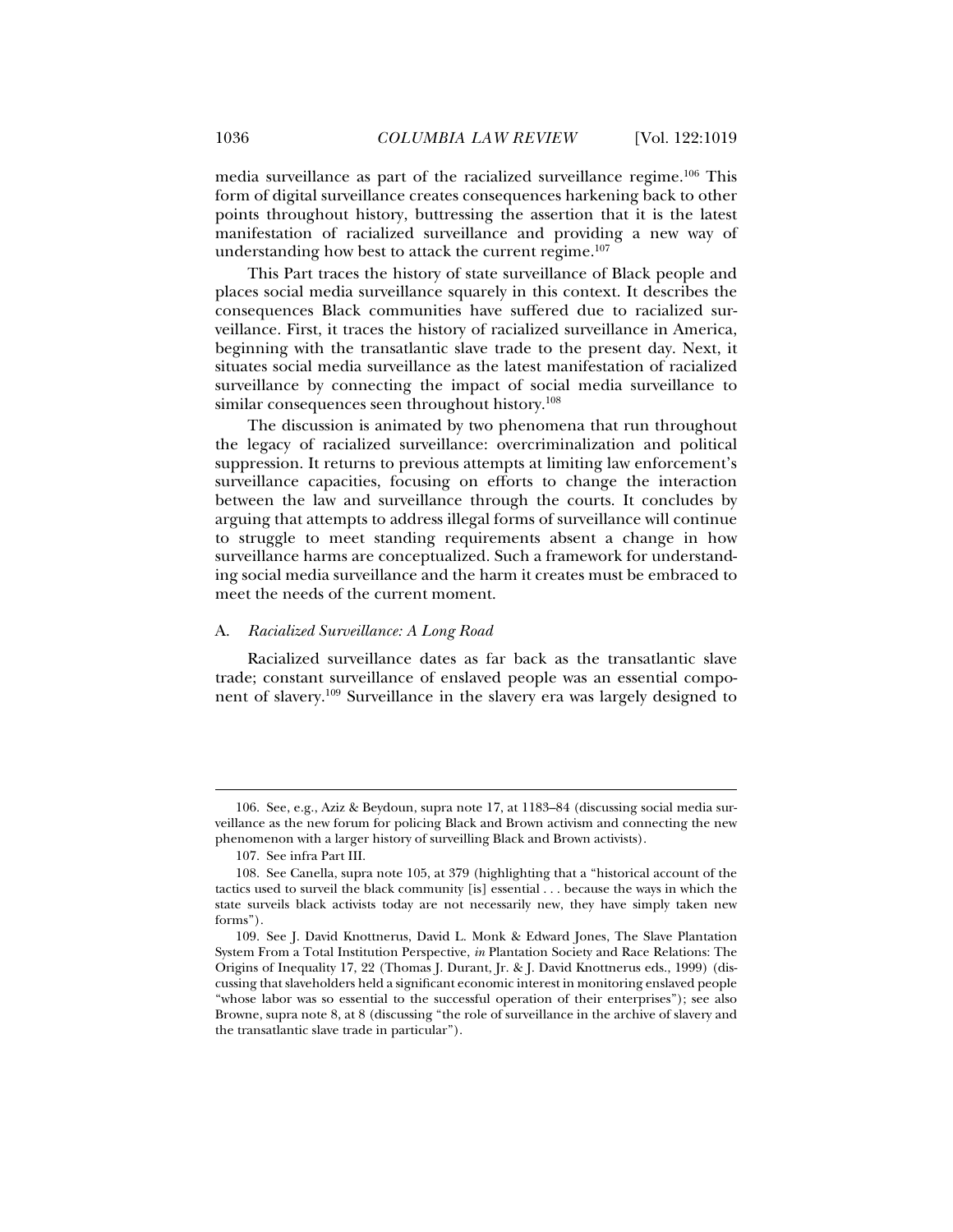detect and prevent slave insurrections and rebellions.110 Communities collectively facilitated a surveillance regime through practices like slave notices and "runaway ads."111 Slave patrols, the predecessor of modern American police departments, were deputized to conduct surveillance of Black lives.112 Governments also directly participated in perpetuating surveillance over enslaved people with ordinances such as "lantern laws," which were enacted to ensure no Black person could walk through a city without being subject to interrogation and monitoring.<sup>113</sup> The New York City Council passed such a measure, which read in part:

And that if any such Negro, Mulatto or Indian Slave or Slaves . . . shall be found in any of the Streets of this City, or in any other Place, on the South side of the Fresh-Water, in the Night-time . . . without a Lanthorn and lighted Candle in it[,] . . . it shall and may be lawful for any of his Majesty's Subjects within the said City to apprehend such Slave or Slaves . . . .<sup>114</sup>

Violent surveillance of Black bodies did not cease when slavery ended; the criminal legal system became the key site for the expansion of surveillance of Black lives.115 Within months of the South's defeat in the Civil War, states passed laws—later called Black Codes—which outlined a "system of forced labor, constant surveillance, and a biased court system."<sup>116</sup>

 113. See Dorothy Roberts & Jeffrey Vagle, Opinion, Racial Surveillance Has a Long History, Hill (Jan. 4, 2016), https://thehill.com/opinion/op-ed/264710-racial-surveillancehas-a-long-history [https://perma.cc/AVW2-E3Z4] (mentioning the use of lantern laws as part of the history of racialized surveillance).

 114. Will Sharpas, N.Y.C. Common Council, A Law for Regulating Negroes and Slaves in the Night Time (1731), https://digitalcollections.nypl.org/items/8ebdde86-d7f2-c140 e040-e00a18060af7 [https://perma.cc/88D6-BZP7].

 116. Excerpts From the South Carolina Black Codes, 1865, Oxford Afr. Am. Stud. Ctr. (Feb. 28, 2013) (on file with the *Columbia Law Review*); see also Throughline, supra note

 <sup>110.</sup> See Jason T. Sharples, The World that Fear Made: Slave Revolts and Conspiracy Scares in Early America 84–86 (2020) (discussing how fear of slave rebellions created a surveillance state throughout the South).

 <sup>111.</sup> See Freedom on the Move, https://app.freedomonthemove.org/ [https://perma.cc/ 5K2N-W3KX] (last visited Oct. 15, 2020) (providing an archival database of newspaper runaway ads created to control the movement of enslaved people).

 <sup>112.</sup> Chaz Arnett, Race, Surveillance, Resistance, 81 Ohio St. L.J. 1103, 1111 (2020) ("The relationship between policing and racialized surveillance can be traced back to the first iterations of policing through slave patrols."); see also Throughline, American Police, NPR, at 11:51 (June 4, 2020), https://www.npr.org/transcripts/869046127 [https://perma.cc/ RG5W-L8N4] ("So the tying together early on, the surveillance, the deputization essentially of all white men to be police officers or, in this case, slave patrollers and then to dispense corporal punishment on the scene are all baked in from the very beginning.").

 <sup>115.</sup> Throughline, supra note 112, at 15:45; see also Natalie P. Byfield, Race Science and Surveillance: Police as the New Race Scientists, 25 J. for Study Race Nation & Culture 91, 98 (2019) ("The Black Codes instituted after slavery operated as a surveillance mechanism."); Gary Stewart, Black Codes and Broken Windows: The Legacy of Racial Hegemony in Anti-Gang Civil Injunctions, 107 Yale L.J. 2249, 2257–61 (1998) (discussing how "Black Codes" were passed in response to control a newly freed Black population through incarceration and broad police discretion).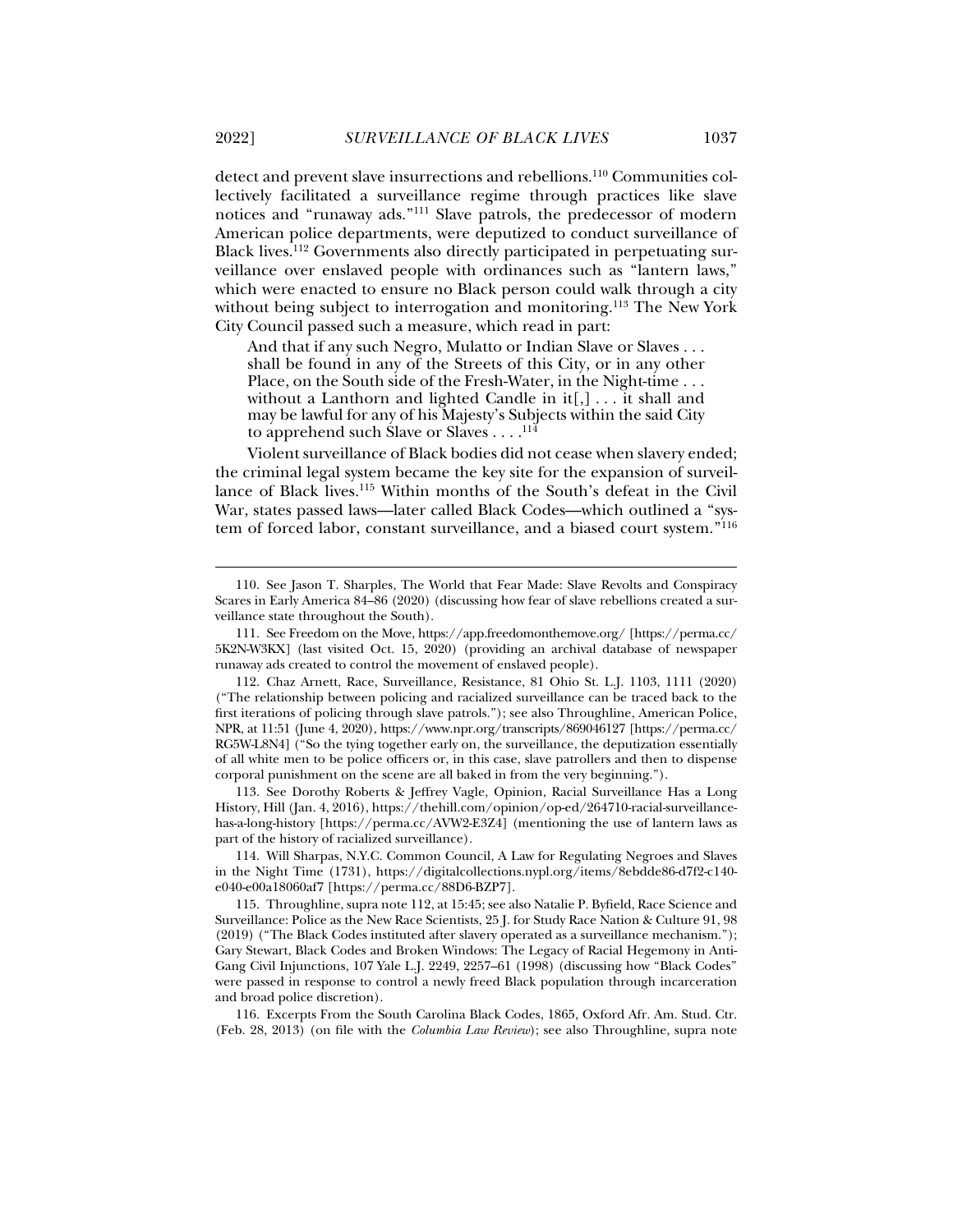These codes controlled the movement of newly freed Black people so as to keep them under constant watch and prevent them from escaping the sight of former white slaveholders.<sup>117</sup>

When the Black Codes became susceptible to legal challenges via the passage of the Reconstruction Amendments, hypervigilance for maintaining racial lines and punishing nonsubmissive Black people "became the primary engine that drove racial surveillance."<sup>118</sup> The goal of monitoring Black communities created an emerging surveillance apparatus between political actors and law enforcement.<sup>119</sup>

This apparatus manifested in a new form during the civil rights era, where the full surveillance powers of local and federal law enforcement emerged with the FBI's infamous counterintelligence program  $(COINTELPRO).$ <sup>120</sup> From 1967 to 1971, the covert program operated to "expose, disrupt, misdirect, discredit, [or] otherwise neutralize the activities of black nationalist, hate-type organizations and groupings."121 The program used numerous techniques to target Black leaders like Martin Luther King, Jr. and Stokely Carmichael.<sup>122</sup> Over time, the Black Panther Party became the chief organizational target of COINTELPRO.<sup>123</sup> The surveillance program escalated when the FBI used information gleaned from COINTELPRO to raid the Black Panther Party headquarters in Chicago and kill Fred Hampton and Mark Clark, two youth activists and emerging leaders in the party.124 COINTELPRO has been characterized by courts as

 118. Stephen A. Berrey, The Jim Crow Routine: Everyday Performances of Race, Civil Rights, and Segregation in Mississippi 104 (2015).

 119. Id. at 106 ("[A] network of state police, high-level politicians, and other prominent segregationists, took the lead in creating and defining this emerging surveillance network.").

 120. See Aleena Aspervil, Comment, If the Feds Watching: The FBI's Use of a "Black Identity Extremist" Domestic Terrorism Designation to Target Black Activists & Violate Equal Protection, 62 How. L.J. 907, 910 (2019).

 121. Id. at 914 (internal quotation marks omitted) (quoting S. Rep. No. 94-755, bk. III, at 20 (1976)).

 122. Id. at 914–15 (citing one of the goals of the program as "prevent[ing] the rise of a 'messiah' who could 'unify, and electrify,' the movement, naming specifically Martin Luther King, Stokely Carmichael, and Elijah Muhammed").

 123. Id. at 915; see also Eric W. Buetzow, Note, The Powers that Be: The American Endeavor to Suppress Black Political Voices, 1 Law & Soc'y Rev. UCSB 89, 91 (2002) (noting that the Black Panther Party became the "most targeted and sought after by the FBI through COINTELPRO operations").

124. Buetzow, supra note 123, at 92.

<sup>112,</sup> at 16:28. See generally Stewart, supra note 115, at 2258–61 (discussing the history of the Black Codes).

 <sup>117.</sup> See, e.g., Senate Doc. No. 39-6, at 194 (1867) (documenting a Mississippi law stating that "every civil officer shall, and every person may, arrest and carry back to his . . . legal employer any freedman, free negro, or mulatto who shall have quit the service of his . . . employer before the expiration of his . . . term of service without good cause"); id. at 212 (documenting a South Carolina law mandating that "[s]ervants shall not be absent from the premises without the permission of the master").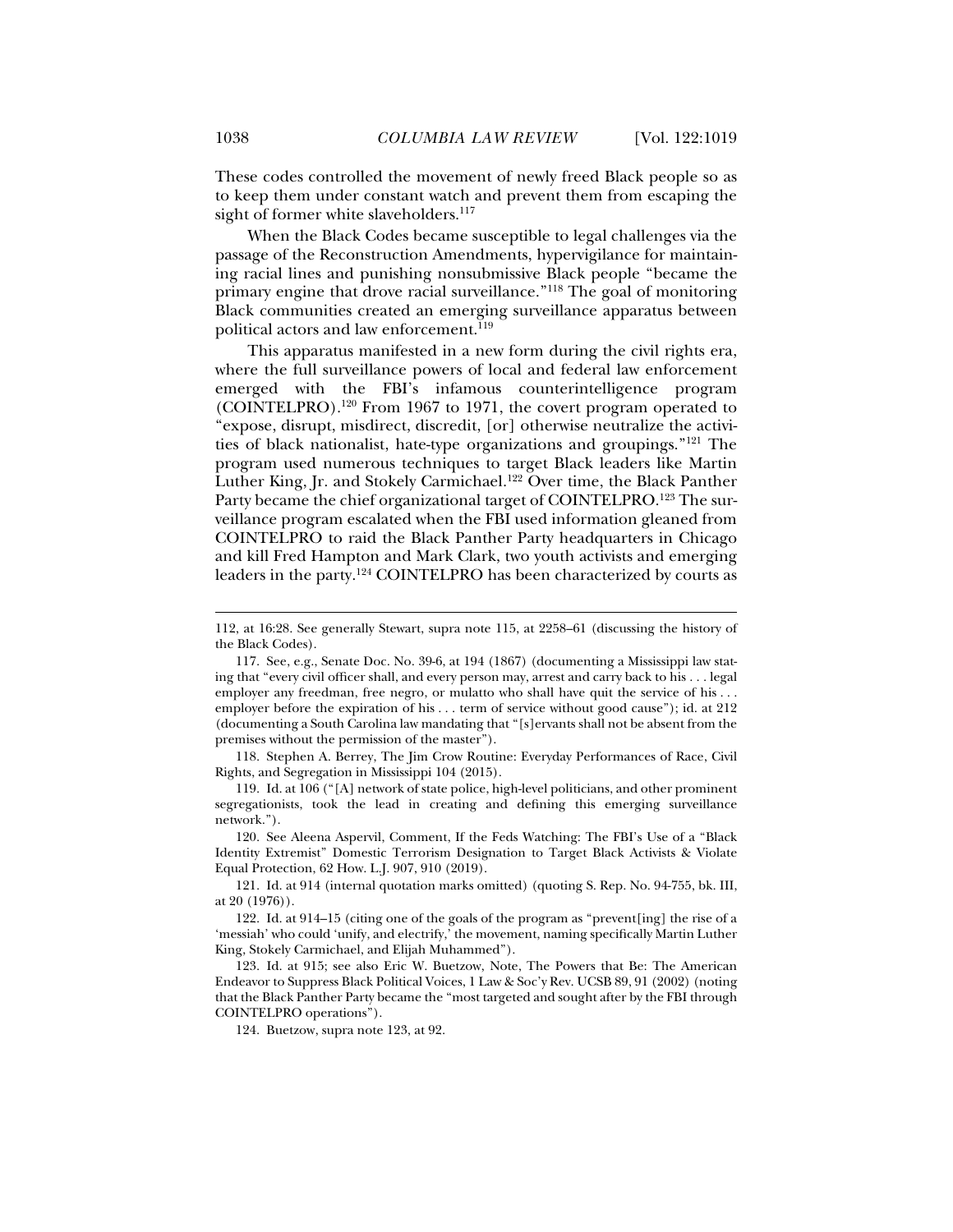an illegal and unconstitutional surveillance program that expanded the racialized surveillance regime.125 Moreover, research has drawn parallels between COINTELPRO—particularly its goal of maintaining control over social activists—and the contemporary surveillance state.<sup>126</sup>

Following the end of COINTELPRO, the war on drugs ushered in the next evolution in the racialized surveillance regime. The war on drugs justified the criminalization of everyday life in Black communities and had a devastating effect on Black lives across the country.<sup>127</sup> Law enforcement monitoring and control of Black individuals intensified during this period due to rapidly increasing incarceration and probation rates among Black people.128 The war on drugs also gave birth to early versions of "gang databases," which operate as mechanisms of surveillance and control over Black youth.129 Gang databases exist in numerous municipalities to this day and have been the subject of hotly contested debate regarding their racist application.130 Gang databases are usually updated and collected by city police departments who use the databases as a basis for conducting criminal investigations and monitoring "persons of interest," who overwhelmingly tend to be Black youth.<sup>131</sup>

#### B. *Familiar Consequences of Racialized Surveillance*

While social media surveillance may impact all social media users, its most troubling consequences are disproportionately borne by the Black

 <sup>125.</sup> See Memorandum Opinion and Order at \*7, United States v. Shakur, 723 F. Supp. 925 (S.D.N.Y. 1988) (Nos. SSS 82 Cr. 312 (CSH), 84 Cr. 220 (CSH)), 1988 WL 34828 (noting that records obtained by the plaintiff from the FBI "demonstrate that for a considerable time Shakur and the Republic of New Afrika . . . have been the subject of illegal surveillance, harassment, and disinformation by the FBI as part of that lamented, unconstitutional project known as COINTELPRO").

 <sup>126.</sup> See Carlos Torres, Azadeh Shahshahani & Tye Tavaras, Indiscriminate Power: Racial Profiling and Surveillance Since 9/11, 18 U. Pa. J.L. & Soc. Change 283, 309 (2015) ("The cultural and political motives of control and maintenance of the status quo exhibited during COINTELPRO are also part of the modern surveillance culture . . . .").

 <sup>127.</sup> Donna Murch, Crack in Los Angeles: Crisis, Militarization, and Black Response to the Late Twentieth-Century War on Drugs, 102 J. Am. Hist. 162, 167 (2015); see also Kenneth B. Nunn, Race, Crime and the Pool of Surplus Criminality: Or Why the "War on Drugs" Was a "War on Blacks", 6 J. Gender Race & Just. 381, 381 (2002).

 <sup>128.</sup> Byfield, supra note 115, at 98.

 <sup>129.</sup> Murch, supra note 127, at 167.

 <sup>130.</sup> See Joshua D. Wright, The Constitutional Failure of Gang Databases, 2 Stan. J.C.R. & C.L. 115, 125 (2005) ("The subjective criteria used to document gang members also reinforce the suspicion that databases, even if properly managed and administered, are excessively over inclusive and overstate minority participation rates."); Vaidya Gullapalli, Spotlight: The Dangers of Gang Databases and Gang Policing, Appeal (July 3, 2019), https://theappeal.org/spotlight-the-dangers-of-gang-databases-and-gang-policing [https://perma.cc/J8LB-8LCV].

 <sup>131.</sup> See infra section II.B.1.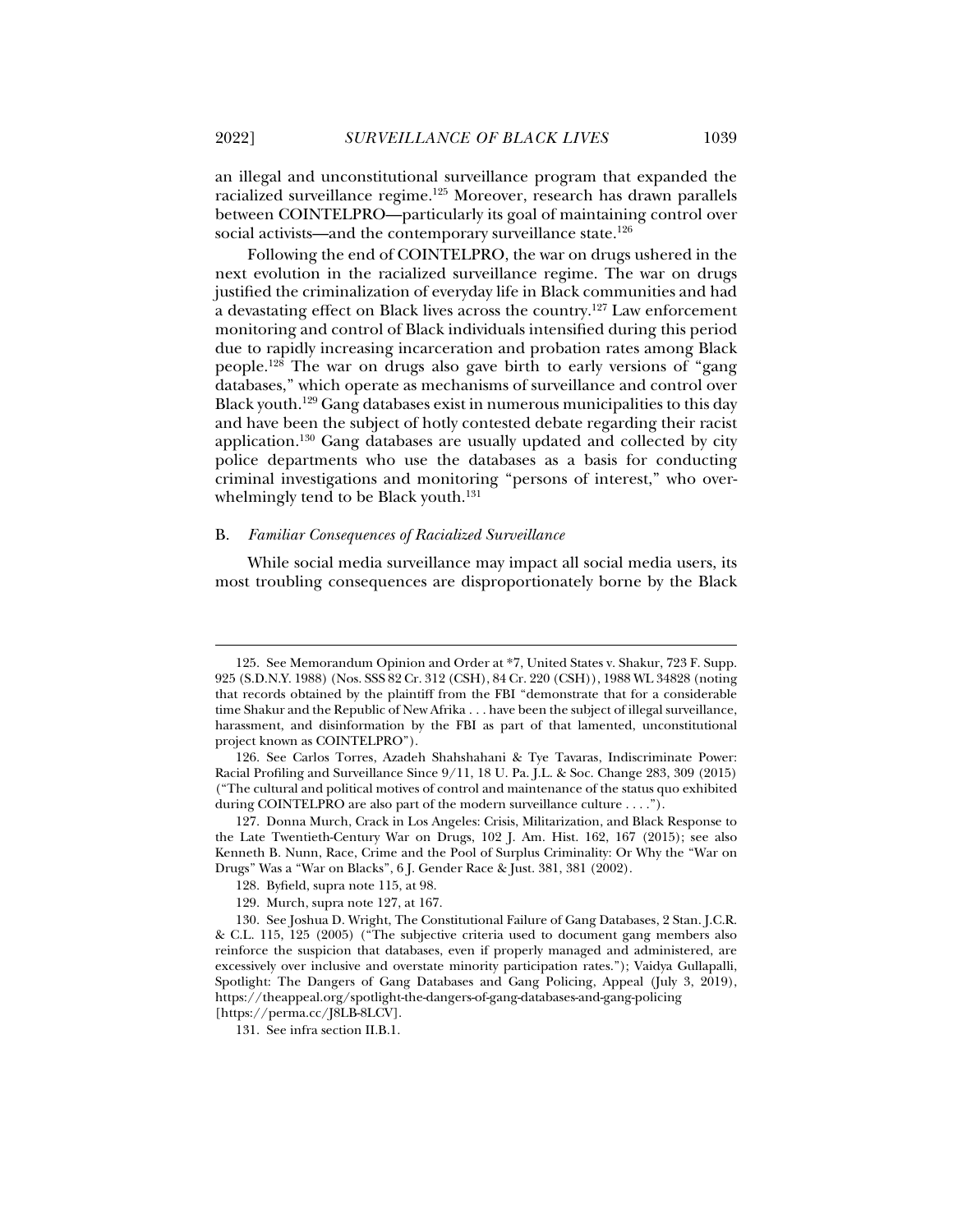community.132 Black people are over-policed in their own communities, a pattern which rolls over to the digital sphere.<sup>133</sup> Two salient consequences emerge from the history of racialized surveillance: overcriminalization and suppression of political activism. Racial surveillance emerged as a way to suppress slave insurrections and rebellions and a weapon to prevent political leadership and mobilization in the civil rights era, illustrating a focus on suppressing social activism. It also emerged as a way to control Black life by subjugating free Black people to the criminal system via Black Codes and the war on drugs.134 These emergent themes characterize a legacy of surveillance spanning centuries and provide a compelling reason to examine how they are recreated in the modern racialized surveillance regime. Importantly, these consequences give rise to both economic and noneconomic harms for Black communities.

1. *Overcriminalization*. — Black people have been subjected to surveillance throughout history in large part due to racist tropes that attribute a badge of criminality to Blackness.135 This badge of criminality is used to justify intrusion into Black life and cultivates a cycle of surveillance and incarceration.136 In contemporary times, an increasing number of criminal indictments rely on information gleaned from social media.<sup>137</sup>

Any form of police contact, including digital surveillance, brings individuals within the reach of the criminal legal system, which in turn has significant consequences. An alarming outgrowth of digital surveillance

134. See supra section II.A.

 135. See Browne, supra note 8, at 20 ("[T]hese are ways of seeing and conceptualizing blackness through stereotypes, abnormalization, and other means that impose limitations . . . . [S]ome acts and even the mere presence of blackness gets coded as criminal.").

 136. See, e.g., Butler, supra note 15, at 61 (arguing that Black men are arrested mainly so they can be placed under government surveillance); see also Byfield, supra note 115, at 98 (discussing how the institution of the convict-leasing system under the Black Codes "created within the system of administrative surveillance high rates of incarceration for blacks").

 <sup>132.</sup> See Levinson-Waldman, Access to and Manipulation of Social Media, supra note 36, at 525; see also Aziz & Beydoun, supra note 17, at 1153; Kristin Henning, The Reasonable Black Child: Race, Adolescence, and the Fourth Amendment, 67 Am. U. L. Rev. 1513, 1541 (2018) ("Police engage with youth on the streets, in malls, in schools, in their homes, and by perusing youths' activities on social media.").

 <sup>133.</sup> See Mateescu, supra note 69, at 2–3 (noting a high risk that the disproportionate surveillance of people of color translates to the digital context, including social media); see also Aziz & Beydoun, supra note 17, at 1153 ("Government agencies still disproportionately police minority communities' collective political action . . . [b]ut instead of just physically following and listening in on these Black and Brown activists, law enforcement now also surveil their social media accounts, virtual footprints, and online lives.").

 <sup>137.</sup> See, e.g., Rose Hackman, Is the Online Surveillance of Black Teenagers the New Stop-and-Frisk?, Guardian (Apr. 23, 2015), https://www.theguardian.com/us-news/2015/ apr/23/online-surveillance-black-teenagers-new-stop-and-frisk [https://perma.cc/7GHL-CSPT] (noting that "48% of evidence used in seven separate gang indictments between February 2011 and June 2014 in Harlem related to online social media activity collected through police online surveillance").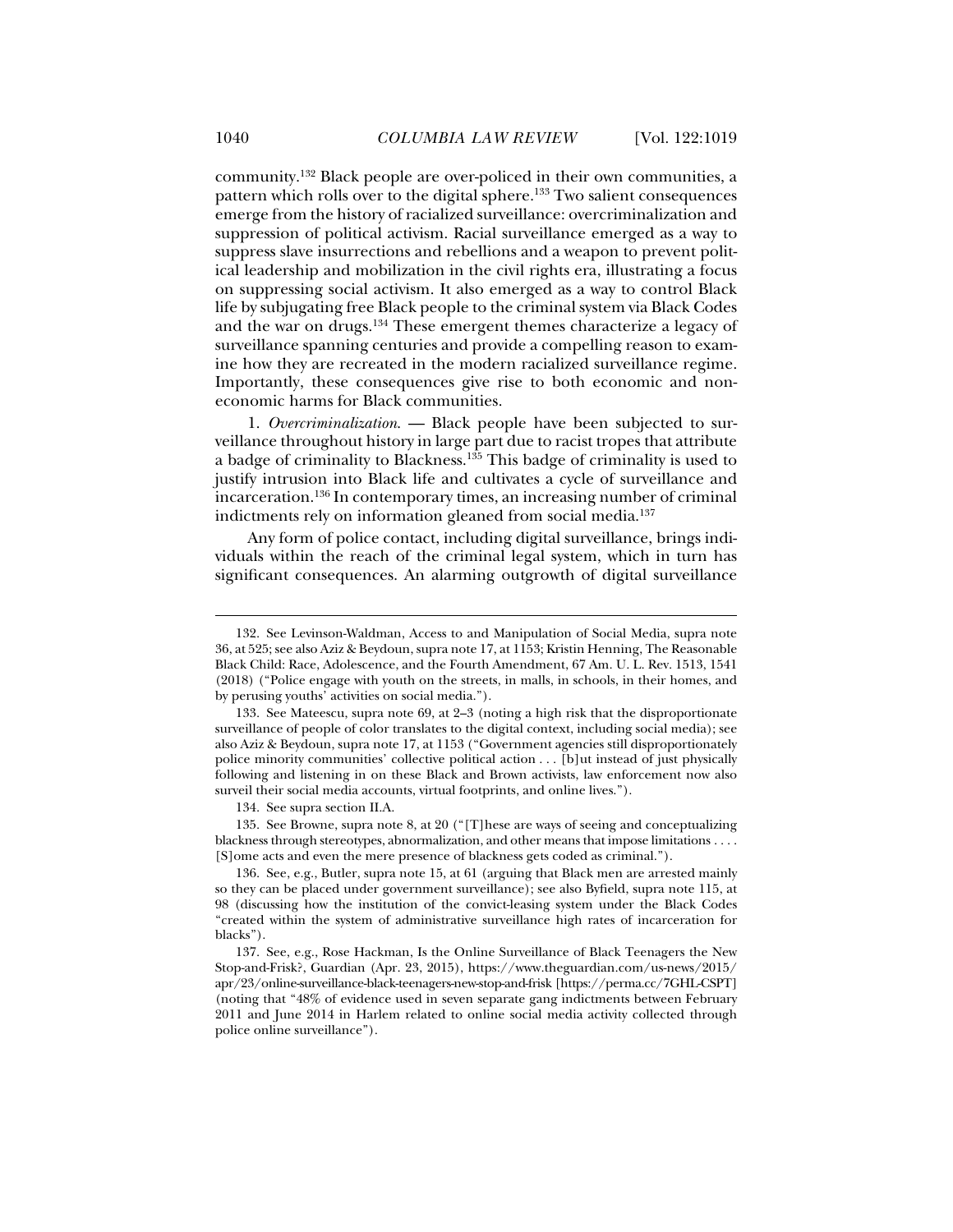has been the creation of gang databases. These databases are overwhelmingly populated by people of color, specifically Black youth.138 Black youth pulled into gang databases face "'adverse consequences' . . . including . . . obstacles to job hiring and eligibility for public benefits."139 Perhaps the most alarming problem as it relates to gang databases is that "[i]f your name is entered into the database, you have no way of knowing about it and no way of contesting it."140 These databases cast widened nets in the social media space—catching more individuals than they could in other contexts—which in turn creates severe consequences.<sup>141</sup>

Take, for example, the story of Jelani Henry, a nineteen-year-old Black teenager from Harlem.142 Jelani was added to a gang database because of social media connections to people in his neighborhood who were labeled as gang members.143 Police arrested Jelani for two counts of attempted murder, even though he continually protested his innocence.<sup>144</sup> Though he had never been convicted of a crime, the district attorney's office at the arraignment proceeding described Jelani as a "known member of a violent gang," pointing to Facebook posts about a neighborhood gang called the "Goodfellas" that Jelani had "liked."145 The judge denied him bail, and Jelani was held in Rikers Island for two years, including nine months of solitary confinement, during the entirety of which he maintained his innocence.146 Eventually, Jelani's lawyer filed a speedy trial motion and he was granted bail; subsequently, two years after it began, his case was finally dismissed—with no explanation, no apology, and no civil remedy.<sup>147</sup>

In another case, Jamal, a Black high schooler in Philadelphia, was arrested on a gun charge by the Philadelphia Police Department's Gang Task Force in 2017.148 An officer from the task force testified in court that

 <sup>138.</sup> Gullapalli, supra note 130 (noting that of an active NYPD database labeling people in New York City as active gang members, "[n]early 99 percent . . . are people of color" and "[n]early 88 percent are Black or Latinx").

 <sup>139.</sup> Jacqueline Serrato, Watchdog: Seriously Flawed Chicago Gang Database Undermines Public Trust in Police, Chi. Rep. (Apr. 12, 2019), https://www.chicagoreporter.com/watchdogseriously-flawed-chicago-gang-database-undermines-public-trust-in-police/ [https://perma.cc/ 3C22-BGGZ] (quoting Off. of Inspector Gen., City of Chi., Review of the Chicago Police Department's "Gang Database" 3 (2019)).

 <sup>140.</sup> Gullapalli, supra note 130.

 <sup>141.</sup> Ben Popper, How the NYPD Is Using Social Media to Put Harlem Teens Behind Bars, Verge (Dec. 10, 2014), https://www.theverge.com/2014/12/10/7341077/nypd-harlemcrews-social-media-rikers-prison [https://perma.cc/8ZWC-6S4J] (quoting Andrew Laufer, a New York City Attorney who works on wrongful arrest cases, claiming that "[t]he mix of social media and conspiracy statutes creates a dragnet that can bring almost anybody in").

 <sup>142.</sup> Id.

 <sup>143.</sup> Id.

 <sup>144.</sup> Id.

 <sup>145.</sup> Id.

 <sup>146.</sup> Id.

 <sup>147.</sup> Id.

 <sup>148.</sup> Max Rivlin-Nadler, How Philadelphia's Social Media-Driven Gang Policing Is Stealing Years From Young People, Medium (Jan. 19, 2018), https://medium.com/in-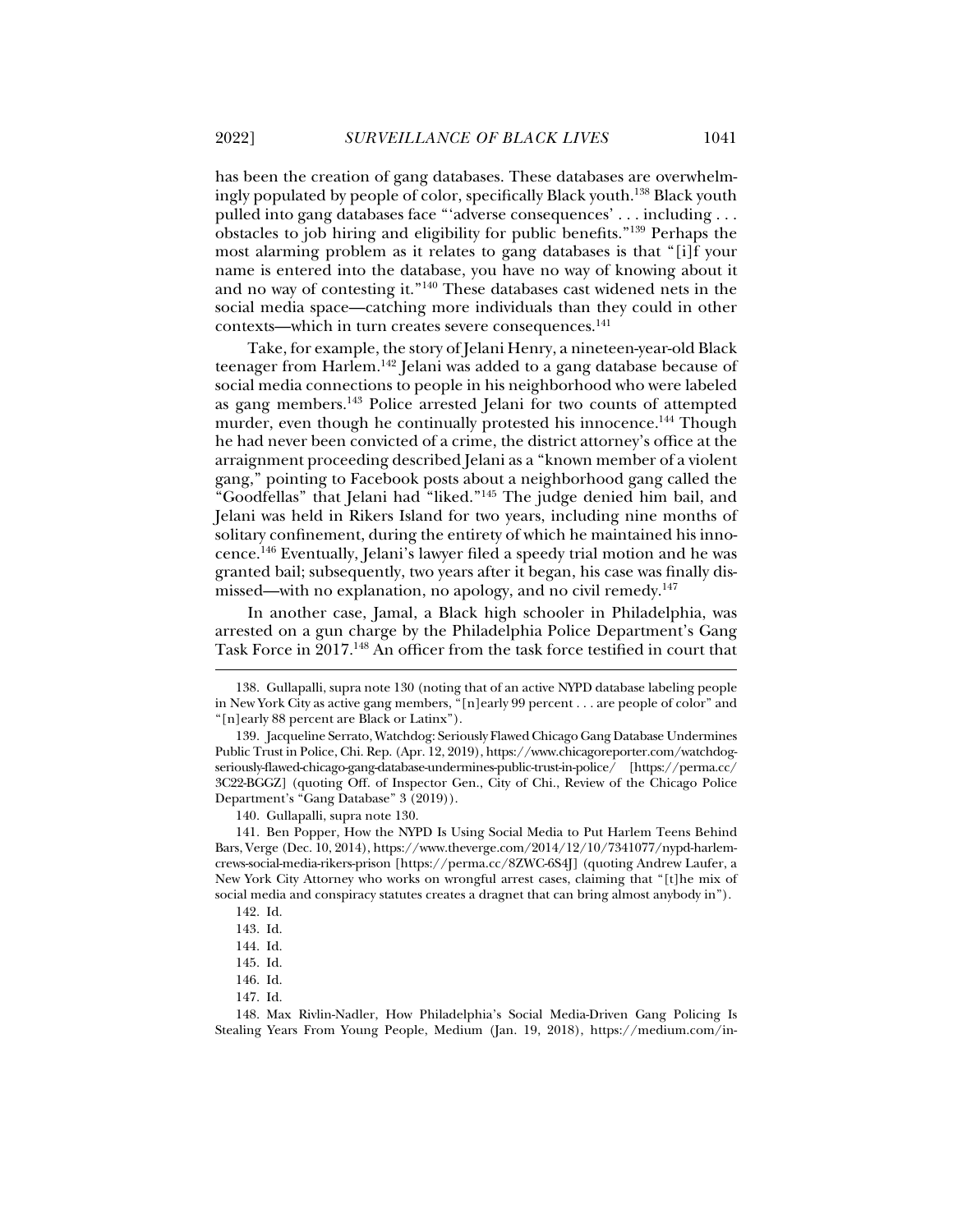the team determined Jamal was in a gang largely based off of "photos and tweets that appeared on Jamal's social media and which [the officer] believed associated him with a gang."149 Prior to the arrest, Jamal had no criminal record, but he was nonetheless kept in jail for two months and eventually placed on house arrest.<sup>150</sup> Nearly a year later, a judge threw out the charges for lack of evidence, at which point Jamal had lost a year of his life due to legal challenges.151 Additional stories similar to Jelani's and Jamal's span the nation.152

The harms created by racialized surveillance go beyond incarcera- $\mu$ <sub>153</sub> research suggests that individuals with any contact with the criminal legal system—for instance, being stopped and questioned, arrested, or convicted—are less likely to participate in institutions that keep formal records such as banks, hospitals, schools, and places of employment.<sup>154</sup> This "system avoidance" stems from fear that engaging with these institutions will "heighten the risk of surveillance and apprehension by authorities."155 Consequences from system avoidance include impeded financial security, decreased upward mobility, and detrimental health outcomes.<sup>156</sup> Crucially, "the negative consequences of system avoidance will be similarly disproportionately distributed, thus exacerbating preexisting inequalities for an expanding group of already disadvantaged individuals."157 Black youth who are questioned about their social media content or discover they are in a police database because of

j

 153. See Sarah Brayne, Surveillance and System Avoidance: Criminal Justice Contact and Institutional Attachment, 79 Am. Socio. Rev. 367, 368 (2014) ("[P]olice contact and criminal justice sanctions short of incarceration have led a growing swath of individuals who previously would not have been involved in the criminal justice system for their minor offenses—to be placed under criminal justice supervision, a phenomenon termed 'net widening.'" (quoting Stanley Cohen, Visions of Social Control 41–42 (1985)).

157. Id. at 385.

justice-today/how-philadelphias-social-media-driven-gang-policing-is-stealing-years-fromyoung-people-fa6a8dacead9 [https://perma.cc/YJD4-7XGF].

 <sup>149.</sup> Id.

 <sup>150.</sup> Id.

 <sup>151.</sup> Id.

 <sup>152.</sup> See, e.g., Rachel Levinson-Waldman & Sahil Singhvi, Opinion, Law Enforcement Social Media Monitoring Is Invasive and Opaque, Brennan Ctr. for Just. (Nov. 6, 2019), https://www.brennancenter.org/our-work/analysis-opinion/law-enforcement-socialmedia-monitoring-invasive-and-opaque [https://perma.cc/8RDA-Y6VS] (mentioning how a Black man in Delaware "was sentenced to 15 years in prison after his girlfriend posted a photo of a gun (registered in her name) to his Facebook account; an undercover police officer had been periodically checking the account for more than two years with no specific basis"); id. (discussing a 2017 incident in which Long Island police officers falsely accused a Honduran student of being a gang member after he posted Facebook pictures of himself and other Latinx students dressed in the color of their home countries' flags).

 <sup>154.</sup> Id.

 <sup>155.</sup> Id.

 <sup>156.</sup> Id. at 369.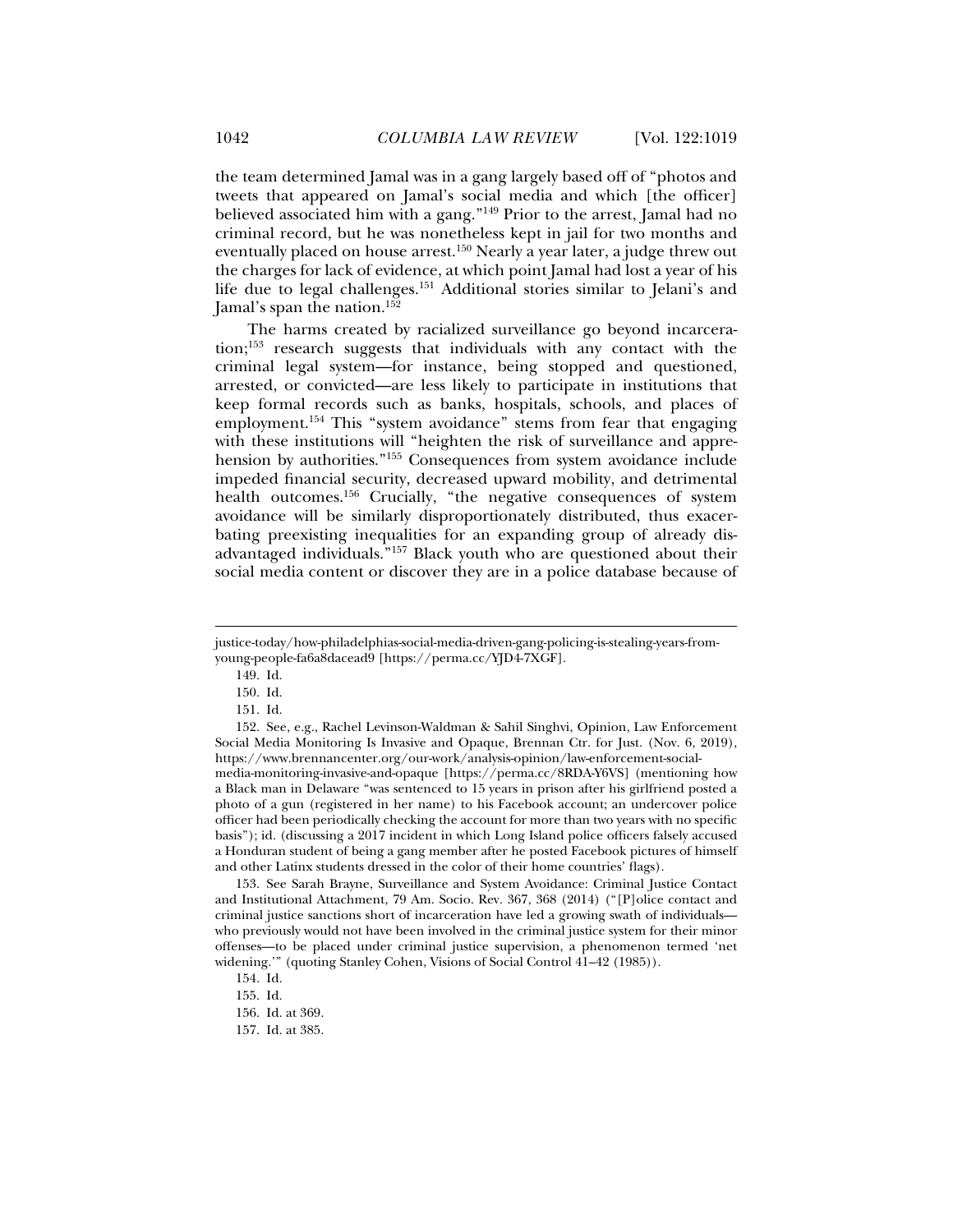social media content may tend toward system avoidance and experience the consequences.158

2. *Political Suppression*. — Law enforcement's efforts to gather information on Black Lives Matter activists are infamous and serve as one of the many examples of law enforcement using social media surveillance to target Black people and communities.<sup>159</sup> For example, news organizations have uncovered documents from law enforcement evincing a wide disparity in the information retained—and resources expended—on Black activists as opposed to on the activities of white supremacist groups.160 When it comes to monitoring by law enforcement, "it is Black protesters, not white supremacists, who are the targets of a campaign of surveillance and intimidation that's gaining strength in the federal government."161

One such example of social media surveillance wielded against Black activists and political leaders is the infamous DHS "Race Paper."162 The document was almost completely redacted—apart from its title—and was released in connection with other records as part of a FOIA request from civil liberty groups pertaining to government monitoring of Black Lives Matter activists.<sup>163</sup> Advocates argued that the existence of a "Race Paper" confirmed the suspicions of Black political organizers and activists across the country that they were the targets of government surveillance.<sup>164</sup>

 159. See Farzan, supra note 3; Joseph, Feds Regularly Monitored BLM, supra note 41; see also Chris Brooks, After Barr Ordered FBI to "Identify Criminal Organizers," Activists Were Intimidated at Home and at Work, Intercept (June 12, 2020), https://theintercept.com/ 2020/06/12/fbi-jttf-protests-activists-cookeville-tennessee (on file with the *Columbia Law Review*).

 160. Albert Samaha, Jason Leopold & Rosalind Adams, We Received Documents Showing How the Feds Monitored BLM Protests. There Was Only One Mention of White Supremacists., Buzzfeed News (Aug. 13, 2020), https://www.buzzfeednews.com/article/ albertsamaha/newly-released-documents-reveal-how-the-feds-were [https://perma.cc/G7ZV-84C6] ("In the hundreds of pages of emails and intelligence reports, there is only a single explicit mention of white supremacist groups or other far-right extremists . . . .").

 <sup>158.</sup> Aaron Leibowitz & Sarah Karp, Chicago Public Schools Monitored Social Media for Signs of Violence, Gang Membership, ProPublica (Feb. 11, 2019), https:// www.propublica.org/article/chicago-public-schools-social-media-monitoring-violence-gangs (on file with the *Columbia Law Review*) (discussing how police officers worked with the Chicago Public School system to monitor social media, and as a result, "more than 700 CPS students [were] called into interventions . . . based on social media activity that point[ed] to their possible gang involvement").

 <sup>161.</sup> Rashad Robinson, The Federal Government's Secret War on Black Activists, Am. Prospect (Apr. 4, 2018), https://prospect.org/justice/federal-government-s-secret-warblack-activists/ [https://perma.cc/9S4Z-8ML6].

 <sup>162.</sup> See Racial Justice Groups Sue DHS to Release Contents of Fully Redacted "Race Paper", Ctr. for Const. Rts. (Mar. 19, 2018), https://ccrjustice.org/home/press-center/ press-releases/racial-justice-groups-sue-dhs-release-contents-fully-redacted-race

<sup>[</sup>https://perma.cc/XGR3-P4JF].

 <sup>163.</sup> Id.

 <sup>164.</sup> Id.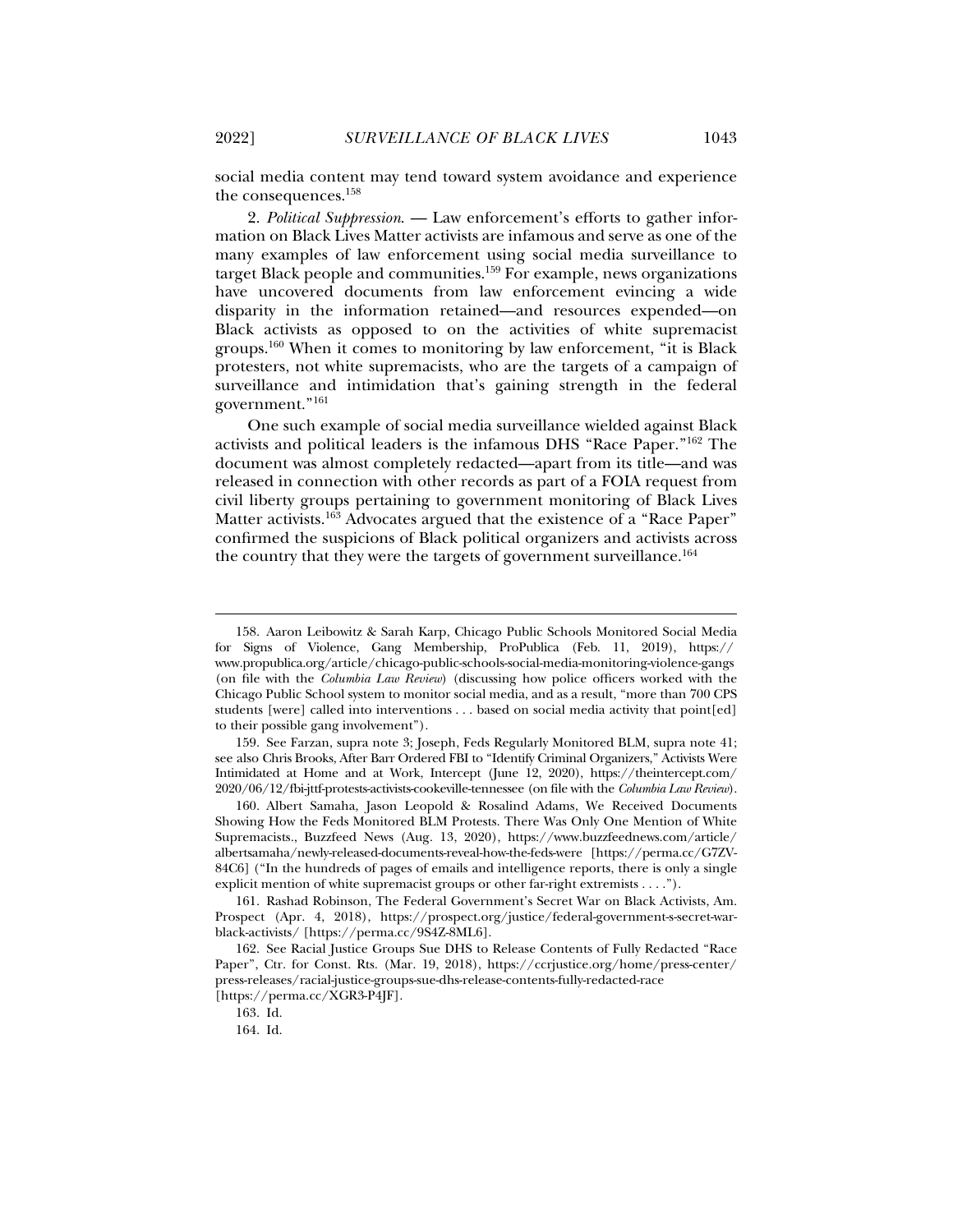The document substantiated fears many Black activists possess: that they are monitored on the basis of their political activities.165 For example, April Goggans, a Black woman and Black Lives Matter organizer in the Washington, D.C. area, alleged she was targeted by police surveillance on account of her political activities.166 She detailed being followed by police officers in stores and said that, for a span of weeks in 2015, a police cruiser parked outside of her home every other night.167 Her experiences had a significant impact on her political activities, as she reported avoiding attending events out of fear of additional intimidation and surveillance.168 Goggans is not alone in her experience, as recent research indicates that individuals may censor themselves or avoid posting dissenting views when they are aware they are being monitored by a government agency.169

## C. *Surveillance Litigation*

One of the most significant obstacles to challenging the constitutionality of government surveillance activities is meeting the threshold for judicial standing. In particular, demonstrating an injury-in-fact can be difficult for parties who cannot prove that they have been individually surveilled, regardless of the harm that such surveillance might have caused.<sup>170</sup> However, a line of cases in the wake of *Laird* and *Clapper* suggests the possibility of challenging government surveillance.

Writing for the dissent in *Clapper*, Justice Breyer noted, "[T]he word 'certainly' in the phrase 'certainly impending' does not refer to absolute certainty. As our case law demonstrates, what the Constitution requires is something more akin to 'reasonable probability' or 'high probability.'"<sup>171</sup>

 <sup>165.</sup> See Robinson, supra note 161 (discussing stories of Black activists being followed around in grocery stores and identified and arrested before political events).

 <sup>166.</sup> Id.

 <sup>167.</sup> Id.; see also Natalie Delgadillo, A Prominent Black Lives Matter Leader Is Suing D.C. Police to Prove She's Been Under Surveillance, DCist (Feb. 11, 2019), https://dcist.com/ story/19/02/11/this-black-lives-matter-leader-is-suing-d-c-police-for-documents-to-proveshes-been-under-surveillance/ [https://perma.cc/6VEN-Q9UY].

 <sup>168.</sup> See Robinson, supra note 161.

 <sup>169.</sup> See Elizabeth Stoycheff, Under Surveillance: Examining Facebook's Spiral of Silence Effects in the Wake of NSA Internet Monitoring, 93 Journalism & Mass Commc'n Q. 296, 307 (2016) (finding that "government surveillance significantly reduce[s] the likelihood of speaking out in hostile opinion climates" and "that the government's online surveillance programs may threaten the disclosure of minority views and contribute to the reinforcement of majority opinion"); see also Rafi Goldberg, Lack of Trust in Internet Privacy and Security May Deter Economic and Other Online Activities, Nat'l Telecomms. & Info. Admin. (May 13, 2016), https://www.ntia.doc.gov/blog/2016/lack-trust-internet-privacyand-security-may-deter-economic-and-other-online-activities [https://perma.cc/VWS8-9K5H] (administering a survey and finding that one in five people avoided online activity due to concerns about government surveillance).

 <sup>170.</sup> See generally Michelman, supra note 21 (discussing the injury-in-fact requirement as a barrier to challenging government surveillance practices through the courts).

 <sup>171.</sup> Clapper v. Amnesty Int'l USA, 568 U.S. 398, 440–41 (2013) (Breyer, J., dissenting).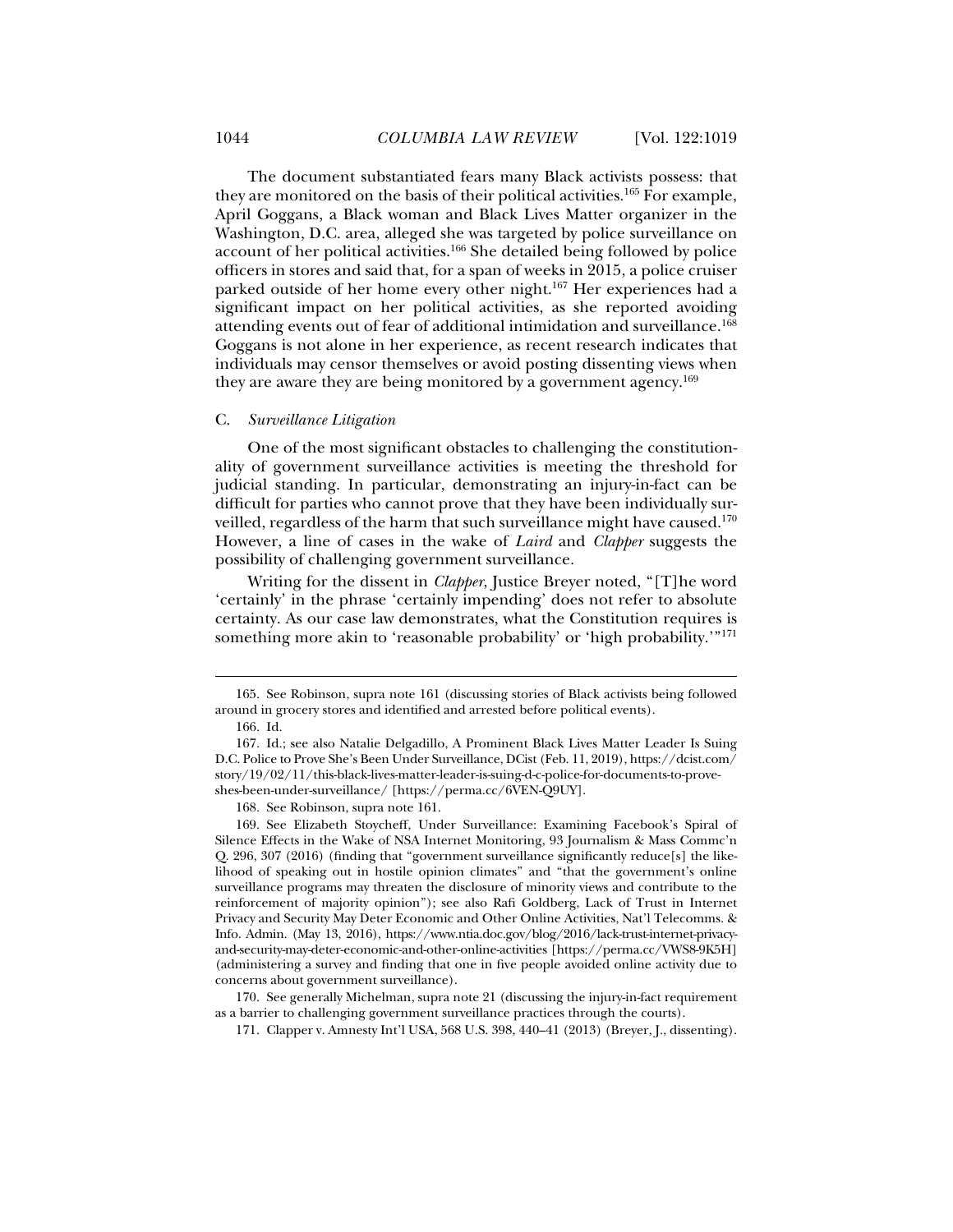Despite the majority's ruling, one footnote in the case raised questions about the standard for injury-in-fact. In footnote five, the Court wrote:

Our cases do not uniformly require plaintiffs to demonstrate that it is literally certain that the harms they identify will come about. In some instances, we have found standing based on a "substantial risk" that the harm will occur, which may prompt plaintiffs to reasonably incur costs to mitigate or avoid that harm.172

This caveat opened the possibility that a party might still possess standing when they have not yet suffered a legally cognizable harm but there is a substantial risk one will occur. For example, in *Krottner v. Starbucks Corp*., the Ninth Circuit addressed whether employees could sue a corporation for negligence in the context of stolen personal information.<sup>173</sup> In 2008, an unknown person stole a laptop containing unsecured names, addresses, and Social Security numbers of thousands of Starbucks employees.<sup>174</sup> Several employees filed a class action suit, claiming an increased risk of identity theft; Starbucks countered that the employees lacked standing because they did not allege any identity theft had actually occurred.175

The Ninth Circuit disagreed, concluding that "the injury-in-fact requirement can be satisfied by a threat of future harm or by an act which harms the plaintiff only by increasing the risk of future harm that the plaintiff would have otherwise faced, absent the defendant's actions."176 Based on credible threats of real harm, the Ninth Circuit therefore concluded that the employees had "sufficiently alleged an injury-in-fact for purposes of Article III standing."177

The articulation of the "threat of future harm" standard for Article III standing suggests that, if a claimant can plead facts that demonstrate a substantial future likelihood of harm that results in current economic harm, they may meet the necessary threshold for standing. This reasoning is exemplified in *In re Adobe Systems, Inc. Privacy Litigation*, where the Northern District of California addressed a Customer Records Act claim from Adobe licensees following a data breach.178 The plaintiffs contended that they were all at increased risk of future harm as a result of the data breach; unsurprisingly, Adobe responded that "such 'increased risk' is not a cognizable injury for Article III standing."179 The court rejected Adobe's

<sup>172.</sup> Id. at 414 n.5 (majority opinion) (quoting Monsanto Co. v. Geertson Seed Farms, 561 U.S. 139, 153 (2010)).

 <sup>173. 628</sup> F.3d 1139 (9th Cir. 2010).

 <sup>174.</sup> Id. at 1140.

 <sup>175.</sup> Id. at 1141–42.

 <sup>176.</sup> Id. at 1143 (quoting Pisciotta v. Old Nat'l Bancorp, 499 F.3d 629, 634 (7th Cir. 2007)).

 <sup>177.</sup> Id. at 1143.

 <sup>178. 66</sup> F. Supp. 3d 1197 (N.D. Cal. 2014).

 <sup>179.</sup> Id. at 1211.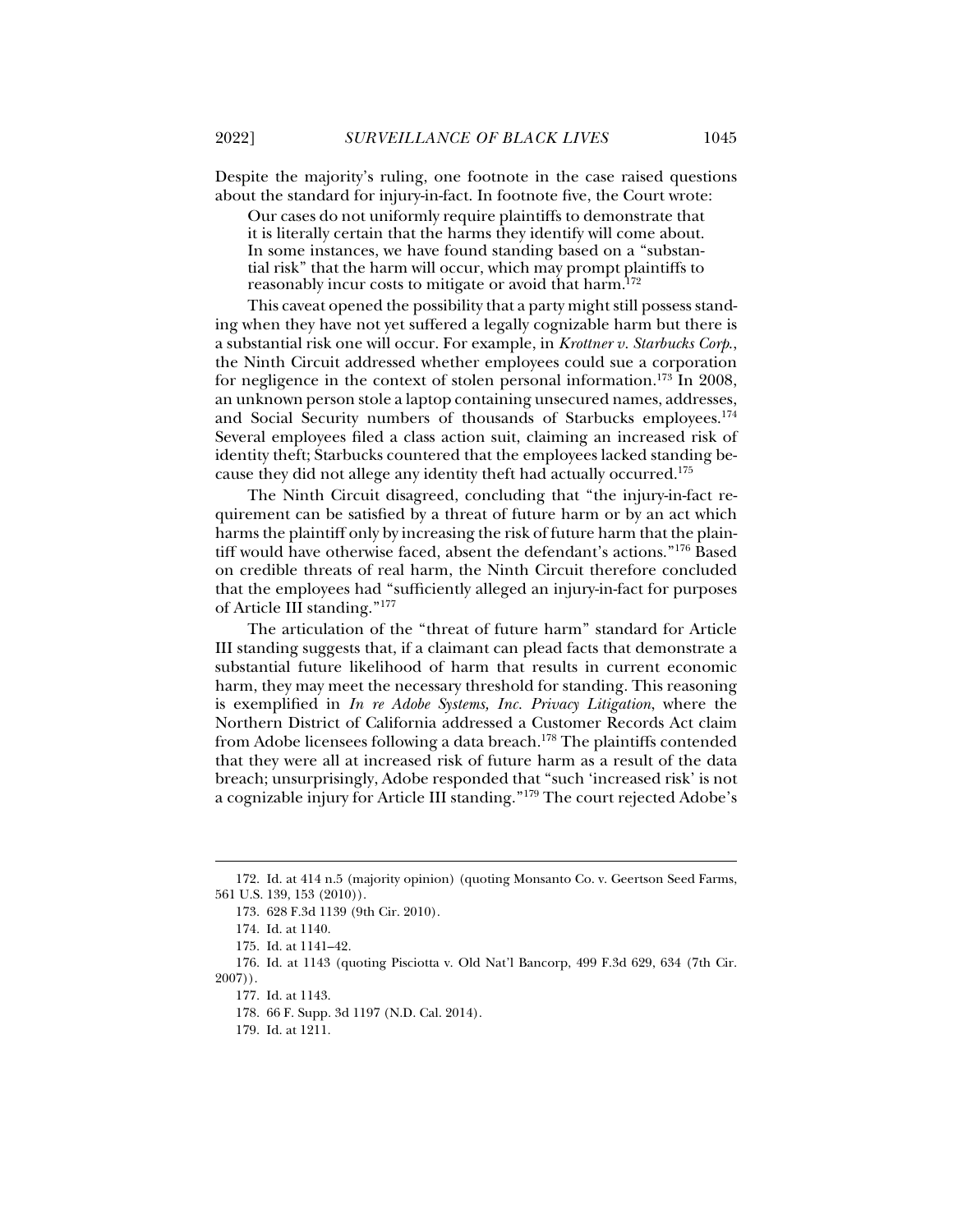position, citing footnote five in *Clapper* as indicating that Article III standing does not demand certainty that harms will come about, but rather only some "substantial risk" if it results in economic harms.<sup>180</sup>

According to at least one legal scholar, *Adobe* "may be a sign that future surveillance harms will soon be recognized as an 'injury in fact,' and will free courts from the flawed legacy of *Laird* and *Clapper*."181 The CRT approach is uniquely situated to usher in surveillance harms as injury-infact. As underscored by the historical lens, surveillance harms on Black communities are real, legally cognizable, and have a substantial likelihood of occurring. Furthermore, as illustrated by gang databases and suppression of Black political groups, even before law enforcement uses surveillance to make an arrest or commence an investigation, there are economic and noneconomic harms inflicted on Black communities.

#### III. CRITICALLY THEORIZING

This Part proposes a new way of addressing social media surveillance harms via what this Note terms the CRT lens. First, it provides a brief description of CRT and lays out common themes in CRT perspectives on surveillance. Next, this Part argues that a CRT approach—by engaging with historical context and focusing on people of color as the narrators provides a meaningful way forward to challenging government surveillance. Specifically, by arguing that discriminatory and racist practices are baked into the institutional design of policing, a CRT approach views uninhibited law enforcement activity like monitoring social media as presenting a substantial likelihood of abusive and illegal behavior. This framework creates a compelling injury-in-fact narrative necessary to establish judicial standing and launch legal challenges. Next, this Part discusses recent examples of litigants employing a CRT approach to challenge other government surveillance practices, demonstrating the utility of the approach in the social media surveillance context. Then, this Part homes in on what a CRT approach looks like in practice, highlighting contemporary lawsuits that embrace the CRT perspective in the social media surveillance space. Finally, this Part concludes by describing the CRT-envisioned future that shrinks and replaces the immensity of the state surveillance apparatus.

#### A. *CRT Background*

j

CRT emerged as an intellectual movement in the early 1990s, oriented as a confrontation of "the historical centrality and complicity of law in upholding white supremacy (and concomitant hierarchies of gender,

 <sup>180.</sup> Id. at 1213 (quoting Clapper v. Amnesty Int'l USA, 568 U.S. 398, 414 n.5 (2013)).

 <sup>181.</sup> Jeffrey Vagle, *Clapper*, *Adobe*, and Article III Standing for Surveillance Harms, Just Sec. (Oct. 9, 2014), https://www.justsecurity.org/16114/clapper-adobe-article-iii-standingsurveillance-harms [https://perma.cc/5MZ8-H6P6].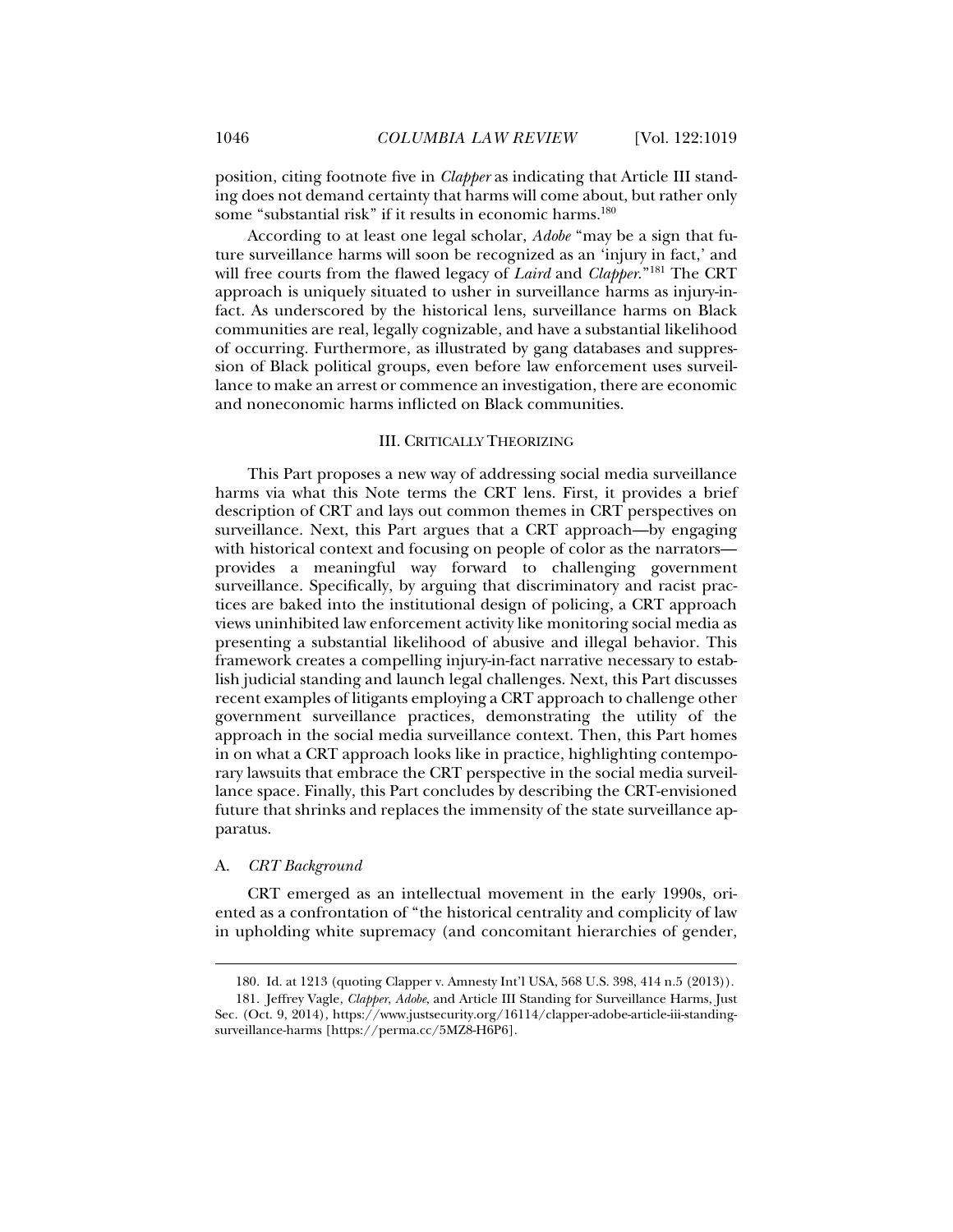class, and sexual orientation)."182 CRT poses the question: "What would the legal landscape look like today if people of color were the decisionmakers?"183 While there is no single agenda among CRT scholars, many conceive of the law as a vehicle for social change, particularly racial justice.184 CRT adheres to both a radical critique of, and emancipation by, the law.185 This uniquely situates CRT as a legal philosophy to catalyze innovative legal and policy solutions to persistent problems.<sup>186</sup>

CRT's utility as a legal philosophy that provides new ways to address law enforcement's surveillance practices can be traced to two of its recurring themes: the "notion of a unique voice of color"187 and interest convergence. The unique voice of color posits that people of color are uniquely situated to speak on matters of race and the law on account of their experiences. The distinct perspective of people of color fosters reassessment of the law's "master narratives."188 In what has been termed "looking to the bottom," CRT scholars adopt the perspective of marginalized groups who experience firsthand the consequences of a malfunctioning liberal democracy.189 Interest convergence refers to the proposition that legal reforms that benefit people of color are only

 183. Roy L. Brooks, Critical Race Theory: A Proposed Structure and Application to Federal Pleading, 11 Harv. Blackletter L.J. 85, 85–86 (1994).

 184. Id. at 87 ("Recognizing that there is a symbiotic relationship between law and society, [proponents of CRT] conceptualize the law instrumentally. They maintain that law has several social purposes, one of which should be to effectuate racial equality.").

 185. See Derrick A. Bell, Who's Afraid of Critical Race Theory?, 1995 U. Ill. L. Rev. 893, 899 [hereinafter Bell, Who's Afraid of CRT?] ("There is . . . a good deal of tension in critical race theory scholarship, a tension that Angela Harris characterizes as between its commitment to radical critique of the law . . . and its commitment to radical emancipation by the law . . . ." (citing Angela P. Harris, Foreword: The Jurisprudence of Reconstruction, 82 Calif. L. Rev. 741, 743 (1994))).

 186. Capers, Afrofuturism, supra note 182, at 29 ("There is one more thing to be said about Critical Race Theory  $\dots$  [I]t has always imagined traveling across time, in both the past and the future, and has always been at once both specular and speculative.").

187. Richard Delgado & Jean Stefancic, Critical Race Theory: An Introduction 9 (2001).

 188. Id. ("The 'legal storytelling' movement urges black and brown writers to recount their experiences with racism and the legal system and to apply their own unique perspectives to assess law's master narratives.").

 189. Mari J. Matsuda, Looking to the Bottom: Critical Legal Studies and Reparations, 22 Harv. C.R.-C.L. L. Rev. 323, 324 (1987). See generally Derrick A. Bell, Jr., Faces at the Bottom of the Well: The Permanence of Racism (1992) (describing the permanence of racism and the position of Black people at the bottom of a societal racial hierarchy).

 <sup>182.</sup> Cornel West, Foreword to Critical Race Theory: The Key Writings that Formed the Movement, at xi (Kimberlé Crenshaw, Neil Gotanda, Gary Peller & Kendall Thomas eds., 1995); see also I. Bennett Capers, Afrofuturism, Critical Race Theory, and Policing in the Year 2044, 94 N.Y.U. L. Rev. 1, 20–30 (2019) [hereinafter Capers, Afrofuturism] (describing the development and history of CRT); Kimberlé Williams Crenshaw, Twenty Years of Critical Race Theory: Looking Back to Move Forward, 43 Conn. L. Rev. 1253, 1262–98 (2011) (discussing the origins and formation of the CRT movement); Angela Onwuachi-Willig, Celebrating Critical Race Theory at 20, 94 Iowa L. Rev. 1497, 1497–502 (2009) (describing the development of CRT since the first CRT workshop in 1989).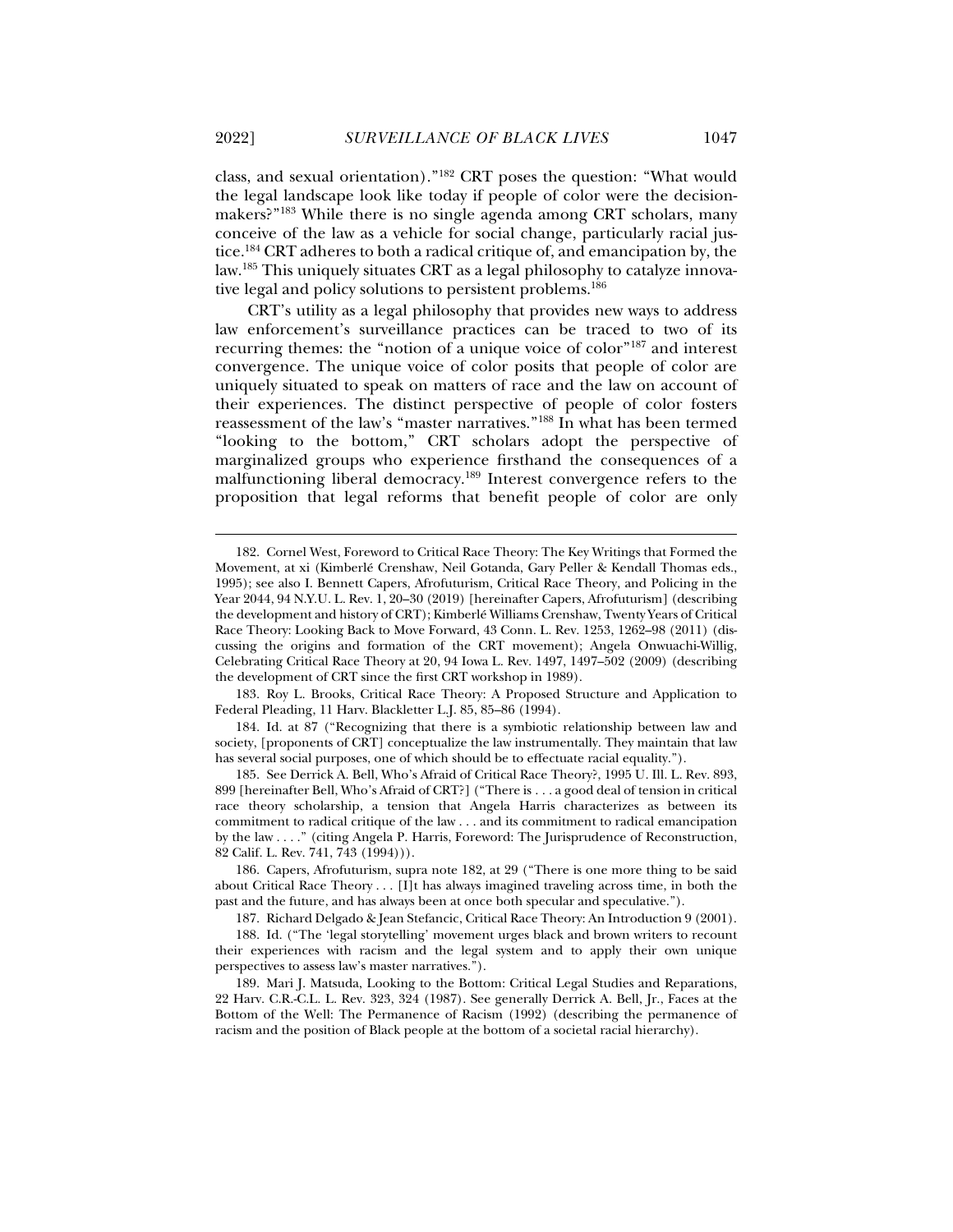realized when they also advance the interests of the white majority.190 Presently, because increasing mass surveillance—what one scholar calls "democratic surveillance"—affects middle- and upper-class whites, there is now an opportunity to address a regime historically wielded against people of color.191 In short, "[n]ow that everyone's interests are affected by surveillance, everyone's interests must be considered in resisting surveillance."192 Together, these core precepts of CRT create an approach uniquely suited to create new perspectives on the procedural barrier of standing in government surveillance cases. As previously discussed, challenging surveillance is difficult for parties and litigants who cannot demonstrate a certainly impending harm.193 But the CRT approach, by imploring civil liberty groups, legal academics, and potential litigants to "look to the bottom," taps into a class of individuals who have experienced surveillance harms both historically and presently. The approach does not frame the issue as whether an individual can prove that they were personally surveilled, but rather centers the substantial likelihood of harm faced if a law enforcement agency does not possess limits or guidance on its social media surveillance practices. The upshot is that this may provide a basis for demonstrating sufficiently impending harm to constitute injuryin-fact, thus opening the courthouse doors and allowing parties to bring constitutional claims as starting points to curtail law enforcement's capacity to surveil social media.

## B. *Past Examples of the CRT Approach*

Two cases in particular, *Floyd v. City of New York*194 and *Hassan v. City of New York*, 195 are illustrative of how a CRT lens or framing provides a basis for injury-in-fact. *Floyd* was one of the noteworthy cases related to New York City's use of *Terry* stops, more widely known as stop and frisk.196 In *Floyd*, twelve Black and Hispanic New Yorkers filed a § 1983 suit, alleging that the New York Police Department's (NYPD) use of stop and frisk violated their Fourth and Fourteenth Amendment rights.197 Specifically, they alleged that they had been stopped without a legal basis and that they were targeted for the stops because of their race.<sup>198</sup> Language in the opinion

 <sup>190.</sup> Derrick A. Bell, Jr., *Brown v. Board of Education* and the Interest-Convergence Dilemma, 93 Harv. L. Rev. 518, 523 (1980).

 <sup>191.</sup> Mary Anne Franks, Democratic Surveillance, 30 Harv. J.L. & Tech. 425, 427 (2017) ("Surveillance and other privacy violations that were largely tolerated so long as they burdened marginalized groups are challenged now that they affect privileged interests.").

 <sup>192.</sup> Id. at 430.

 <sup>193.</sup> See supra section I.B.2.

 <sup>194. 959</sup> F. Supp. 2d 540 (S.D.N.Y. 2013).

 <sup>195. 804</sup> F.3d 277 (3d Cir. 2015).

<sup>196.</sup> *Floyd*, 959 F. Supp. 2d at 565 (citing Terry v. Ohio, 392 U.S. 1 (1968)).

 <sup>197.</sup> Id. at 556–57.

 <sup>198.</sup> Id.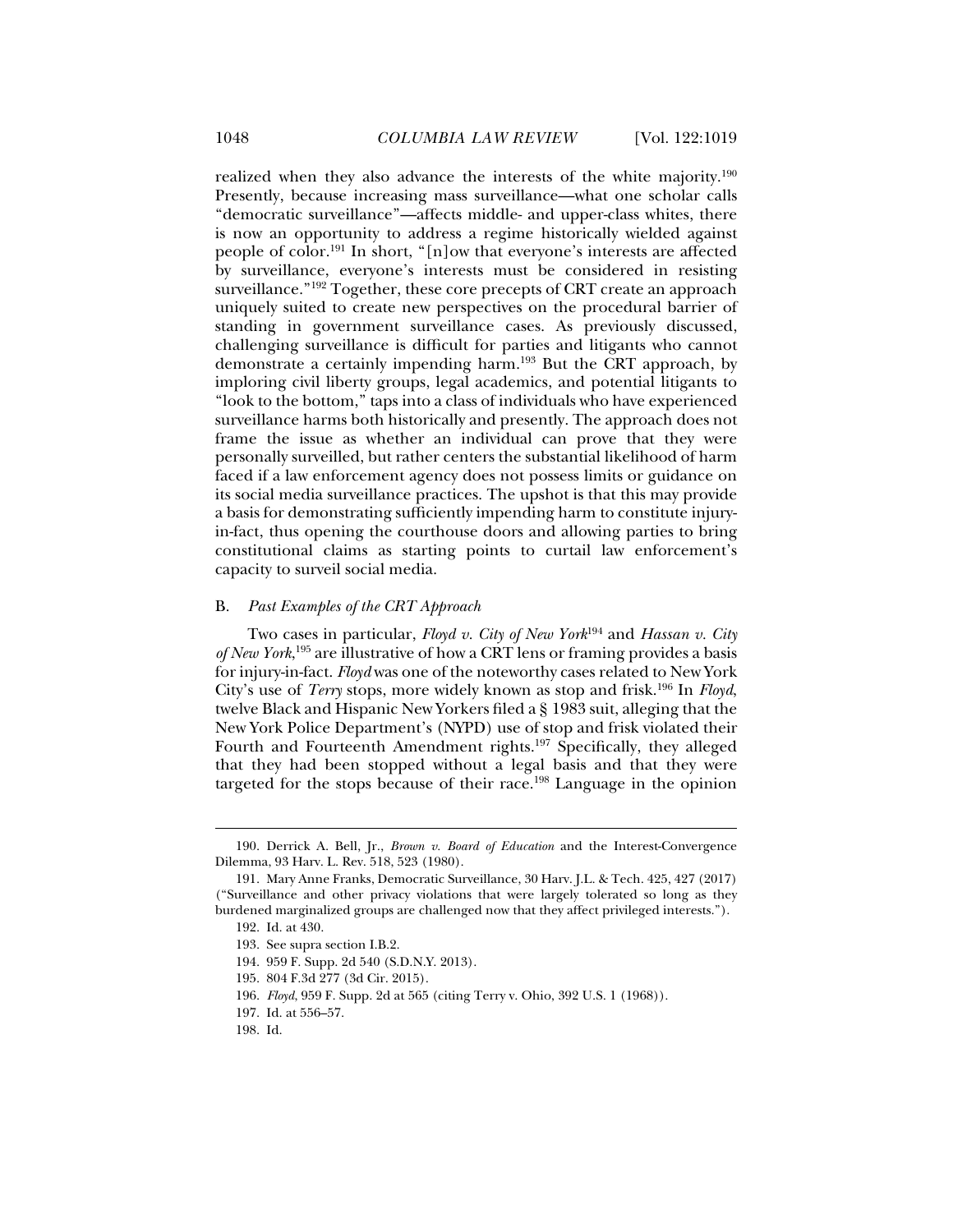illustrates how a CRT approach is plausible and appropriate for challenging how law enforcement monitors social media.

Much of the opinion describes a regime disturbingly similar to how law enforcement uses social media surveillance. For example, the court noted that "evidence at trial revealed that the NYPD has an unwritten policy of targeting 'the right people' for stops" and, "[i]n practice, the policy encourages the targeting of young black and Hispanic men."199 Similar to how police officers are largely untrained in how to monitor social media,<sup>200</sup> the court found that there was poor training and supervision of officers when it came to stop and frisk. $201$  The court found alarming disparities in how often Black and Hispanic people were stopped and frisked compared to their white counterparts and in relation to their makeup of the city's population.<sup>202</sup>

Especially relevant in *Floyd* is the court's discussion of the NPYD's practices and how they violated the Fourteenth Amendment. The court succinctly noted that "[t]he Equal Protection Clause does not permit the police to target a racially defined group as a whole,"203 and that "the City adopted a policy of indirect racial profiling by targeting racially defined groups for stops."204 As it pertains to social media surveillance, one line stands out: "In their zeal to defend a policy that they believe to be effective, they have willfully ignored overwhelming proof that the policy of targeting 'the right people' is racially discriminatory and therefore violates the United States Constitution."205

Social media surveillance practices within police departments may be so broad and target racially defined groups in a manner that such practices constitute an impermissible policy of racial profiling. This may include, for example, frequently searching the social media accounts of individuals in predominantly Black communities or undercover "friending" of Black residents. The takeaway is simple: Widespread use of social media surveillance in police departments, along with an increasing number of resources dedicated to this operation, reframes surveillance activities as a practice "sufficiently widespread as to have the force of law."206 The CRT approach invites this framing by connecting social media surveillance with the larger history of law enforcement tactics designed to track the movement of Black and Brown people.<sup>207</sup> In fact, some have already explicitly called social media surveillance the stop and frisk of the digital

 <sup>199.</sup> Id. at 561.

 <sup>200.</sup> See supra notes 56–58 and accompanying text.

<sup>201.</sup> *Floyd*, 959 F. Supp. 2d at 561.

 <sup>202.</sup> Id. at 558–59 (finding that in 52% of 4.4 million *Terry* stops the person stopped was Black, even though New York City's residential population was roughly 23% Black).

 <sup>203.</sup> Id. at 563.

 <sup>204.</sup> Id. at 562.

 <sup>205.</sup> Id.

 <sup>206.</sup> Id.

 <sup>207.</sup> See supra section II.A.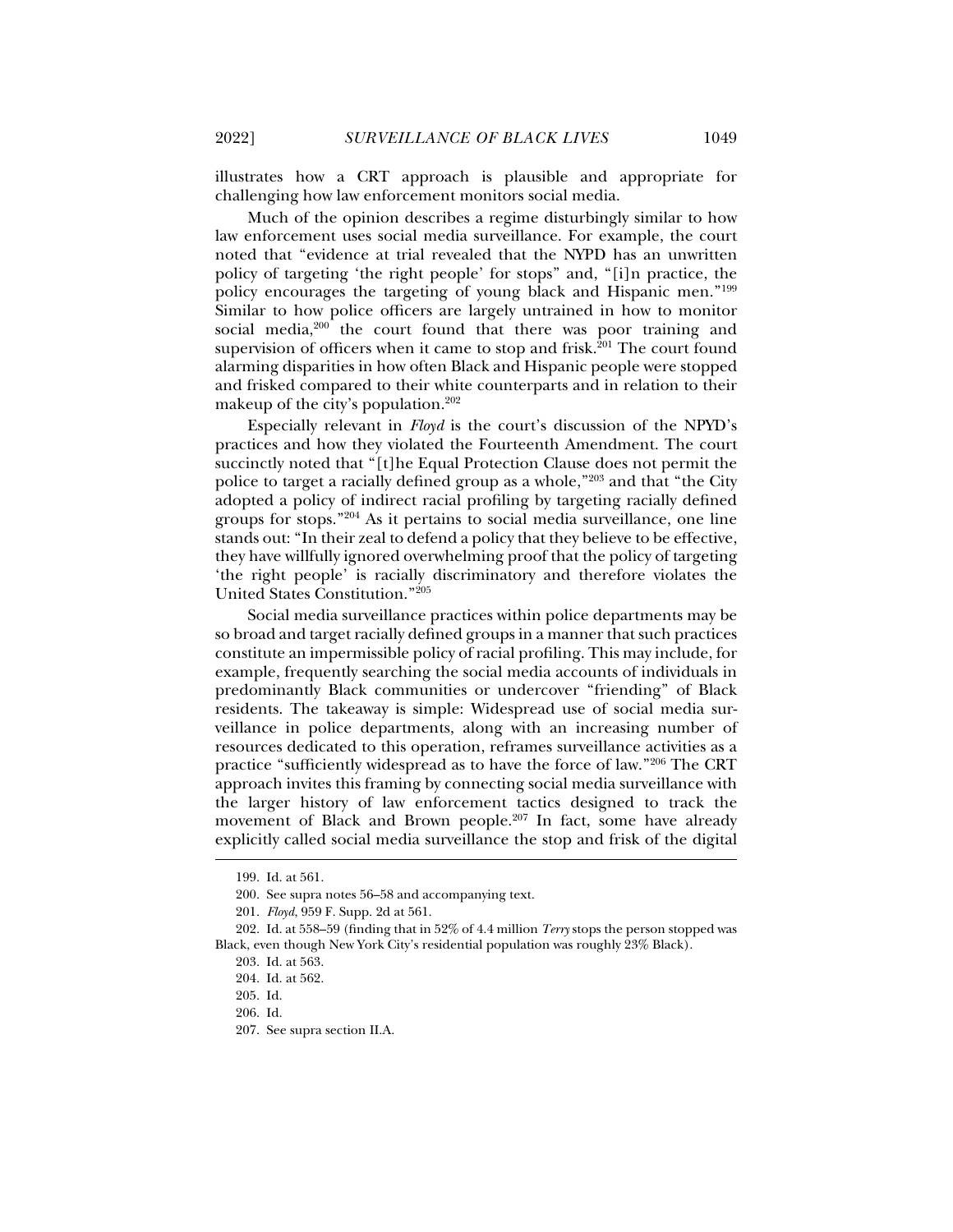age,<sup>208</sup> underscoring the parallels between the two and how the legal theory of unequal treatment used to attack physical stop and frisk might have merit in the social media sphere.

The other case, *Hassan v. City of New York*, was an appeal from the denial of a motion to dismiss a § 1983 suit alleging the unconstitutionality of a NYPD surveillance program targeted at the Muslim community.209 Plaintiffs associated with the Islamic faith claimed that the NYPD was conducting a surveillance program to "monitor the lives of Muslims" in the wake of  $9/11.^{210}$  The plaintiffs specifically claimed the program violated their First and Fourteenth Amendment rights, since the operation was based on false and negative stereotypes pertaining to the Muslim community.211

The lower court dismissed the plaintiffs' complaint on the grounds that they lacked standing; specifically, the plaintiffs failed to identify any cognizable injury-in-fact. ${}^{212}$  The Third Circuit, however, rejected the lower court's reliance on *Laird* to support its conclusion that the plaintiffs did not have standing.213 The Third Circuit noted that *Laird* concerned plaintiffs whose only alleged injury was a "chilling effect" on their freedom of speech, but that the *Hassan* plaintiffs, in contrast, "allege[d] that the discriminatory manner by which the Program [was] administered itself cause[d] them direct, ongoing, and immediate harm."214 The court also took pains to state that, "in several post-*Laird* cases we have recognized that, while surveillance in public places may not of itself violate any privacy right, it can still violate other rights that give rise to cognizable harms."215

Finally, the court addressed the NYPD's argument that the plaintiffs lacked standing because they did not know they were being surveilled, and when they did discover this, it was only because of a third party.<sup>216</sup> The court rejected that argument, comparing discrimination to a dignitary tort and stating, "the affront to the other's dignity . . . is as keenly felt by one who only knows after the event that an indignity has been perpetrated upon him as by one who is conscious of it while it is being perpetrated."217 The court ultimately held that the plaintiffs demonstrated sufficient harm

j

215. Id. (footnote omitted).

 217. Id. at 293 (alteration in original) (quoting Restatement (First) of Torts § 18 cmt. e (Am. L. Inst. 1931)).

 <sup>208.</sup> See Patton et al., supra note 40; see also Hackman, supra note 137.

 <sup>209. 804</sup> F.3d 277, 284 (3d Cir. 2015).

 <sup>210.</sup> Id. at 285.

 <sup>211.</sup> Id. at 284.

 <sup>212.</sup> Id. at 288–89.

 <sup>213.</sup> Id. at 292.

 <sup>214.</sup> Id.

 <sup>216.</sup> Id. at 292–93.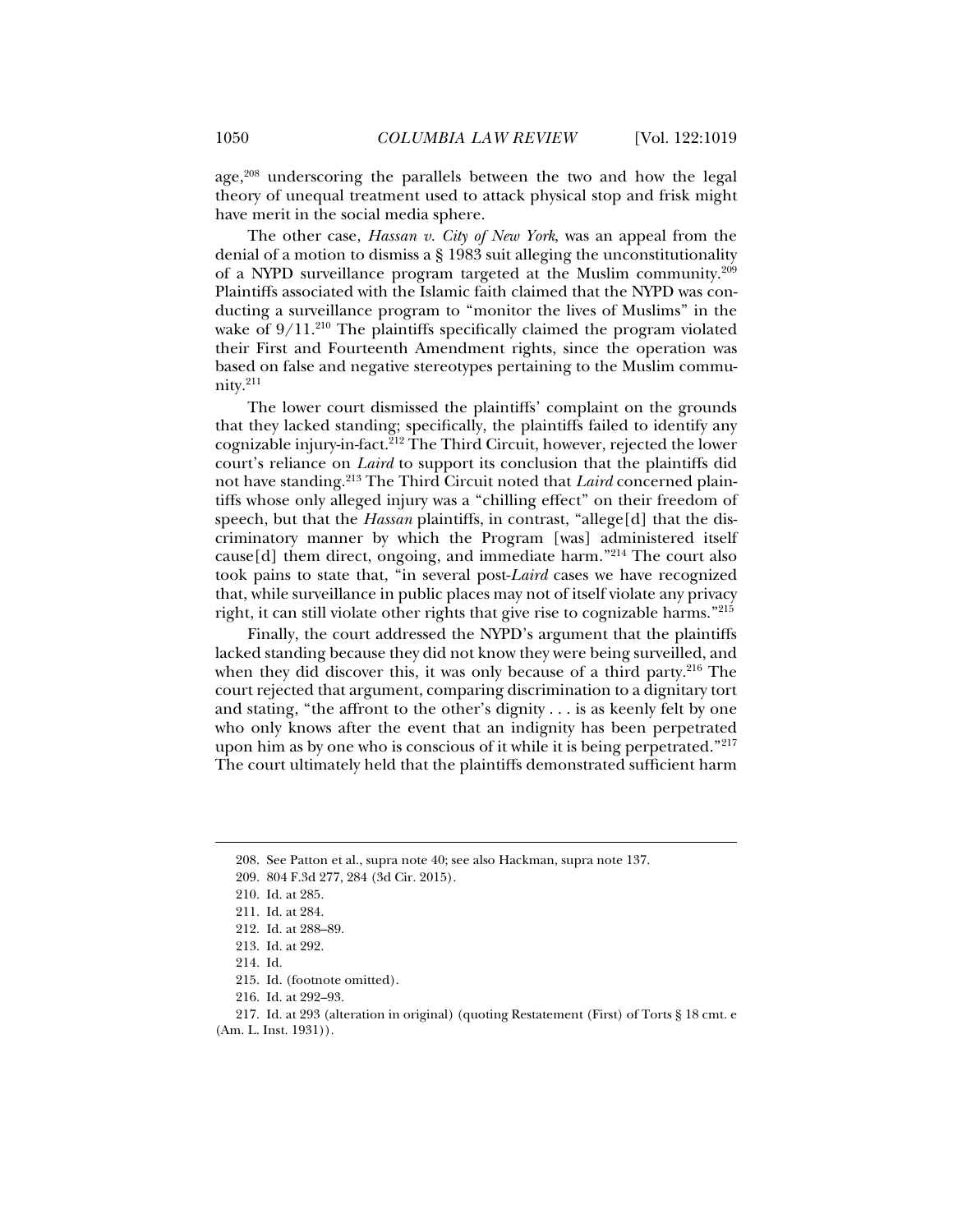to meet the threshold standing requirement and that the surveillance program amounted to "selective investigation," on account of their faith, violating the First and Fourteenth Amendments.<sup>218</sup>

*Floyd* and *Hassan* demonstrate how injury-in-fact in the surveillance context could be satisfied by a claim of unequal treatment alone.<sup>219</sup> Taken together, these cases show the merits of a CRT approach over other approaches as a vehicle for recognizing surveillance harms. Situating social media monitoring in the long history of racialized surveillance demonstrates that there is a substantial likelihood that Black communities and other communities of color will be, if they are not already, subject to social media surveillance and that such surveillance may amount to unequal treatment, a legally cognizable harm.

#### C. *Digital Surveillance Cases*

Recent legal challenges have embraced aspects of the CRT approach in the digital surveillance context. In a criminal case in Massachusetts, *Commonwealth v. Dilworth*, the defendant, Richard Dilworth, a Black man, was indicted on firearm and ammunitions charges.<sup>220</sup> Boston police officers "friended" Dilworth on Snapchat—without identifying themselves as police officers—and viewed videos of Dilworth holding what appeared to be a firearm.<sup>221</sup> Officers arrested Dilworth and found a firearm in his waistband, for which Dilworth was charged and released on bail.<sup>222</sup> Officers again returned to Snapchat and viewed Dilworth with what appeared to be a firearm, arrested him, found a firearm in his possession, and charged him again as result.<sup>223</sup> In response, Dilworth filed a discovery motion seeking Boston Police Department records concerning social media surveillance on Snapchat.<sup>224</sup> Dilworth claimed that the department used Snapchat as an intelligence tool almost exclusively against Black men, in a potentially racially discriminatory manner.<sup>225</sup> The superior court judge granted the discovery motion, and the Supreme Judicial Court of Massachusetts affirmed on appeal.<sup>226</sup> Relevant to the CRT approach is the

 <sup>218.</sup> See id. at 289–90, 294–309.

 <sup>219.</sup> Id. at 289 (noting that a claim of unequal treatment alone is sufficient to get in the courthouse door) (citing Heckler v. Matthews, 465 U.S. 728, 738 (1984)); see also Floyd v. City of New York, 959 F. Supp. 2d 540, 667 n.782 (S.D.N.Y. 2013) ("[A]pplying law enforcement tactics unequally between various racial groups is a recipe for abuse.").

 <sup>220. 147</sup> N.E.3d 445, 447 (Mass. 2020).

 <sup>221.</sup> Id.; see also Elizabeth Weill-Greenberg, Massachusetts Court Won't Block Access to Reports on Who Boston Police May Have Targeted on Social Media, Appeal (June 16, 2020), https://theappeal.org/massachusetts-court-wont-block-access-to-reports-on-who-bostonpolice-may-have-targeted-on-social-media [https://perma.cc/86D4-WKE6].

<sup>222.</sup> *Dilworth*, 147 N.E.3d at 447.

 <sup>223.</sup> Id.

 <sup>224.</sup> Id.

 <sup>225.</sup> Id. at 447–48.

 <sup>226.</sup> Id. at 448.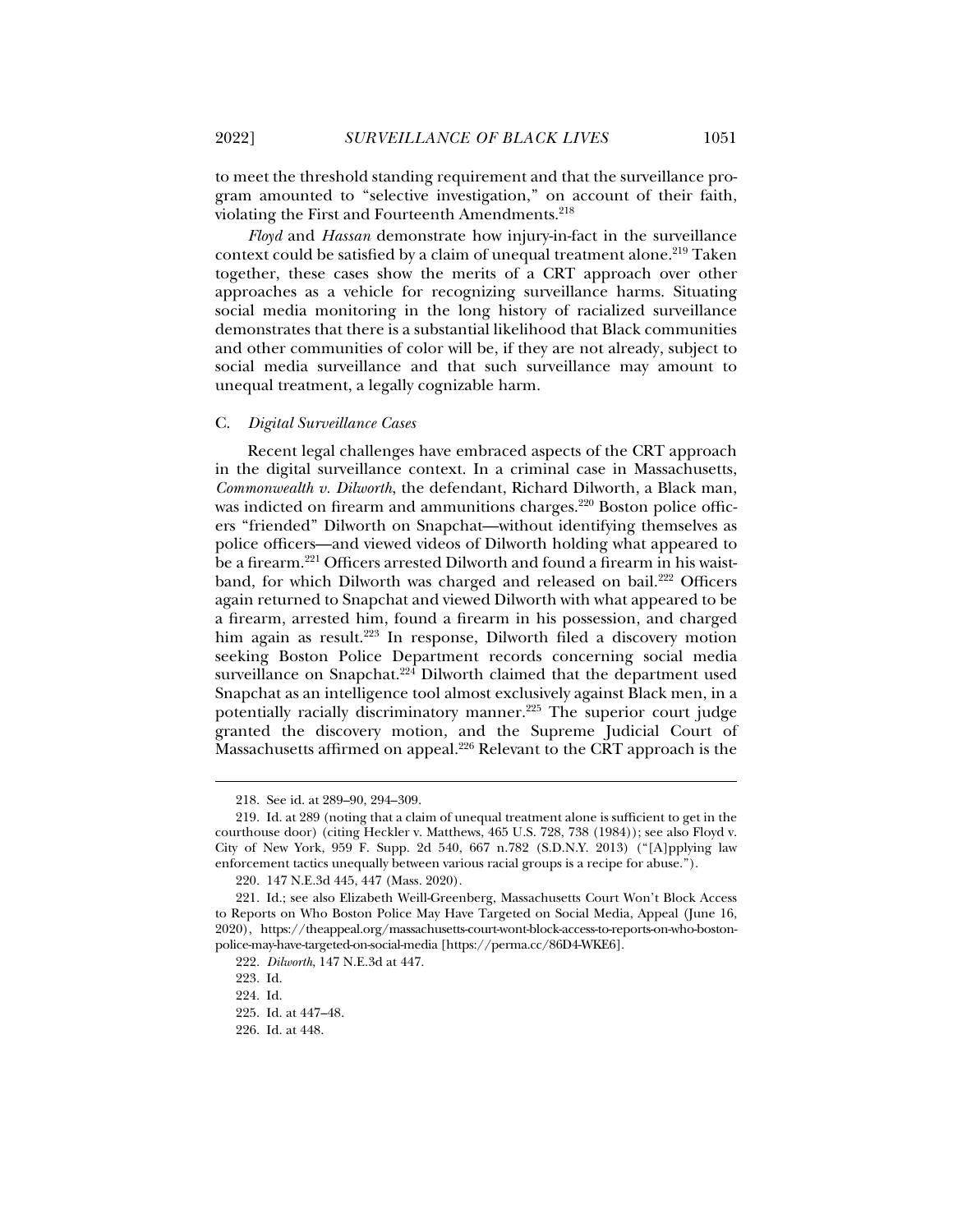court's discussion in a footnote addressing the tension in government surveillance challenges.<sup>227</sup> The court explained that the Commonwealth framed the legal issue as whether "an undercover police officer's 'friending' of an individual on Snapchat implicates the Fourth Amendment."228 Dilworth argued that such framing put the "cart before the horse" and that such characterization of the challenged activity obfuscated the real claim at stake: whether the police department selectively targeted Black males in its criminal investigations.<sup>229</sup> The court expressed no view on the merits of either side's position, only noting that the lower court judge did not abuse her discretion in granting the discovery motion.230

On its face, surveillance activities like "Snapchat friending" would not seem to implicate any constitutional rights and therefore may not be said to cause a constitutionally cognizable harm. However, when those surveillance practices emanate from a discriminatory regime, one can imagine the potential for unconstitutional conduct such as selective prosecution. The CRT approach, by "looking to the bottom" for narratives of surveillance practices, provides an alternative frame to challenge the bounds of law enforcement's surveillance capacity.

As another example, in a recently filed class action suit, *Belle v. City of New York*, 231 seven Black and Latino New Yorkers challenged NYPD's practice of detaining individuals in order to give them enough time to conduct searches of the individuals in NYPD databases for warrants, summons, or other data.232 The plaintiffs alleged that the NYPD was engaging in practices that disproportionately targeted people of color and sought remedies via constitutional theories.233 Especially important—in terms of its applicability to the social media context—is the complaint's use of history to buttress the claims. The plaintiffs alleged that "the NYPD has replaced traditional—and largely discredited—police practices such as stop and frisk with invasive digital searches."234 The complaint goes on to describe the history of stop and frisk in the NYPD, characterizing the digital searches as the latest iteration of unlawful surveillance techniques.235 Historical context plays a crucial role in foregrounding the claims and shows that surveillance harms may most effectively be framed through a CRT lens.

 <sup>227.</sup> Id. at 449 n.5.

 <sup>228.</sup> Id.

 <sup>229.</sup> Id.

 <sup>230.</sup> Id.

 <sup>231.</sup> First Amended Class Complaint, Belle v. City of New York, No. 19 cv 2673 (VEC) (S.D.N.Y. filed Jan. 3, 2020).

 <sup>232.</sup> Id. at 1–2.

 <sup>233.</sup> Id. at 2.

 <sup>234.</sup> Id. at 1–2.

 <sup>235.</sup> Id. at 2.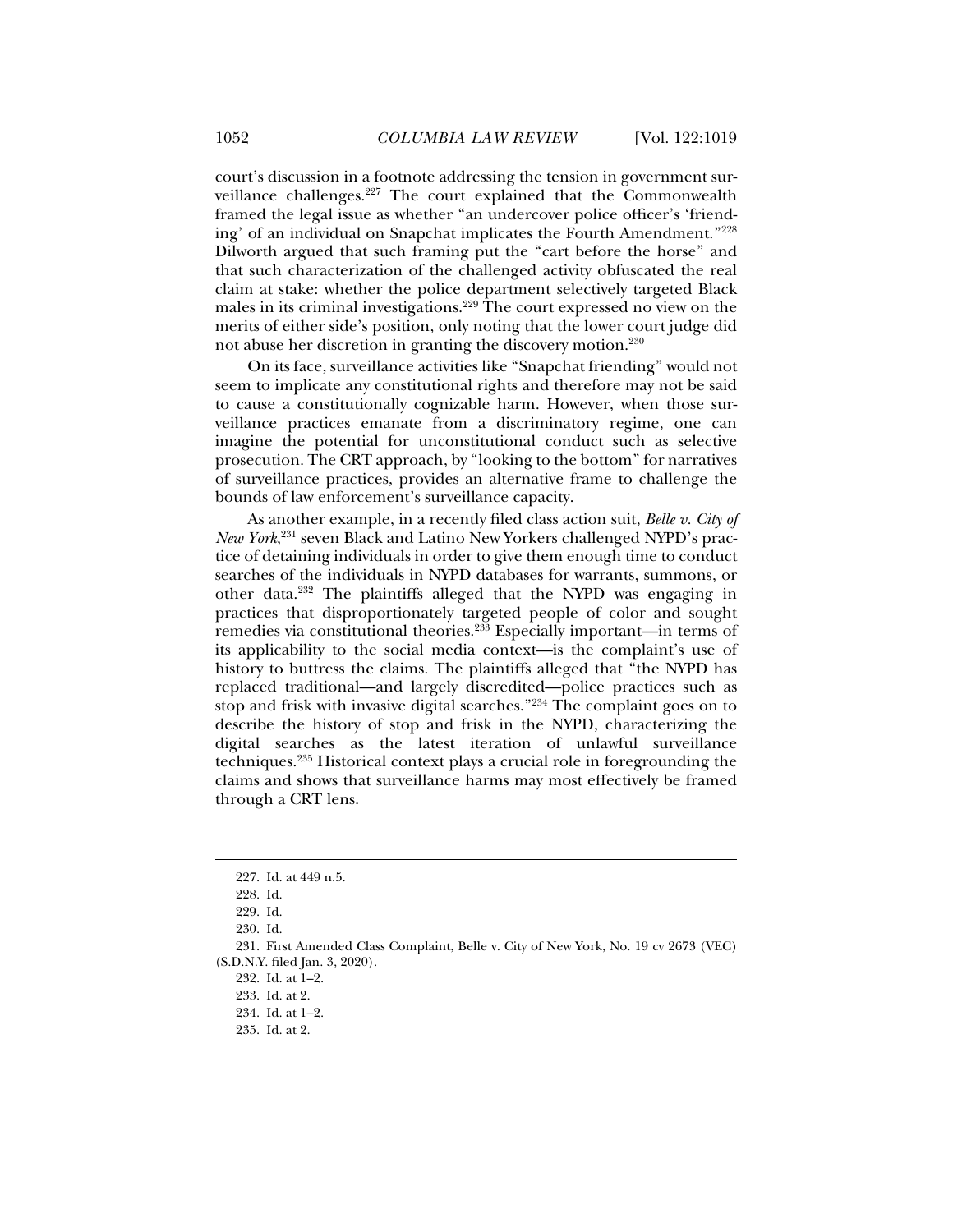#### D. *CRT Future*

Still left to imagine is what sort of infrastructure should replace the current regime. Put another way, one can imagine how law enforcement's surveillance practices should change. First, at minimum, a CRT future entails transparency.236 This may manifest in methods such as requiring government agencies to publicly disclose social media policies<sup>237</sup> and ensuring that these policies explicitly prohibit surveillance based on protected characteristics.238 There may be outlined procedures for acquiring data directly from social media companies.239 Additionally, there would be strict control over the use of undercover account techniques and requirements for constant disclosure of social-media-monitoring activities.<sup>240</sup>

Second, some envision the possibility of community control over the acquisition, funding, and use of surveillance technology and practices.  $241$ Implementing regulatory controls before police engage in social media monitoring, specifically by requiring local government approval of any and all social media surveillance activities are additional procedural requirements that may take shape.<sup>242</sup> An example of community control is exemplified in the "The Community Control Over Police Surveillance" effort.<sup>243</sup> Sponsored by over a dozen civil liberty and grassroots organizations, the effort provides a set of guiding principles for future legislation to create mechanisms of community control over police surveillance activities.<sup>244</sup> Some principles include regular auditing and disclosure of surveillance

j

244. Id.

 <sup>236.</sup> See Rachel Levinson-Waldman & Ángel Díaz, How to Reform Police Monitoring of Social Media, Brookings (July 9, 2020), https://www.brookings.edu/techstream/how-toreform-police-monitoring-of-social-media [https://perma.cc/2C8U-ZKKK]; see also Hugh Handeyside, We're Demanding the Government Come Clean on Surveillance of Social Media, ACLU (May 24, 2018), https://www.aclu.org/blog/privacy-technology/internetprivacy/were-demanding-government-come-clean-surveillance-social [https://perma.cc/J9SF-V3ZG] ("It's time for a fuller public conversation about imposing limits on government social media surveillance . . . To have that conversation, we need to know exactly what the government is doing.").

 <sup>237.</sup> See Levinson-Waldman & Diaz, supra note 236.

 <sup>238.</sup> See, e.g., End the Surveillance on Black Communities, M4BL, https://m4bl.org/ policy-platforms/end-surveillance/ [https://perma.cc/S4XR-LZ26] (last visited Jan. 7, 2022) (listing as one of the demands for police surveillance reform the "[e]limination of surveillance of targeted communities").

 <sup>239.</sup> Levinson-Waldman & Diaz, supra note 236.

 <sup>240.</sup> Id.

 <sup>241.</sup> See Aziz & Beydoun, supra note 17, at 1189–90 (describing grassroots efforts to pass local legislation limiting scope of police surveillance powers). See generally End the Surveillance on Black Communities, supra note 238 (calling for the "[d]iversion of public funds used for surveillance to meeting community needs").

 <sup>242.</sup> See Levinson-Waldman & Diaz, supra note 236.

 <sup>243.</sup> Community Control Over Police Surveillance—Guiding Principles, ACLU, https://www.aclu.org/fact-sheet/community-control-over-police-surveillance-guidingprinciples [https://perma.cc/6A9K-KGFM] (last visited Jan. 19, 2021).